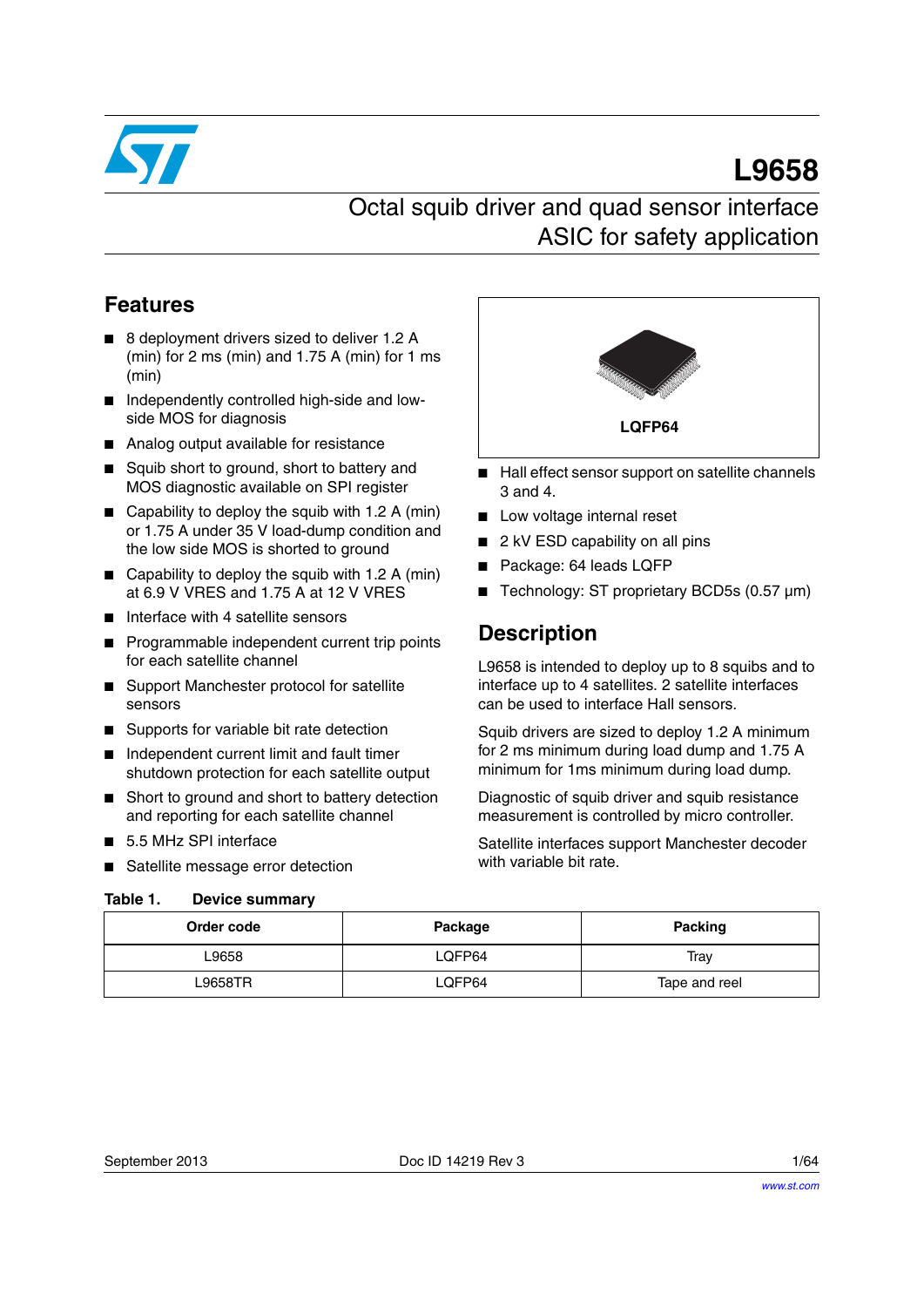# **Contents**

| 1              |      |        |  |
|----------------|------|--------|--|
|                | 1.1  |        |  |
|                | 1.2  |        |  |
| $\overline{2}$ |      |        |  |
|                | 2.1  |        |  |
| 3              |      |        |  |
|                | 3.1  |        |  |
|                | 3.2  |        |  |
|                | 3.3  |        |  |
|                |      | 3.3.1  |  |
|                |      | 3.3.2  |  |
| 4              |      |        |  |
|                | 4.1  |        |  |
|                | 4.2  |        |  |
|                | 4.3  |        |  |
|                | 4.4  |        |  |
|                | 4.5  |        |  |
|                | 4.6  |        |  |
|                | 4.7  |        |  |
|                | 4.8  |        |  |
|                |      | 4.8.1  |  |
|                |      | 4.8.2  |  |
|                |      | 4.8.3  |  |
|                |      | 4.8.4  |  |
|                | 4.9  |        |  |
|                |      | 4.9.1  |  |
|                | 4.10 |        |  |
|                |      | 4.10.1 |  |
|                |      | 4.10.2 |  |
|                |      | 4.10.3 |  |
|                |      |        |  |

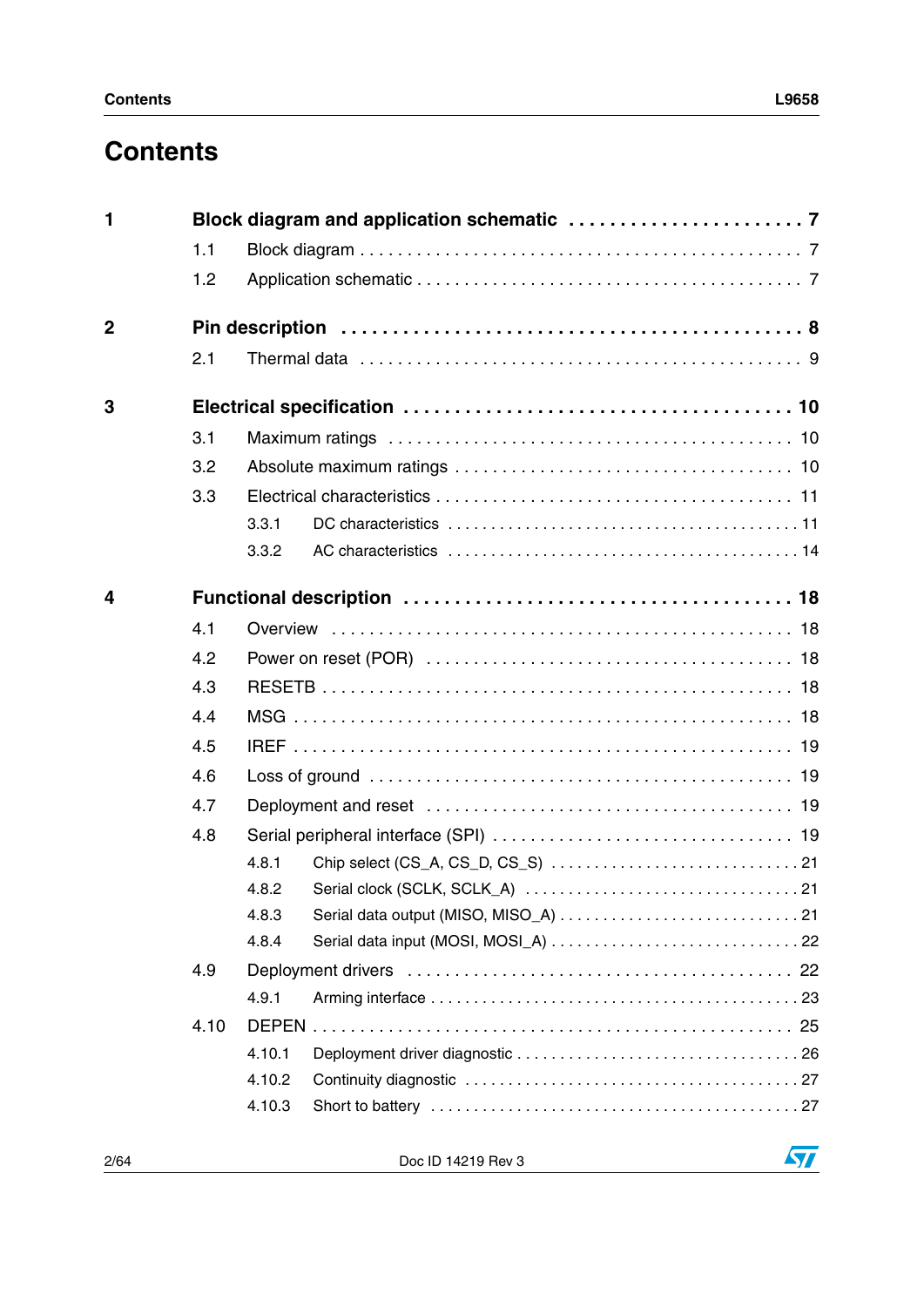|      | 4.10.4  |                                                                                                  |  |
|------|---------|--------------------------------------------------------------------------------------------------|--|
|      | 4.10.5  |                                                                                                  |  |
|      | 4.10.6  |                                                                                                  |  |
|      | 4.10.7  |                                                                                                  |  |
|      | 4.10.8  |                                                                                                  |  |
|      | 4.10.9  |                                                                                                  |  |
| 4.11 |         |                                                                                                  |  |
|      | 4.11.1  | Deployment driver MOSI bit definition 32                                                         |  |
|      | 4.11.2  |                                                                                                  |  |
|      | 4.11.3  |                                                                                                  |  |
|      | 4.11.4  |                                                                                                  |  |
|      | 4.11.5  | Example of short between loops diagnostic  38                                                    |  |
|      | 4.11.6  |                                                                                                  |  |
|      | 4.11.7  | Deployment driver MISO bit definition  41                                                        |  |
|      | 4.11.8  | Deployment driver register mode response  41                                                     |  |
| 4.12 |         | MISO register mode response summary  42                                                          |  |
|      | 4.12.1  | Deployment driver command mode response  43                                                      |  |
|      | 4.12.2  | Deployment driver diagnostic mode response 44                                                    |  |
|      | 4.12.3  | Deployment driver status response  45                                                            |  |
|      | 4.12.4  | Deployment driver SPI fault response  46                                                         |  |
| 4.13 |         |                                                                                                  |  |
|      | 4.13.1  |                                                                                                  |  |
|      | 4.13.2  |                                                                                                  |  |
|      | 4.13.3  |                                                                                                  |  |
|      | 4.13.4  |                                                                                                  |  |
|      | 4.13.5  |                                                                                                  |  |
| 4.14 |         |                                                                                                  |  |
|      | 4.14.1  |                                                                                                  |  |
|      | 4.14.2  |                                                                                                  |  |
|      | 4.14.3  |                                                                                                  |  |
|      | 4.14.4  |                                                                                                  |  |
|      | 4.14.5  |                                                                                                  |  |
|      | 4.14.6  |                                                                                                  |  |
|      | 4.14.7  |                                                                                                  |  |
|      | 4.14.8  |                                                                                                  |  |
|      | 4.14.9  | $(IFx/Vx)$ raw data out mode $\ldots \ldots \ldots \ldots \ldots \ldots \ldots \ldots \ldots 51$ |  |
|      | 4.14.10 |                                                                                                  |  |
|      |         |                                                                                                  |  |



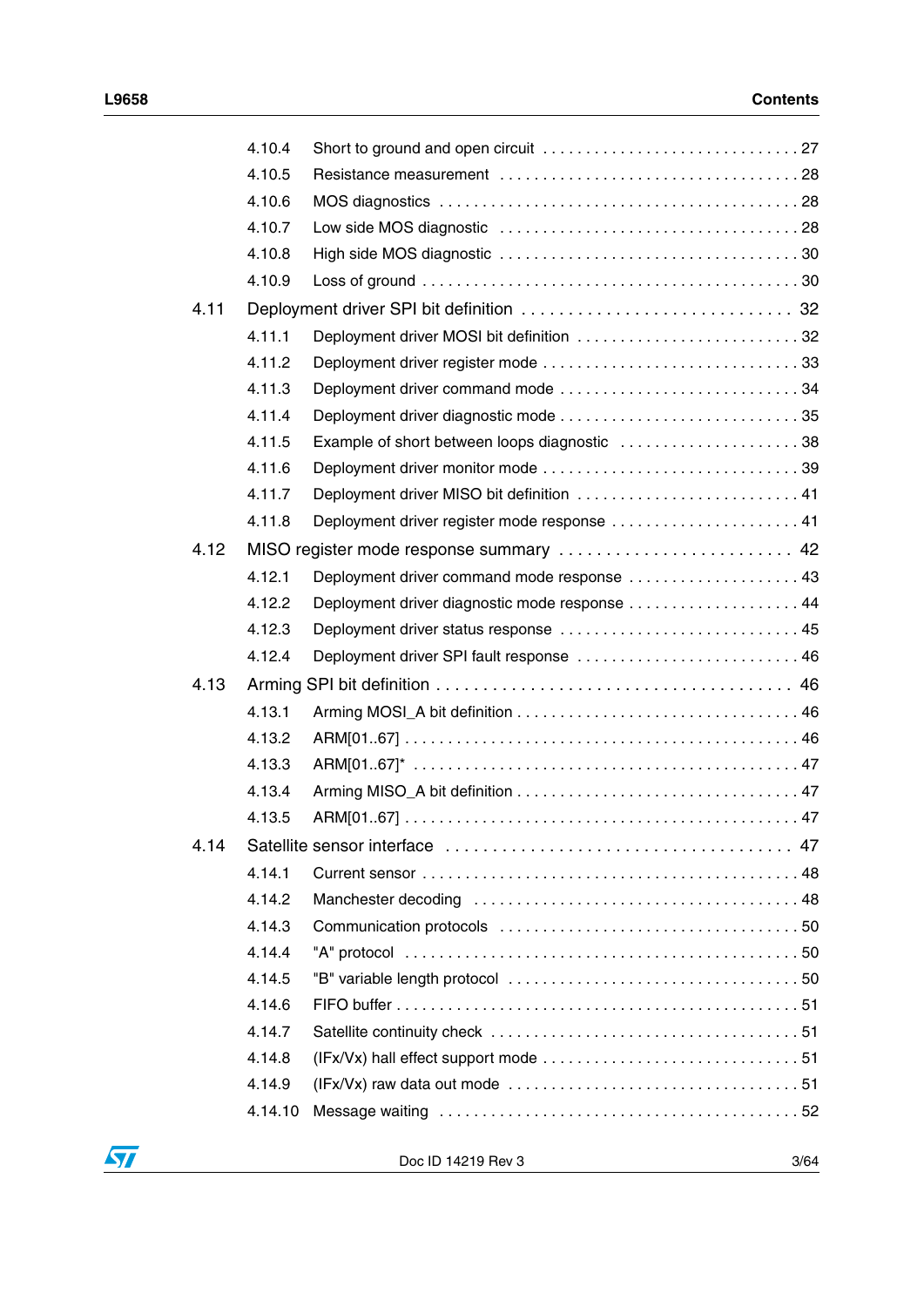| 6 |                                                                     |
|---|---------------------------------------------------------------------|
| 5 |                                                                     |
|   | 4.14.15 SPI MISO Bits layout for configuration report 58            |
|   | 4.14.14 Channel configuration registers (CCR1, CCR2, CCR3, CCR4) 54 |
|   | 4.14.13 Satellite module configuration register (CH1 only) 53       |
|   |                                                                     |
|   |                                                                     |

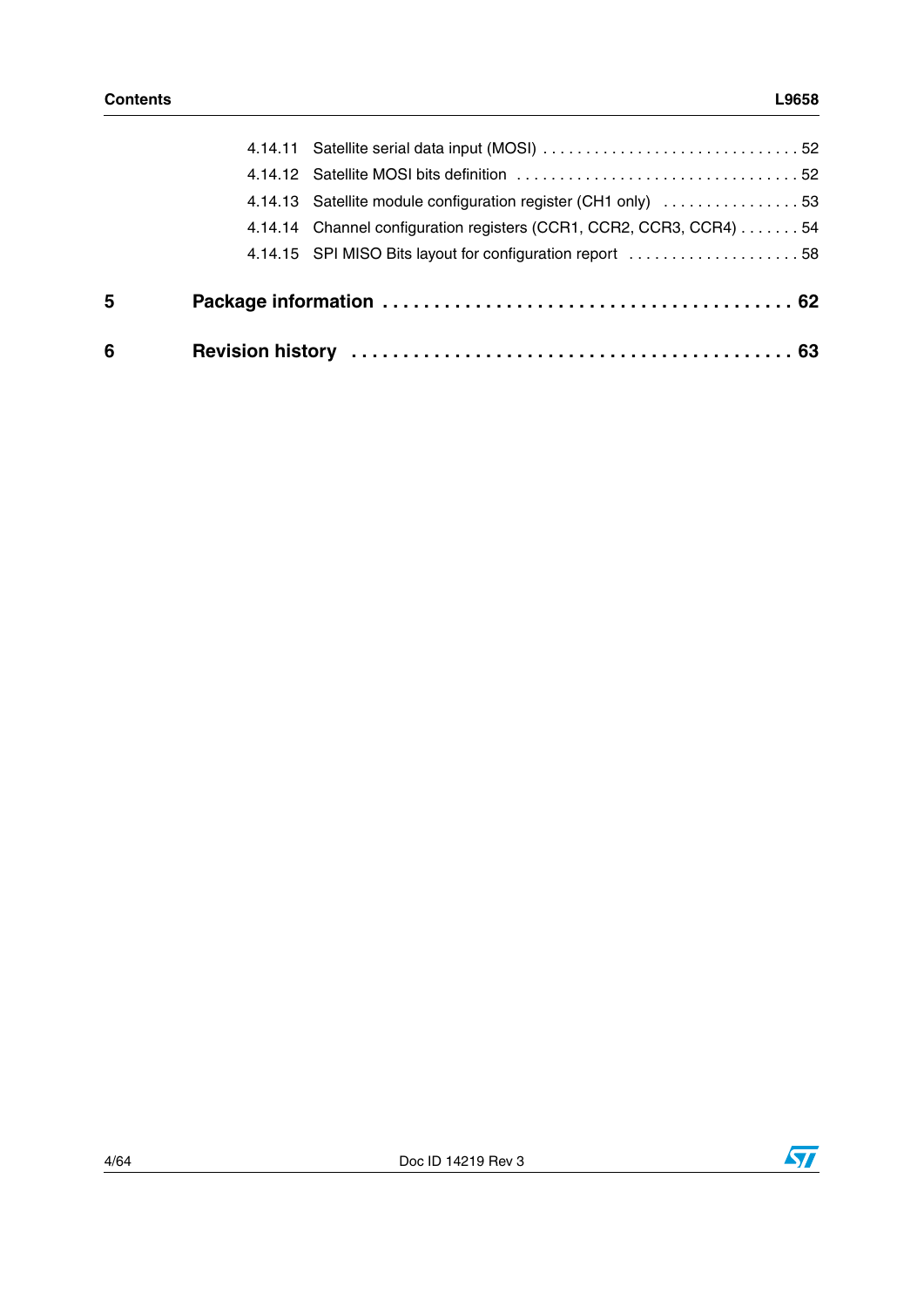# **List of tables**

| Table 1.  |                                                              |  |
|-----------|--------------------------------------------------------------|--|
| Table 2.  |                                                              |  |
| Table 3.  |                                                              |  |
| Table 4.  |                                                              |  |
| Table 5.  |                                                              |  |
| Table 6.  |                                                              |  |
| Table 7.  |                                                              |  |
| Table 8.  |                                                              |  |
| Table 9.  |                                                              |  |
| Table 10. |                                                              |  |
| Table 11. |                                                              |  |
| Table 12. |                                                              |  |
| Table 13. |                                                              |  |
| Table 14. |                                                              |  |
| Table 15. |                                                              |  |
| Table 16. |                                                              |  |
| Table 17. |                                                              |  |
| Table 18. |                                                              |  |
| Table 19. |                                                              |  |
| Table 20. |                                                              |  |
| Table 21. |                                                              |  |
| Table 22. |                                                              |  |
| Table 23. |                                                              |  |
| Table 24. |                                                              |  |
| Table 25. |                                                              |  |
| Table 26. |                                                              |  |
| Table 27. |                                                              |  |
| Table 28. |                                                              |  |
| Table 29. |                                                              |  |
| Table 30. |                                                              |  |
| Table 31. |                                                              |  |
| Table 32. |                                                              |  |
| Table 33. |                                                              |  |
| Table 34. |                                                              |  |
| Table 35. |                                                              |  |
| Table 36. |                                                              |  |
| Table 37. |                                                              |  |
| Table 38. |                                                              |  |
| Table 39. |                                                              |  |
| Table 40. |                                                              |  |
| Table 41. |                                                              |  |
| Table 42. |                                                              |  |
| Table 43. | SPI MISO bits layout when reporting FIFO data58              |  |
| Table 44. |                                                              |  |
| Table 45. |                                                              |  |
| Table 46. | Satellites fault codes definition supporting "A" protocol 58 |  |
| Table 47. |                                                              |  |
| Table 48. |                                                              |  |
| Table 49. |                                                              |  |

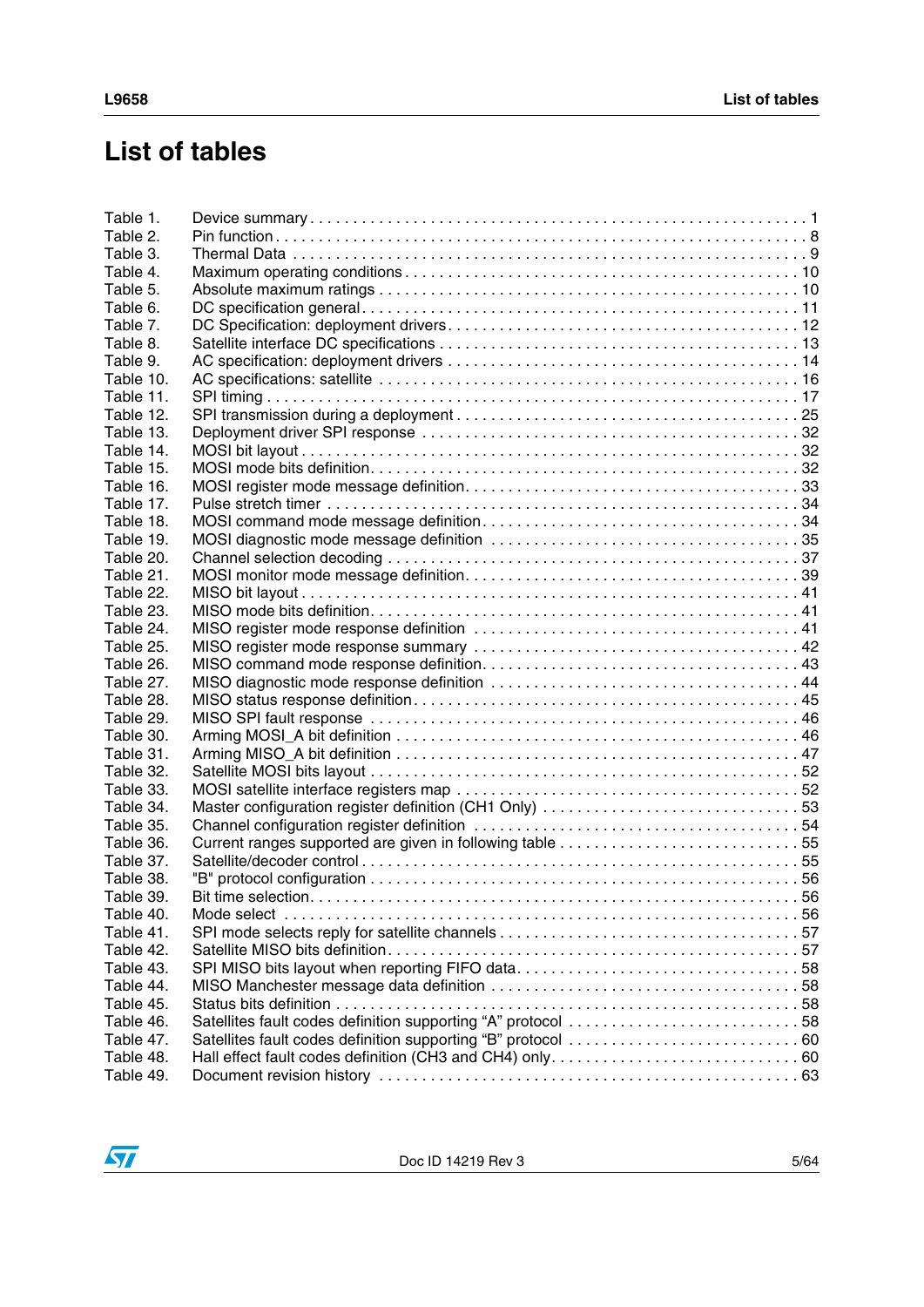# **List of figures**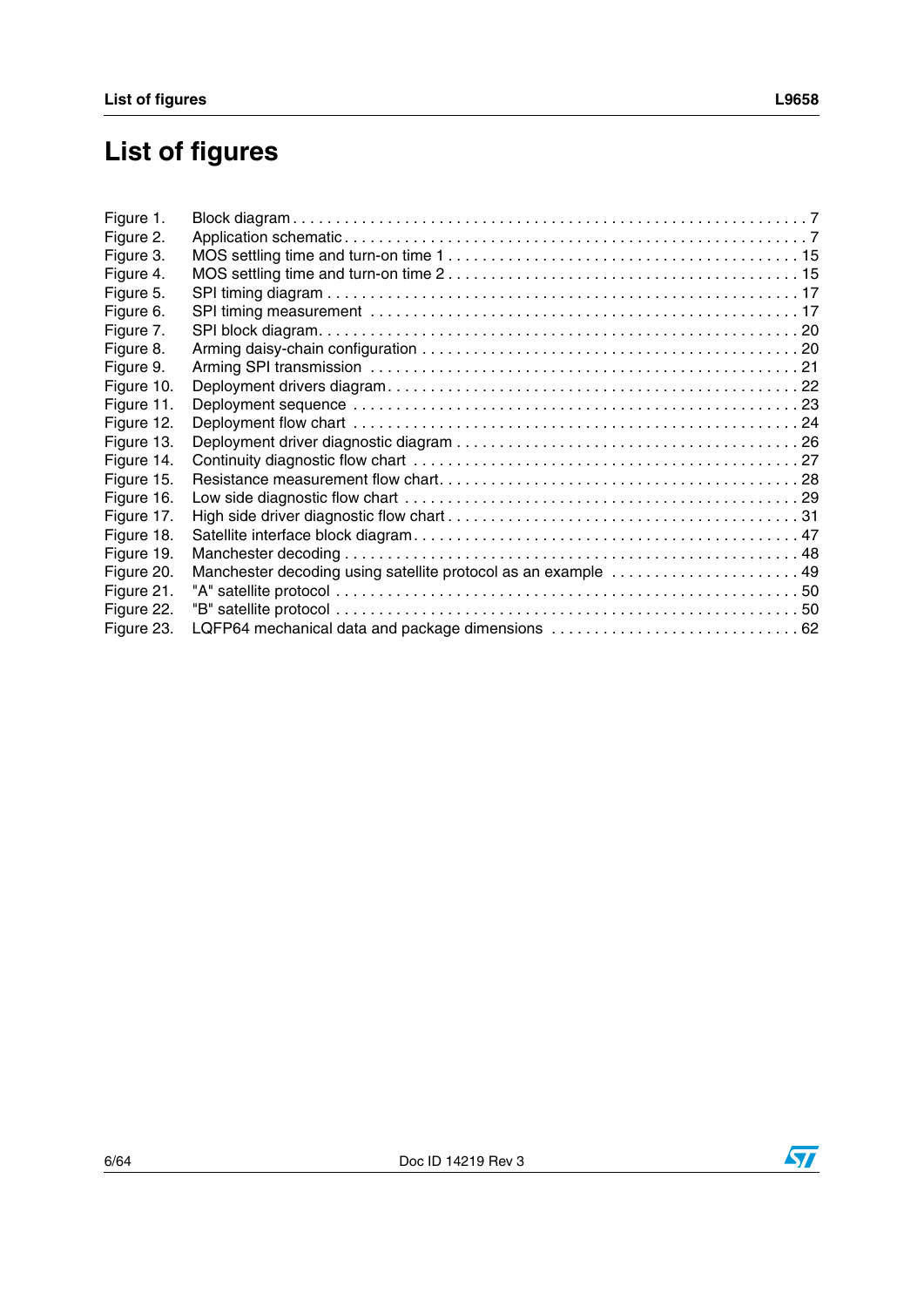# <span id="page-6-0"></span>**1 Block diagram and application schematic**

# <span id="page-6-1"></span>**1.1 Block diagram**

# <span id="page-6-3"></span>**Figure 1. Block diagram**



# <span id="page-6-2"></span>**1.2 Application schematic**

# <span id="page-6-4"></span>**Figure 2. Application schematic**



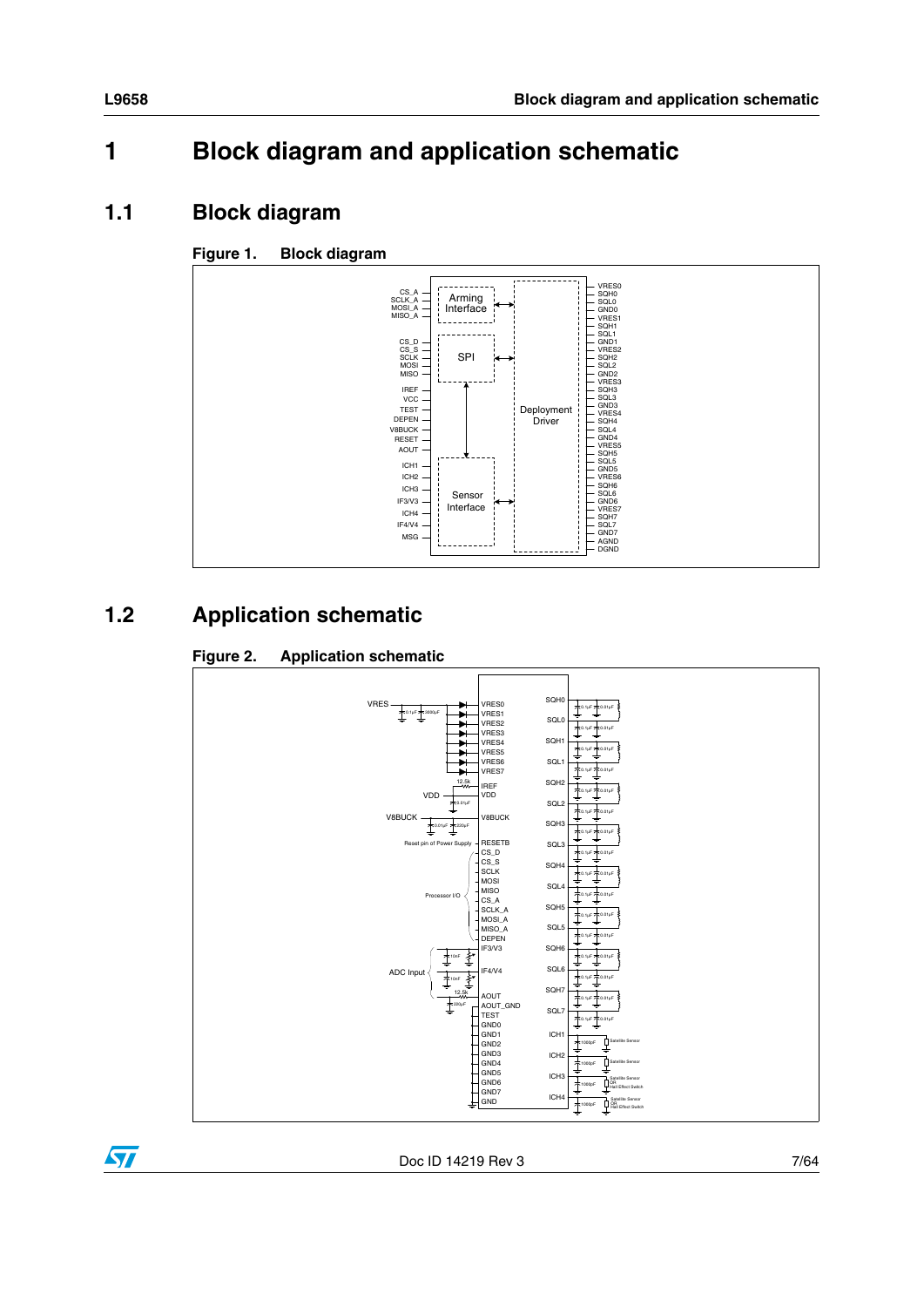# <span id="page-7-0"></span>**2 Pin description**

<span id="page-7-1"></span>

| Table 2. | <b>Pin function</b> |
|----------|---------------------|
|          |                     |

| Pin#                    | Pin name         | <b>Description</b>                                                     | I/O type      | <b>Reset state</b> |
|-------------------------|------------------|------------------------------------------------------------------------|---------------|--------------------|
| 1                       | <b>MSG</b>       | Message waiting                                                        | Output        | Pull-down          |
| $\overline{c}$          | <b>MISO</b>      | SPI data out                                                           | Output        | $Hi-Z$             |
| 3                       | MISO_A           | Arming SPI data out                                                    | Output        | Hi-Z               |
| $\overline{\mathbf{4}}$ | <b>NC</b>        | No connect                                                             |               | $\blacksquare$     |
| 5                       | <b>RESETB</b>    | Reset pin                                                              | Input         | Pull-up            |
| 6                       | <b>GND</b>       | Signal ground (analog & digital)                                       |               |                    |
| $\overline{7}$          | VDD              | VDD supply voltage                                                     | Input         |                    |
| 8                       | <b>NC</b>        | No connect                                                             |               |                    |
| 9                       | $CS_A$           | SPI chip select for arming interface                                   | Input         | Pull-down          |
| 10                      | $CS_S$           | SPI chip select for satellite interface                                | Input         | Pull-down          |
| 11                      | $CS_D$           | SPI chip select for deployment driver                                  | Input         | Pull-down          |
| 12                      | <b>DEPEN</b>     | Deployment enable                                                      | Input         | Pull-down          |
| 13                      | <b>MOSI</b>      | SPI data in                                                            | Input         | Hi-Z               |
| 14                      | MOSI_A           | Arming SPI data in                                                     | Input         | Hi-Z               |
| 15                      | SCLK_A           | Arming SPI Clock                                                       | Input         | Hi-Z               |
| 16                      | <b>SCLK</b>      | SPI clock                                                              | Input         | Hi-Z               |
| 17                      | GND4             | Power ground for loop channel 4                                        |               |                    |
| 18                      | SQL4             | Low side driver output for channel 4                                   | Output        | Pull-down          |
| 19                      | SQH4             | High side driver output for channel 4                                  | Output        | Hi-Z               |
| 20                      | VRES4            | Reserve voltage for loop channel 4                                     | Input         | $\blacksquare$     |
| 21                      | VRES5            | Reserve voltage for loop channel 5                                     | Input         |                    |
| 22                      | SQH5             | High side driver output for channel 5                                  | Output        | $Hi-Z$             |
| 23                      | SQL5             | Low side driver output for channel 5                                   | Output        | Pull-down          |
| 24                      | GND <sub>5</sub> | Power ground for loop channel 5                                        |               |                    |
| 25                      | GND6             | Power ground for loop channel 6                                        |               |                    |
| 26                      | SQL6             | Low side driver output for channel 6                                   | Output        | Pull-down          |
| 27                      | SQH6             | High side driver output for channel 6                                  | Output        | Hi-Z               |
| 28                      | VRES6            | Reserve voltage for loop channel 6                                     | Input         |                    |
| 29                      | VRES7            | Reserve voltage for loop channel 7                                     | Input         |                    |
| 30                      | SQH7             | High side driver output for channel 7                                  | Output        | Hi-Z               |
| 31                      | SQL7             | Low side driver output for channel 7                                   | Output        | Pull-down          |
| 32                      | GND7             | Power ground for loop channel 7                                        | $\frac{1}{2}$ | -                  |
| 33                      | NC               | No connect                                                             |               |                    |
| 34                      | IF4/V4           | Current feedback for channel 4 raw or raw data output<br>for channel 4 | Output        | Hi-Z               |
| 35                      | IF3/V3           | Current feedback for channel 3 raw or data output for<br>channel 3     | Output        | Hi-Z               |

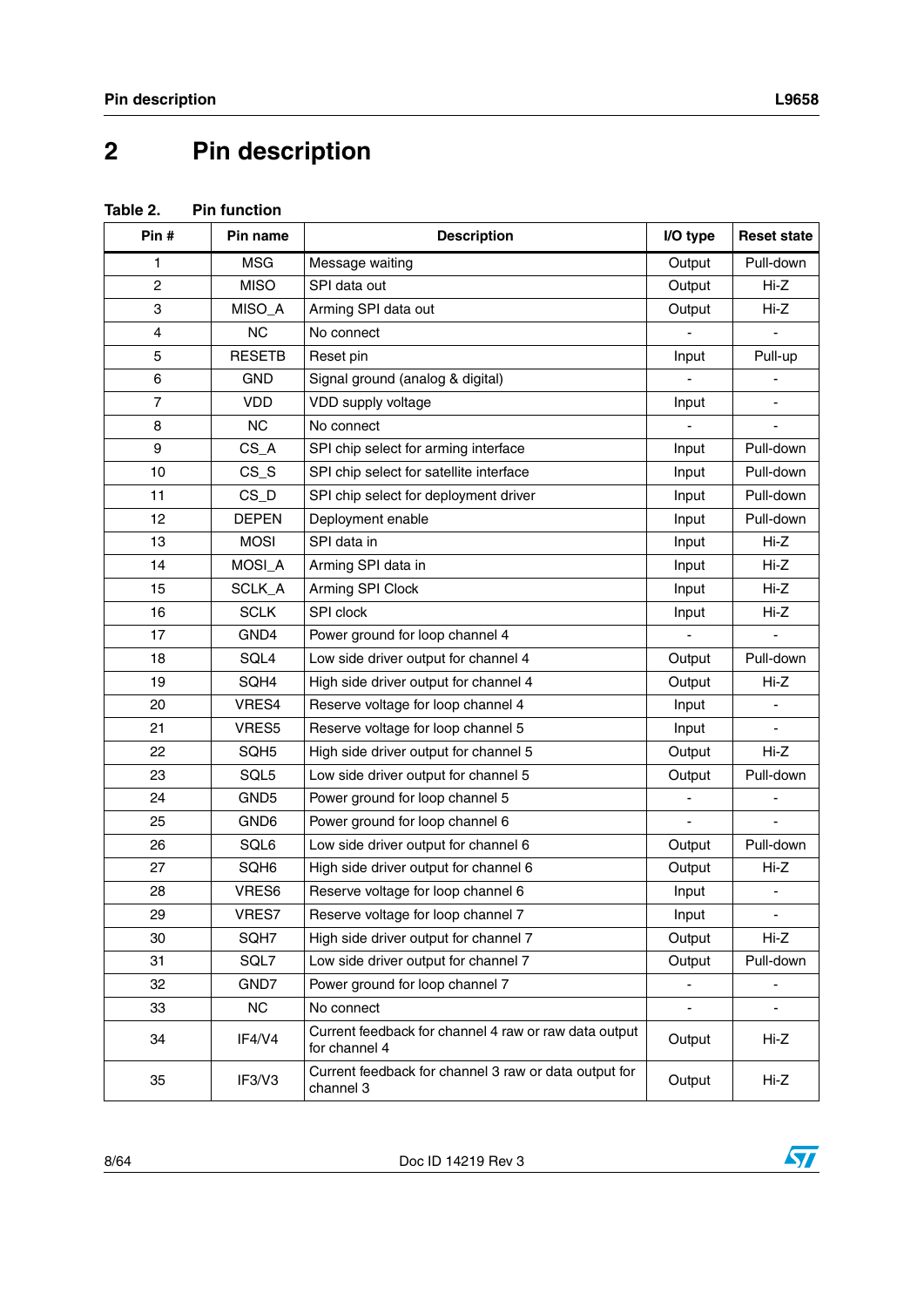| Pin# | Pin name         | <b>Description</b>                                                   | I/O type       | <b>Reset state</b>           |
|------|------------------|----------------------------------------------------------------------|----------------|------------------------------|
| 36   | <b>NC</b>        | No Connect                                                           |                |                              |
| 37   | <b>TEST</b>      | Test pin                                                             | Input          | Pull-down                    |
| 38   | V8BUCK           | Supply voltage for satellite interface and resistance<br>measurement | Input          |                              |
| 39   | NС               | No Connect                                                           |                | $\blacksquare$               |
| 40   | ICH4             | Current sense output for channel 4                                   | Output         | $Hi-Z$                       |
| 41   | ICH <sub>3</sub> | Current sense output for channel 3                                   | Output         | Hi-Z                         |
| 42   | ICH <sub>2</sub> | Current sense output for channel 2                                   | Output         | Hi-Z                         |
| 43   | ICH <sub>1</sub> | Current sense output for channel 1                                   | Output         | Hi-Z                         |
| 44   | <b>NC</b>        | No connect                                                           |                | $\blacksquare$               |
| 45   | <b>IREF</b>      | External current reference resistor                                  | Output         |                              |
| 46   | AOUT_GND         | Ground reference for AOUT                                            |                | $\blacksquare$               |
| 47   | <b>AOUT</b>      | Analog output for loop diagnostics                                   | Output         | Hi-Z                         |
| 48   | <b>NC</b>        | No Connect                                                           |                |                              |
| 49   | GND3             | Power ground for loop channel 3                                      |                |                              |
| 50   | SQL3             | Low side driver output for channel 3                                 | Output         | Pull-down                    |
| 51   | SQH3             | High side driver output for channel 3                                | Output         | Hi-Z                         |
| 52   | VRES3            | Reserve voltage for loop channel 3                                   | Input          |                              |
| 53   | VRES2            | Reserve voltage for loop channel 2                                   | Input          |                              |
| 54   | SQH <sub>2</sub> | High side driver output for channel 2                                | Output         | $Hi-Z$                       |
| 55   | SQL <sub>2</sub> | Low side driver output for channel 2                                 | Output         | Pull-down                    |
| 56   | GND <sub>2</sub> | Power ground for loop channel 2                                      | $\blacksquare$ | $\qquad \qquad \blacksquare$ |
| 57   | GND1             | Power ground for loop channel 1                                      | ä,             |                              |
| 58   | SQL1             | Low side driver output for channel 1                                 | Output         | Pull-down                    |
| 59   | SQH1             | High Side Driver Output for Channel 1                                | Output         | $Hi-Z$                       |
| 60   | VRES1            | Reserve voltage for loop channel 1                                   | Input          |                              |
| 61   | VRES0            | Reserve voltage for loop channel 0                                   | Input          | $\blacksquare$               |
| 62   | SQH0             | High side driver output for channel 0                                | Output         | $Hi-Z$                       |
| 63   | SQL <sub>0</sub> | Low side driver output for channel 0                                 | Output         | Pull-down                    |
| 64   | GND <sub>0</sub> | Power ground for loop channel 0                                      | ä,             | $\qquad \qquad \blacksquare$ |

### **Table 2. Pin function (continued)**

# <span id="page-8-0"></span>**2.1 Thermal data**

#### <span id="page-8-1"></span>Table 3. **Thermal Data**

| <b>Symbol</b>          | <b>Parameter</b>                       | Value. | Unit |
|------------------------|----------------------------------------|--------|------|
| $R_{th\ j\text{-amb}}$ | Thermal resistance junction-to-ambient | 68     | °C/W |

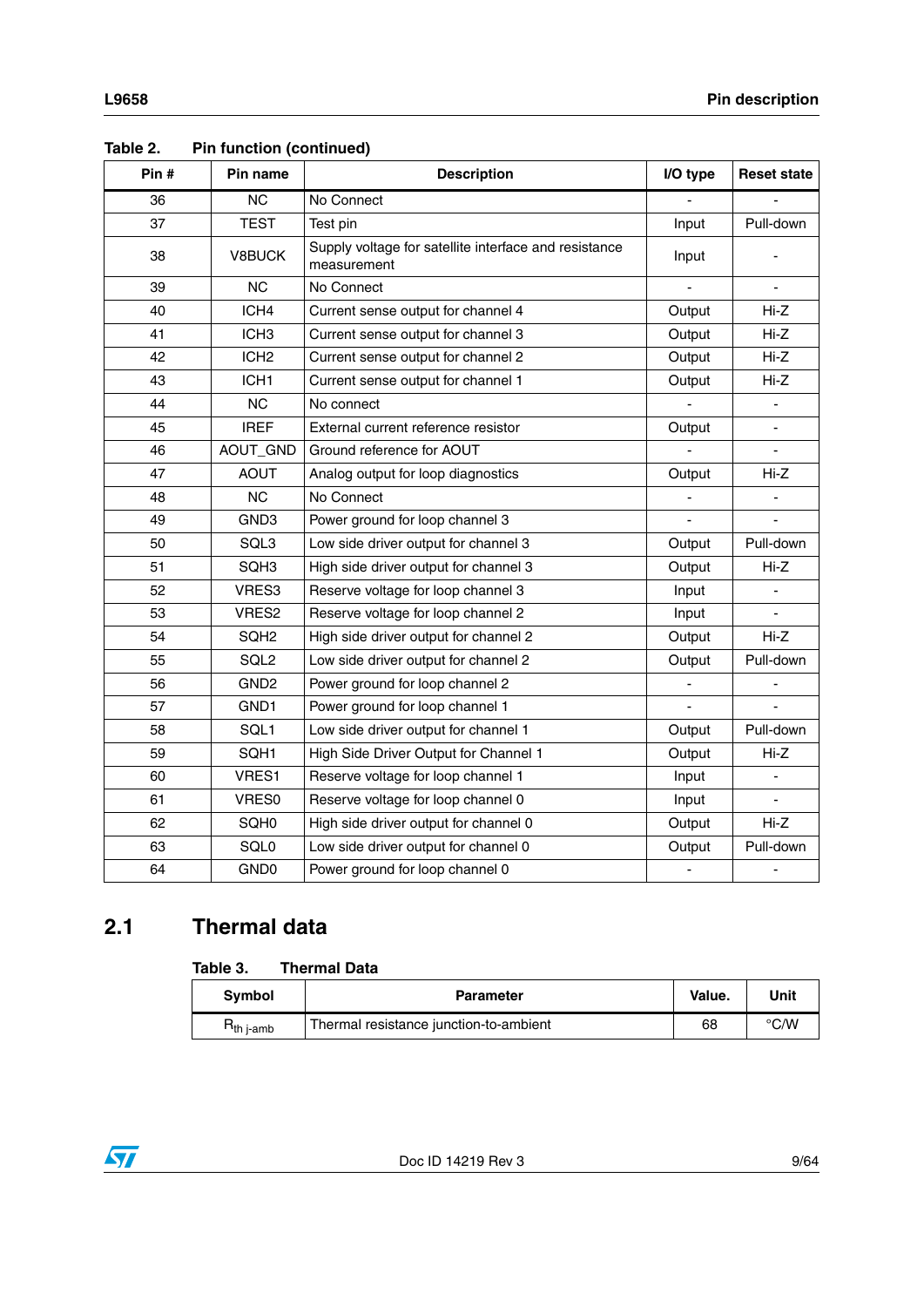# <span id="page-9-0"></span>**3 Electrical specification**

# <span id="page-9-1"></span>**3.1 Maximum ratings**

The device may not operate properly if maximum operating condition is exceeded.

<span id="page-9-3"></span>**Table 4. Maximum operating conditions**

| Symbol          | <b>Parameter</b>                                                                                      | Value                     | Unit |
|-----------------|-------------------------------------------------------------------------------------------------------|---------------------------|------|
| V <sub>DD</sub> | Supply voltage                                                                                        | 4.9 to 5.1                | v    |
| $V_{8BUCK}$     | V8BUCK voltage                                                                                        | 7 to 8.5                  |      |
| $V_{RES}$       | VRES voltage (VRES0, VRES1, VRES2, VRES3, VRES4, VRES5,<br>VRES6, VRES7)                              | 35                        | ν    |
| $V_1$           | Discrete input voltage (RESETB, DEPEN, CS_A, CS_D, CS_S, SCLK,<br>SCLK_A, MOSI, MOSI_A, MISO, MISO_A) | $-0.3$ to $(V_{DD} +0.3)$ | v    |
| T,              | Junction temperature                                                                                  | $-40$ to 150              | °C   |

# <span id="page-9-2"></span>**3.2 Absolute maximum ratings**

**Caution:** Maximum ratings are absolute ratings; exceeding any one of these values may cause permanent damage to the integrated circuit.

<span id="page-9-4"></span>**Table 5. Absolute maximum ratings**

| Symbol                      | <b>Parameter</b>                                                                                                                       | Value         | Unit         |
|-----------------------------|----------------------------------------------------------------------------------------------------------------------------------------|---------------|--------------|
| $V_{DD}$                    | Supply voltage                                                                                                                         | $-0.3$ to 5.5 | V            |
| $V_{8BUCK}$                 | V8BUCK voltage                                                                                                                         | $-0.3$ to 40  | V            |
| V <sub>RES</sub>            | VRES Voltage (VRES0, VRES1, VRES2, VRES3, VRES4, VRES5,<br>VRES6, VRES7)                                                               | $-0.3$ to 40  | $\vee$       |
| $SG_{L-H}$                  | Squib high and low side drivers (SQH0, SQH1, SQH2, SQH3, SQH4,<br>SQH5, SQH6, SQH7,<br>SQL0, SQL1, SQL2, SQL3, SQL4, SQL5, SQL6, SQL7) | $-0.3$ to 40  | $\vee$       |
| $V_{\parallel}$             | Discrete input voltage (RESETB, DEPEN, CS_A, CS_D, CS_S, SCLK,<br>SCLK_A, MOSI, MOSI_A, MISO, MISO_A)                                  | $-0.3$ to 5.5 | $\vee$       |
| <b>ICH<sub>x</sub></b>      | Satellite input voltage (ICH1, ICH2, ICH3, ICH4)                                                                                       | $-3$ to $40$  | V            |
|                             | Analog/digital outputs voltage (AOUT, IREF, MSG, IF3V3, IF4V4)                                                                         | $-0.3$ to 5.5 | $\vee$       |
| <b>GND<sub>x</sub></b>      | Ground pins voltage (GND, AOUT_GND, GND0, GND1, GND2, GND3,<br>GND4, GND5, GND6, GND7)                                                 | $-0.3$ to 5.5 | $\vee$       |
| $T_i$                       | Maximum steady-state junction temperature                                                                                              | 150           | $^{\circ}C$  |
| $\mathsf{T}_{\mathsf{amb}}$ | Ambient temperature                                                                                                                    | $-40$ to 95   | $^{\circ}$ C |
| $T_{\text{stg}}$            | Storage temperature                                                                                                                    | $-65$ to 150  | °C           |

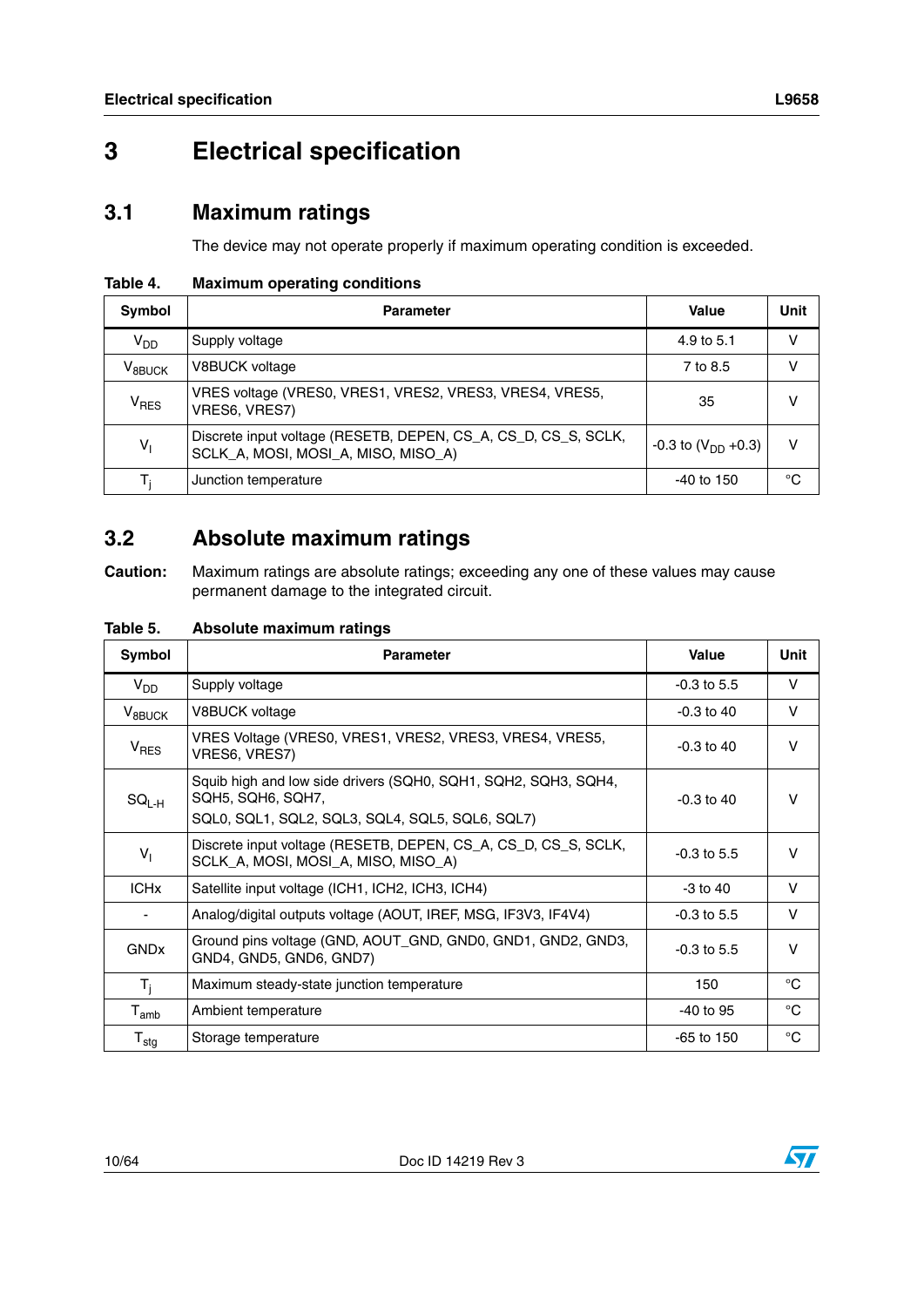# <span id="page-10-0"></span>**3.3 Electrical characteristics**

# <span id="page-10-1"></span>**3.3.1 DC characteristics**

 $V_{RES} = 6.5$  to 35 V,  $V_{DD} = 4.9$  to 5.1 V,  $V_{BBUCK} = 7.0$  V to 8.5 V,  $T_{amb} = -40$  °C to +95 °C

| Symbol                     | <b>Parameter</b>                               | <b>Test condition</b>                       | Min.           | <b>Typ</b>                   | Max. | Unit    |  |  |  |
|----------------------------|------------------------------------------------|---------------------------------------------|----------------|------------------------------|------|---------|--|--|--|
| $V_{RST}$ <sup>(1)</sup>   | V <sub>DD</sub> drops until deployment drivers |                                             | 4.0            | $\overline{\phantom{a}}$     | 4.5  |         |  |  |  |
| $V_{RST\_L}^{(2)}$         | Internal voltage reset V <sub>DD</sub>         | are disabled                                | 2.1            | $\blacksquare$               | 3.0  | V       |  |  |  |
|                            |                                                | Normal operation; $I_{CH1-4} = 0$ A         | 6.2            |                              | 8.6  |         |  |  |  |
|                            |                                                | Short to $-0.3$ V on SQH; $I_{CH1-4} = 0$ A | 5.5            | ÷,                           | 9.5  | mA      |  |  |  |
| $I_{DD}$                   | Input current V <sub>DD</sub>                  | Short to $-0.3$ V on SQL; $I_{CH1-4} = 0A$  | 5.5            | $\blacksquare$               | 9.5  |         |  |  |  |
|                            |                                                | Deployment; $I_{CH1-4} = 0$ A               | 5.5            |                              | 9.5  |         |  |  |  |
| $R_{IREF\_H}$              |                                                |                                             | 20.0           | ÷,                           | 60.0 | kΩ      |  |  |  |
| $R_{IREF\_L}$              | Resistance threshold IREF                      |                                             | 2.0            | $\overline{\phantom{a}}$     | 9.0  | kΩ      |  |  |  |
| V <sub>IH_RESETB</sub>     |                                                |                                             |                | $\overline{\phantom{a}}$     | 2.0  | $\vee$  |  |  |  |
| $V_{IL\_RESETB}$           | Input voltage threshold<br><b>RESETB</b>       |                                             | 0.8            | ÷,                           |      | V       |  |  |  |
| $V_{HYS}$                  |                                                |                                             | 100            | $\overline{\phantom{a}}$     | 400  | mV      |  |  |  |
| $V_{IH\_DEPEN}$            | Input voltage threshold                        |                                             |                | $\overline{a}$               | 2.0  | V       |  |  |  |
| VIL_DEPEN                  | <b>DEPEN</b>                                   |                                             | 0.8            | $\overline{a}$               |      | V       |  |  |  |
| $I_{PD}$                   | Input pull-down current<br><b>DEPEN</b>        | $V_{IN} = V_{IL}$ to $V_{DD}$               | 10             | ä,                           | 50   | μA      |  |  |  |
| $V_{IH\_TEST}$             |                                                |                                             | $\blacksquare$ | ÷,                           | 3.6  | V       |  |  |  |
| $V_{IL\_TEST}$             | Input voltage threshold TEST                   |                                             | 0.8            | $\overline{\phantom{a}}$     | ÷,   | V       |  |  |  |
| <b>ITEST</b>               | Input pull-down current TEST                   | $TEST = 5 V$                                | 1.0            |                              | 2.5  | mA      |  |  |  |
| $I_{PU}$                   | Input pull-up current RESETB                   | $RESETB = V_{\vert H}$ to GND               | 10             | ÷,                           | 60   | μA      |  |  |  |
| <b>I</b> <sub>V8BUCK</sub> | Current consumption<br>V8BUCK                  |                                             | 25             | $\qquad \qquad \blacksquare$ | 40   | μA      |  |  |  |
| $V_{\text{IH}}$            | Input voltage threshold MOSI,                  | Input $logic = 1$                           |                | $\blacksquare$               | 2.0  | v       |  |  |  |
| $V_{IL}$                   | MOSI_A, SCLK, SCLK_A,                          | Input $logic = 0$                           | 0.8            | ä,                           |      | V       |  |  |  |
| $V_{HYS}$                  | CS_S, CS_D, CS_A                               |                                             | 100            | $\blacksquare$               | 400  | mV      |  |  |  |
|                            | Input leakage current MOSI,                    | $V_{IN} = V_{DD}$                           | $\blacksquare$ | $\blacksquare$               | 1    | $\mu$ A |  |  |  |
| <b>ILKG</b>                | MOSI_A, SCLK, SCLK_A                           | $V_{IN} = 0$ to $V_{IH}$                    | $-1$           | ä,                           |      | μA      |  |  |  |
| $I_{PD}$                   | Input pull-down current<br>CS_S, CS_D, CS_A    | $V_{IN} = V_{IL}$ to $V_{DD}$               | 10             | $\qquad \qquad \blacksquare$ | 50   | μA      |  |  |  |
| $V_{OH}$                   | Output voltage MISO,                           | $I_{OH} = -800 \mu A$                       | $VDD$ -0.8     | $\overline{a}$               |      | V       |  |  |  |
| $V_{OL}$                   | MISO_A, MSG                                    | $I_{OL} = 1.6$ mA                           |                | $\qquad \qquad \blacksquare$ | 0.4  | V       |  |  |  |
|                            | Tri-state current MISO,                        | $MISO = VDD$                                | $\blacksquare$ | $\blacksquare$               | 1    | μA      |  |  |  |
| $I_{HI_Z}$                 | MISO_A,                                        | $MISO = 0 V$                                | $-1$           | $\overline{\phantom{a}}$     |      | $\mu$ A |  |  |  |

### <span id="page-10-2"></span>**Table 6. DC specification general**

1.  $V_{RST}$  shall have a POR de-glitch timer.

2.  $V_{RST L}$  shall have no timer.

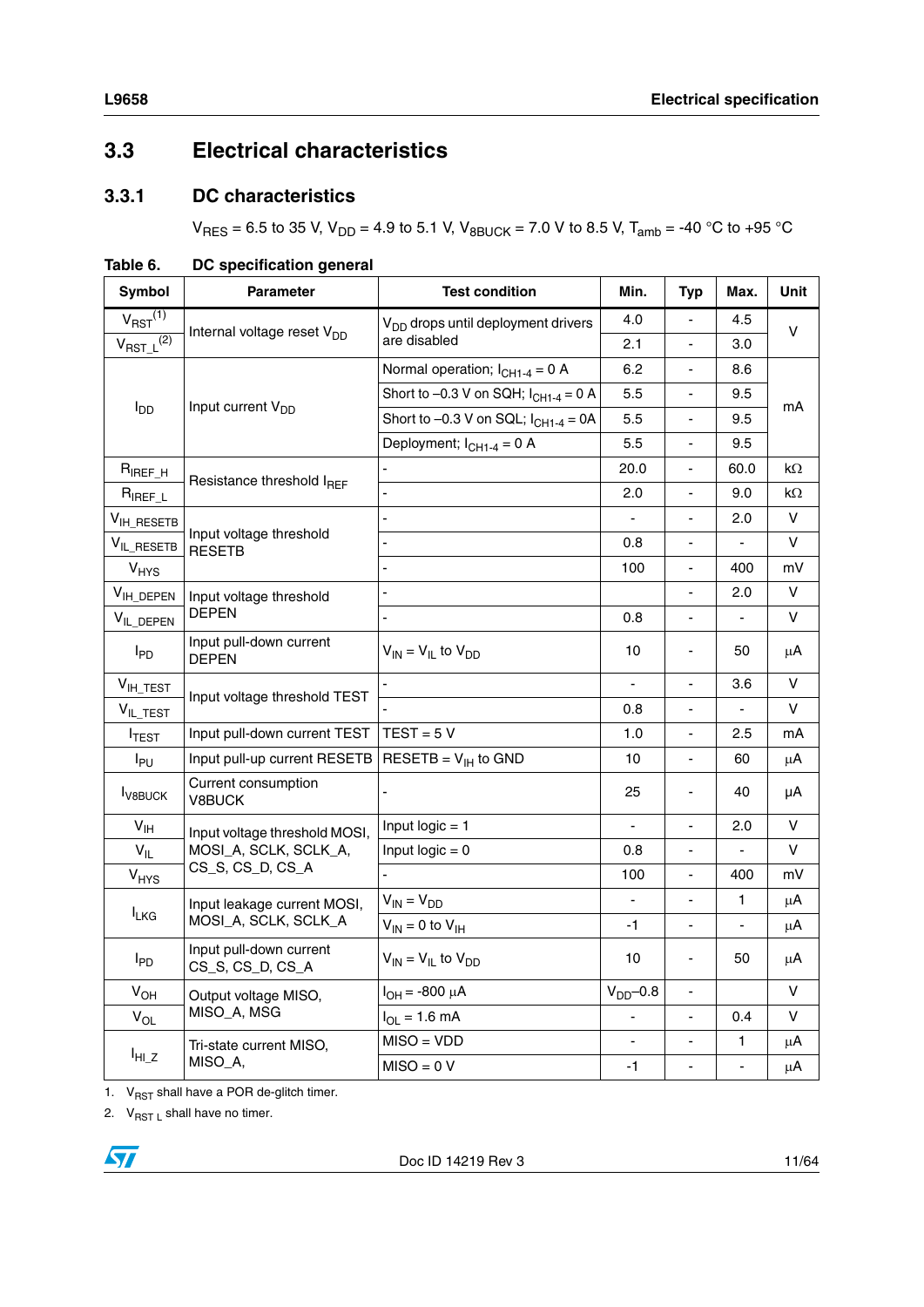$V_{RES} = 6.5$  to 35 V,  $V_{DD} = 4.9$  to 5.1 V,  $V_{BBUCK} = 7.0$  V to 8.5 V,  $T_{amb} = -40$  °C to +95 °C

<span id="page-11-0"></span>**Table 7. DC Specification: deployment drivers**

| <b>Symbol</b>            | <b>Parameter</b>                             | <b>Test conditions</b>                                                                           | Min.              | <b>Typ</b>                   | Max. | <b>Units</b> |
|--------------------------|----------------------------------------------|--------------------------------------------------------------------------------------------------|-------------------|------------------------------|------|--------------|
| $V_{OH}$                 |                                              | High saturation voltage;<br>$I_{AOUT}$ = -500 $\mu$ A                                            | $V_{DD}$ -<br>0.4 |                              |      | V            |
| $V_{OL}$                 | Output voltage AOUT                          | Low saturation voltage;<br>$I_{AOUT}$ = +500 µA                                                  |                   |                              | 0.3  | V            |
|                          | Tri-state current AOUT                       | $AOUT = VDD$                                                                                     | $\blacksquare$    | $\overline{\phantom{a}}$     | 1    | μA           |
| $I_{Z}$                  |                                              | $AOUT = 0 V$                                                                                     | $-1$              |                              |      | μA           |
| <b>ILKG</b>              | Leakage current SQH                          | V8BUCK = $V_{DD}$ = 0, $V_{RES}$ = 36 V,<br>$V_{\text{SOH}} = 0V$                                |                   |                              | 50   | μA           |
| $I_{\text{STG}}$         |                                              | V8BUCK = 18 V; $V_{DD} = 5 V$ ;<br>$V_{\text{SQL}} = -0.3 V$                                     | -5                | $\qquad \qquad \blacksquare$ |      | mA           |
| <b>ILKG</b>              | Bias current VRES <sup>(1)</sup>             | V8BUCK = 18 V; $V_{DD}$ = 5 V;<br>$V_{RES}$ = 36 V; SQH shorted to SQL                           |                   |                              | 10   | μA           |
| <b>ILKG</b>              |                                              | V8BUCK = $V_{DD} = 0$ , $V_{SQL} = 18 V$                                                         | -10               | $\overline{\phantom{0}}$     | 10   | μA           |
| $I_{\mathsf{STG}}$       | Leakage current SQL                          | V8BUCK = 18 V; $V_{DD}$ = 5 V; $V_{SQL}$ = -0.3 V                                                | $-5$              |                              |      | mA           |
| $I_{\text{STB}}$         |                                              | V8BUCK = 18 V; $V_{DD}$ = 5 V; $V_{SQL}$ = 18 V                                                  |                   | $\blacksquare$               | 5    | mA           |
| $I_{PD}$                 | Pull-down current SQL                        | $V_{SQL}$ = 1.8 V to $V_{DD}$                                                                    | 900               | $\overline{\phantom{a}}$     | 1300 | μA           |
| I <sub>PD_SQH</sub>      | Pull-down current SQH                        | $V_{\text{SQL}}$ = SBTH to $V_{\text{RES}}$                                                      | 900               | $\blacksquare$               | 1300 | μA           |
| $V_{BIAS}$               | Diagnostics Bias Voltage                     | $I_{\text{SQL}} = -1.5 \text{ mA}$ (nominal: 2.0 V)                                              | 1.80              | ÷,                           | 2.20 | V            |
| <b>I</b> BIAS            | Diagnostics Bias Current                     | $V_{SOH} = 0 V$                                                                                  | $-7$              | $\blacksquare$               |      | <b>I</b> PD  |
| $V_{STB}$                | Short to battery threshold                   | (Nominal 3.0 V)                                                                                  | 2.70              | $\overline{a}$               | 3.30 | V            |
| V <sub>STG</sub>         | Short to ground threshold                    | (Nominal 1.0 V)                                                                                  | 0.90              | $\qquad \qquad \blacksquare$ | 1.10 | V            |
| $V_{l\_th}$              | MOS test load voltage<br>detection           |                                                                                                  | 100               |                              | 300  | mV           |
| $I_{SRC}$                | Resistance measurement<br>current source     | $V_{DD}$ = 5.0 V; V8BUCK = 7.0 V to 26.5 V                                                       | 38                |                              | 42   | mA           |
| <b>I</b> <sub>SINK</sub> | Resistance measurement<br>current sink       |                                                                                                  | 45                |                              | 55   | mA           |
| R <sub>DSon</sub>        | Total high and low side<br>MOS On resistance | High side MOS + Low Side<br>MOS $V_{RES} = 6.9 V$ ; I = 1.2 A @95 °C                             |                   |                              | 2.0  | Ω            |
| $R_{DSon}$               | High side MOS on<br>resistance               | $V_{RFS}$ = 35V; $I_{VRFS}$ = 1.2A; $T_{amb}$ = 95°C                                             |                   |                              | 0.8  | $\Omega$     |
| $R_{DSon}$               | Low side MOS on<br>resistance                | $V_{RES} = 35V$ ; $I_{VRES} = 1.2A$ ; $T_{amb} = 95^{\circ}C$                                    |                   |                              | 1.2  | Ω            |
| DEPL_12A                 |                                              | MOSI register mode bit D10="0"<br>$R_{LOAD}$ = 1.7 $\Omega$ ; $V_{RES}$ = 6.9 to 35 V            | 1.20              |                              | 1.47 | Α            |
| IDEPL_175A               | Deployment current                           | MOSI register mode bit D10="1"<br>$R_{\text{LOAD}} = 1.7 \Omega$ ; V <sub>RES</sub> = 12 to 35 V | 1.75              | -                            | 2.14 | Α            |
| I <sub>LIM</sub>         | Low side MOS current limit                   | $R_{LOAD}$ = 1.7 $\Omega$                                                                        | 2.15              | $\overline{\phantom{a}}$     | 3.5  | A            |
| R <sub>L RANGE</sub>     | Load resistance range <sup>(2)</sup>         |                                                                                                  | 0                 | $\overline{\phantom{a}}$     | 10.0 | $\Omega$     |

1. Not applicable during a diagnostic.

2. Test conditions for load resistance measurements

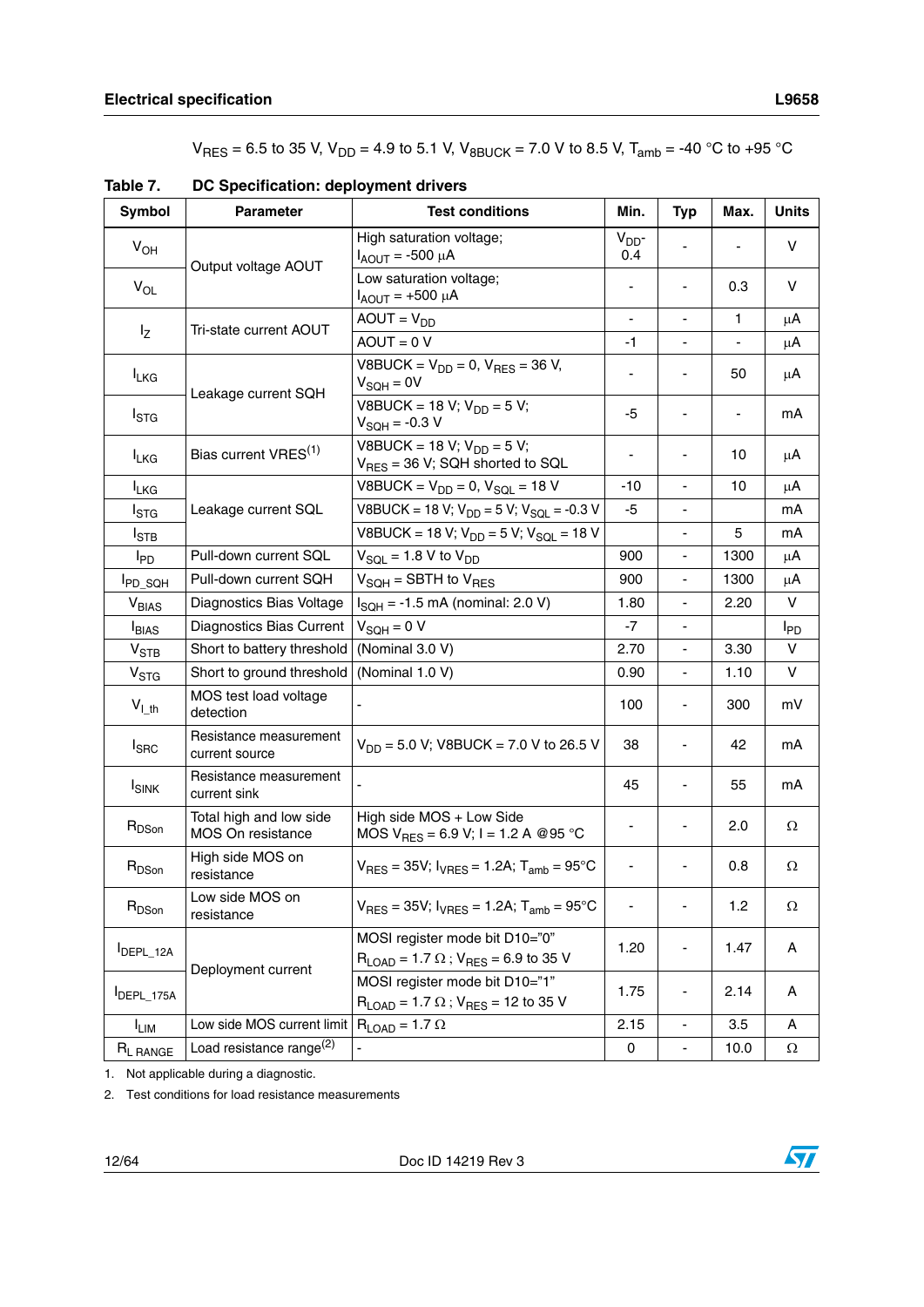| Symbol      | <b>Parameter</b>                            | <b>Test conditions</b>                                                                      | <b>Min</b>                   | <b>Typ</b>               | <b>Max</b>     | Unit    |
|-------------|---------------------------------------------|---------------------------------------------------------------------------------------------|------------------------------|--------------------------|----------------|---------|
|             |                                             | High side short to -0.3 V                                                                   | $(-)75$                      |                          | $(-)150$       | mA      |
| I_Lim       | <b>Current limit</b>                        | High side short to Battery                                                                  | ÷,                           | L,                       | 5              | mA      |
|             |                                             | $V8BUCK = Vcc = 0$<br>measured @ V8BUCK                                                     | $\qquad \qquad \blacksquare$ | $\overline{\phantom{0}}$ | $-1$           | mA      |
|             |                                             | I=50 mA @105 °C; V8BUCK=7.0 V                                                               | ä,                           | $\overline{\phantom{0}}$ | $\mathbf{1}$   | V       |
| Vhdp        | High side voltage drop                      | I=25 mA @105 °C; V8BUCK=7.0 V                                                               | ä,                           | ÷,                       | 0.5            | V       |
| IFr         | IF/lout CH3 & CH4                           | $lout = -50mA$                                                                              | 460                          | $\blacksquare$           | 540            | μA      |
|             |                                             | $Iout = -5mA$                                                                               | 46                           | ä,                       | 54             | $\mu$ A |
|             |                                             | SPI channel configuration                                                                   |                              |                          |                |         |
|             |                                             | Bit <2:0≥111                                                                                | 54.00                        | ä,                       | 66.00          | mA      |
|             |                                             | Bit <2:0≥110                                                                                | 43.65                        | ä,                       | 53.35          | mA      |
|             | Low to high transition current<br>threshold | Bit <2:0≥101                                                                                | 35.10                        | ä,                       | 42.90          | mA      |
| Itr         |                                             | Bit $<2:0>100$                                                                              | 28.80                        | ä,                       | 34.20          | mA      |
|             |                                             | Bit <2:0≥011                                                                                | 24.85                        | ä,                       | 29.15          | mA      |
|             |                                             | Bit <2:0≥010                                                                                | 20.25                        | $\overline{\phantom{0}}$ | 24.75          | mA      |
|             |                                             | Bit <2:0≥001                                                                                | 17.10                        | $\overline{\phantom{0}}$ | 20.90          | mA      |
|             |                                             | Bit <2:0≥000                                                                                | 14.85                        | $\overline{\phantom{0}}$ | 18.15          | mA      |
| $V_{CLAMP}$ | IF/Vx CH3 & CH4 clamp<br>voltage            | Rext=33.3 k $\Omega$ ; CHx is shorted to<br><b>GND</b>                                      | $0.95*$<br>Vdd               |                          | $1.05*$<br>Vdd | V       |
| Ihyst       | Current threshold hysteresis                | Sink current $=$ lthr at the output<br>(ICHX).<br>Ihyst=trip point high - trip point<br>low | $0.05*$ ltr                  | $\overline{\phantom{a}}$ | $0.15$ *ltr    | mA      |
| Vos         | Short to BAT feedback current               | V(ICHX)-V8BUCK<50mV                                                                         | $\blacksquare$               | $\overline{\phantom{0}}$ | 25             | mA      |
| Olkg        | Output leakage current $ICH_X$              | $V=18$ V $\omega$ pin under test                                                            |                              |                          | 1              | $\mu$ A |

<span id="page-12-0"></span>**Table 8. Satellite interface DC specifications**

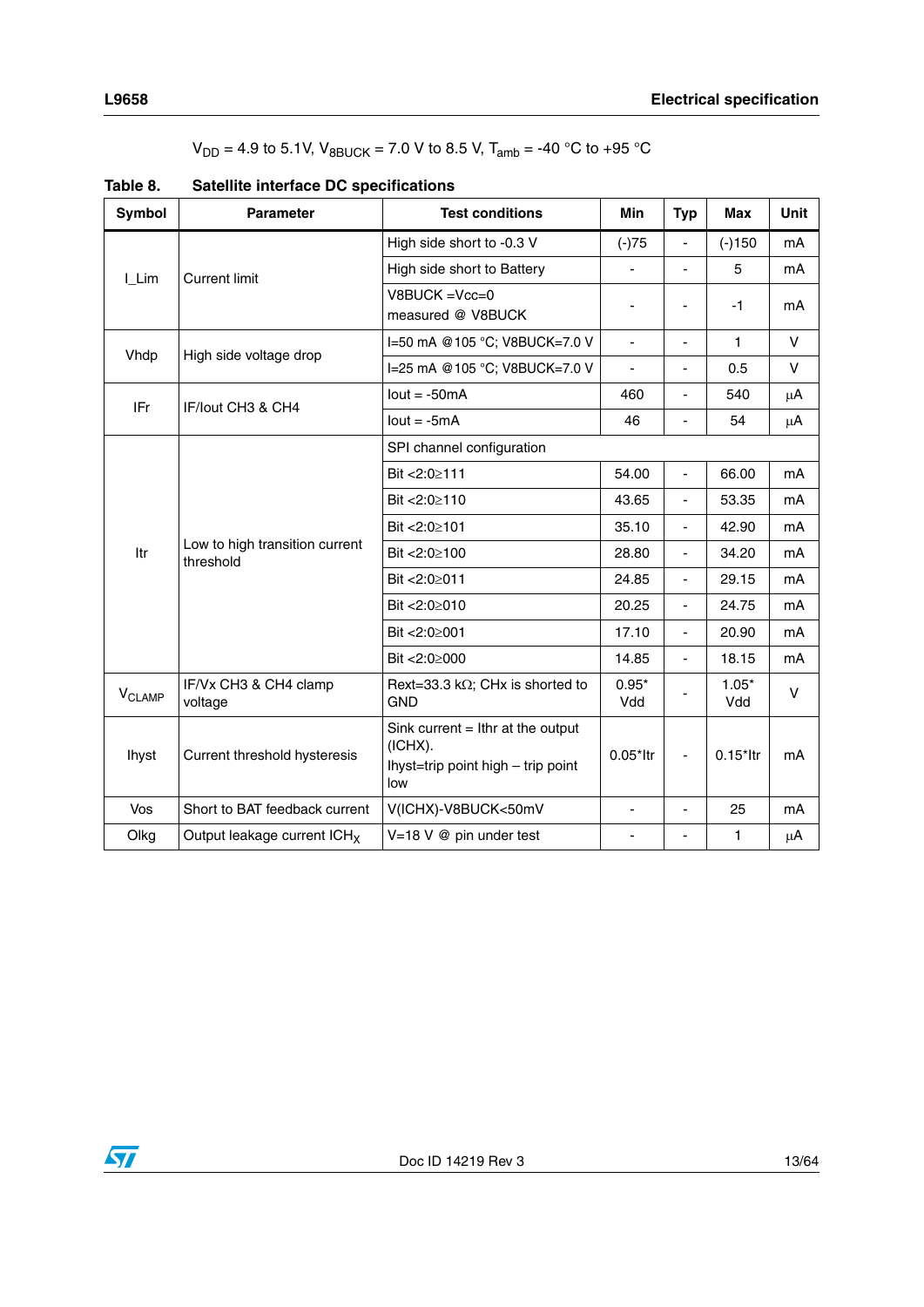# <span id="page-13-0"></span>**3.3.2 AC characteristics**

 $V_{RES} = 6.5$  to 35 V,  $V_{DD} = 4.9$  to 5.1 V,  $V_{BBUCK} = 7.0$  V to 8.5 V,  $T_{amb} = -40$  °C to +95 °C

| <b>Symbol</b>           | <b>Parameter</b>                                       | <b>Test conditions</b>                                                                     |                          |                          |      |                      |  |
|-------------------------|--------------------------------------------------------|--------------------------------------------------------------------------------------------|--------------------------|--------------------------|------|----------------------|--|
| t <sub>POR</sub>        | POR de-glitch timer                                    | Timer for V <sub>RST</sub>                                                                 | 10                       |                          | 25   | μS                   |  |
| T <sub>GLITCH</sub>     | De-glitch timer                                        | ä,                                                                                         | 5                        |                          | 20   | μS                   |  |
| $I_{ON}$                | Diagnostic current                                     | DEPEN pins asserted; Measured at<br>150 µs from falling edge CS_D or<br>CS_A; See Figure 4 | 0.90                     |                          |      | <b>FINAL</b>         |  |
| t <sub>PULSE</sub>      | Pulse stretch timer                                    | See Table 17                                                                               | $\Omega$                 |                          | 60   | ms                   |  |
| $t_{P_ACC}$             | Pulse stretch timer accuracy                           |                                                                                            | $-20$                    |                          | 20   | $\%$                 |  |
| <sup>t</sup> DEPLOY-2ms | Deployment time                                        | $V_{RFS}$ = 6.9 to 35 $V^{(1)}$                                                            | $\overline{2}$           |                          | 2.5  | ms                   |  |
| <sup>t</sup> DEPLOY-1ms | Deployment time                                        | $V_{RES}$ = 12 to 40 $V^{(1)}$                                                             | 1                        |                          | 1.15 | ms                   |  |
| <sup>t</sup> FLT_DLY    | Fault detection filter <sup>(2)</sup>                  |                                                                                            | 10                       |                          | 50   | μs                   |  |
| <b>I</b> SLEW           | Rmeas current di/dt                                    | 10 % - 90 % of Ispc                                                                        | $\overline{2}$           | $\blacksquare$           | 8    | <b>mA</b><br>$\mu$ s |  |
| t <sub>R_DLY</sub>      | Rmeas current delay                                    | From the falling edge of CS to 10 %<br>of $I_{SRC}$                                        | $\overline{a}$           |                          | 15   | μs                   |  |
| <sup>t</sup> R_WAIT     | Rmeas wait time <sup>(2)</sup>                         | Wait time before AOUT voltage is<br>stable for ADC reading                                 |                          | $\blacksquare$           | 100  | μs                   |  |
| <sup>t</sup> TIMEOUT    | MOS diagnostic on-time                                 | L,                                                                                         | $\overline{\phantom{a}}$ | $\overline{\phantom{a}}$ | 2.5  | ms                   |  |
| t <sub>ILIM</sub>       | SQL high current protection<br>timer                   |                                                                                            | 90                       |                          | 110  | μs                   |  |
| t <sub>PROP_DLY</sub>   | LS/HS MOS turn off<br>propagation delay <sup>(2)</sup> | Time is measured from the valid<br>LS/HS MOS fault to the LS/HS turn<br>off                |                          |                          | 10   | μs                   |  |

<span id="page-13-1"></span>**Table 9. AC specification: deployment drivers**

<span id="page-13-2"></span>1. Application Information; Test is not performed at high voltage.

2. Design Information Only

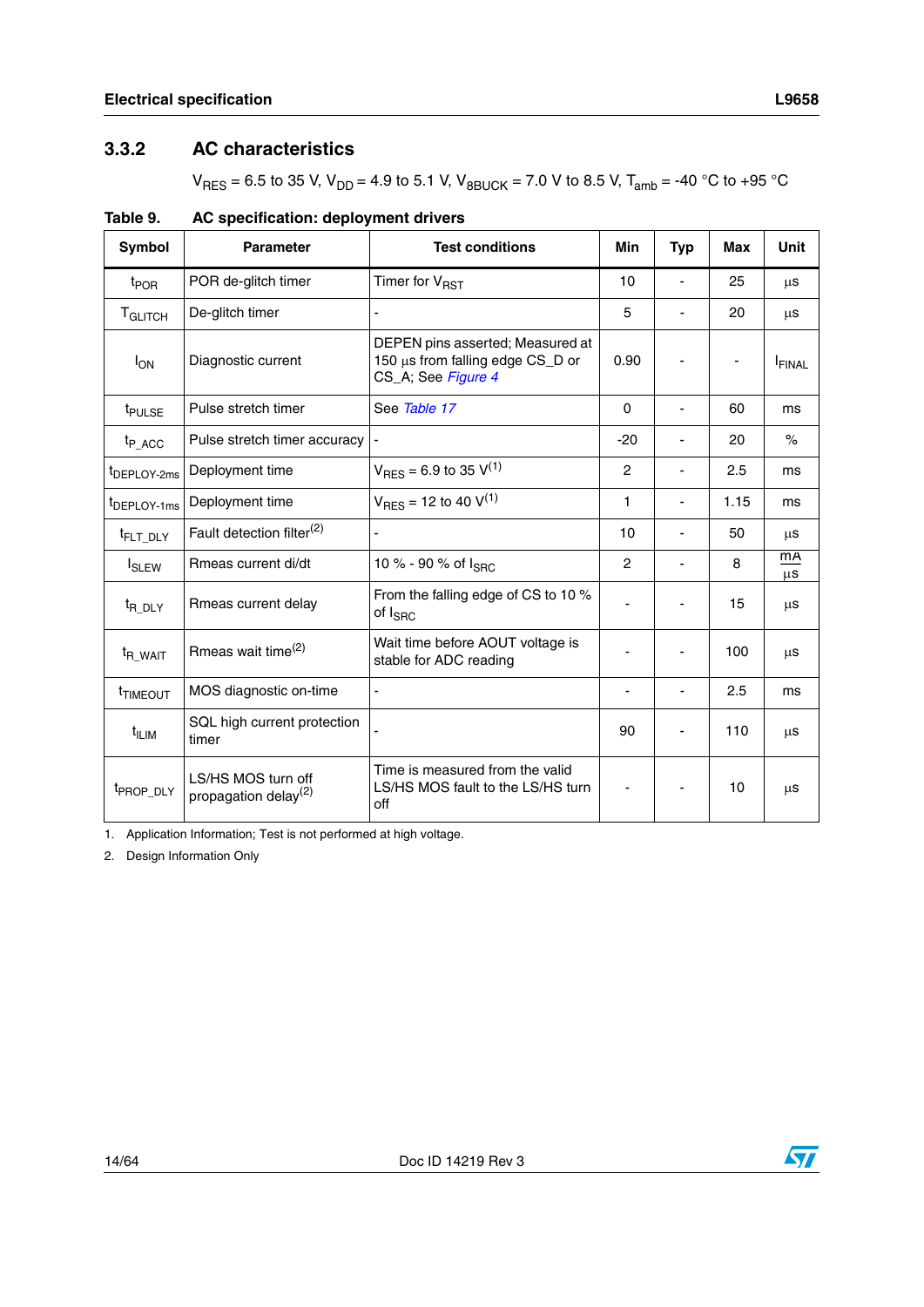<span id="page-14-0"></span>

<span id="page-14-1"></span>



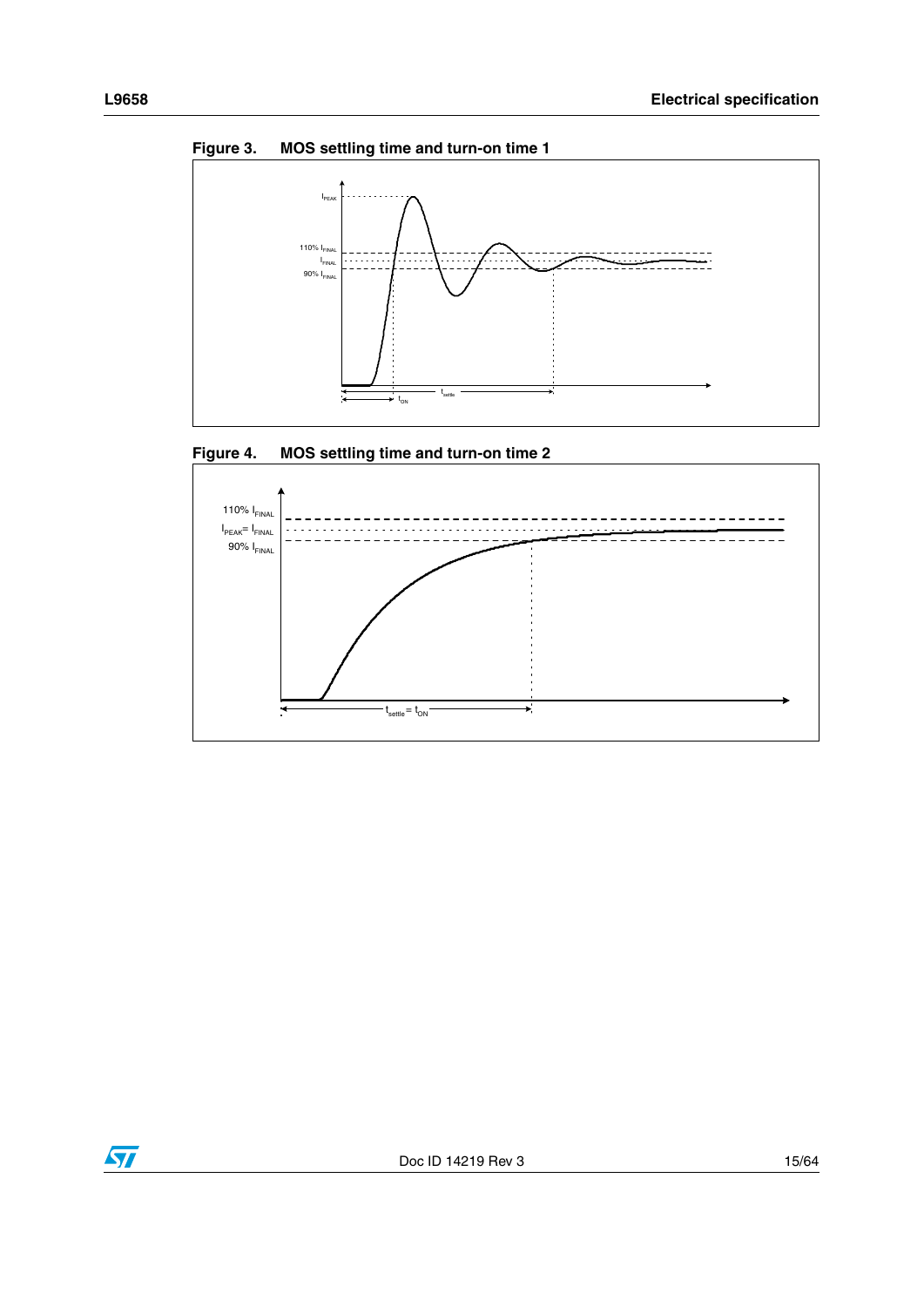$V_{DD} = 4.9$  to 5.1 V;  $V_{8BUCK} = 7.0$  V to 8.5 V,  $T_{amb} = -40$  °C to +95 °C

| <b>Symbol</b> | <b>Parameter</b>                     | <b>Test conditions</b>                                                                                       | Min             | <b>Typ</b>     | Max                | <b>Unit</b>      |  |  |
|---------------|--------------------------------------|--------------------------------------------------------------------------------------------------------------|-----------------|----------------|--------------------|------------------|--|--|
| Osc           | Internal oscillator frequency        | Tested with 12.5k 1% Iref resistor                                                                           |                 | 5.55           | <b>MHz</b>         |                  |  |  |
|               |                                      | Manchester Protocol Excluding<br>Osc tolerance                                                               |                 |                |                    |                  |  |  |
|               | De-glitch filter as a function of    | Bit<8:7 $\geq$ 00                                                                                            |                 |                |                    |                  |  |  |
| Mdf           | protocol speed                       | Bit<8:7 $\geq$ 01                                                                                            | 11.76<br>%*Bit- |                | 23.53<br>$%$ *Bit- |                  |  |  |
|               |                                      | Bit<8:7 $\geq$ 10                                                                                            | Time            |                | Time               | μS               |  |  |
|               |                                      | Bit<8:7≥ 11                                                                                                  |                 |                |                    |                  |  |  |
|               |                                      | Channel configurations                                                                                       |                 |                |                    |                  |  |  |
|               |                                      | Bit<8:7 $\geq$ 00                                                                                            |                 |                |                    |                  |  |  |
|               |                                      | Test at frq = $52.33$ kHz                                                                                    | 13.32           |                | 52.33              | <b>kHz</b>       |  |  |
|               | Minimum frequency operating          | Test at frq = $13.32$ kHz                                                                                    |                 |                |                    |                  |  |  |
|               | range                                | Bit<8:7≥01                                                                                                   |                 |                |                    |                  |  |  |
|               |                                      | Test at frq = $110.74$ kHz                                                                                   | 26.32           |                | 110.74             | kHz              |  |  |
| <b>Bitr</b>   | (Incoming messages fall              | Test at frq = $26.32$ kHz                                                                                    |                 |                |                    |                  |  |  |
|               | within this operating range is       | Bit<8:7≥10                                                                                                   |                 |                |                    |                  |  |  |
|               | guaranteed to be accepted by         | Test at frq =164.20 $kHz$                                                                                    | 43.50           |                | 164.20             | kHz              |  |  |
|               | the IC)                              | Test at frq = $43.50$ kHz                                                                                    |                 |                |                    |                  |  |  |
|               |                                      | Bit<8:7≥11                                                                                                   |                 |                |                    |                  |  |  |
|               |                                      | Test at frq = $250.63$ kHz                                                                                   | 62.66           |                | 250.63             | <b>kHz</b>       |  |  |
|               |                                      | Test at frq = $62.66$ kHz                                                                                    |                 |                |                    |                  |  |  |
|               |                                      | Channel configurations                                                                                       |                 |                |                    |                  |  |  |
|               |                                      | Bit<8:7≥ 00                                                                                                  | 11.99           |                |                    |                  |  |  |
|               |                                      | Test at $frq > 59.14$ kHz                                                                                    |                 |                | 59.14              | <b>kHz</b>       |  |  |
|               | Maximum frequency<br>operating range | Test at frq <11.99 kHz                                                                                       |                 |                |                    |                  |  |  |
|               |                                      | Bit<8:7≥01                                                                                                   |                 |                |                    |                  |  |  |
|               |                                      | Test at frq>128.37 kHz                                                                                       | 23.57           |                | 128.37             | <b>kHz</b>       |  |  |
| <b>Bitr</b>   | (Incoming messages fall              | Test at frq <23.57 kHz                                                                                       |                 |                |                    |                  |  |  |
|               | outside this operating range is      | Bit<8:7≥10                                                                                                   |                 |                |                    |                  |  |  |
|               | guaranteed to be rejected by         | Test at frq>194.93 kHz                                                                                       | 38.71           |                | 194.93             | kHz              |  |  |
|               | the IC)                              | Test at frq < 38.71 kHz                                                                                      |                 |                |                    |                  |  |  |
|               |                                      | Bit<8:7≥11                                                                                                   |                 |                |                    |                  |  |  |
|               |                                      | Test at frq>309.6 kHz                                                                                        | 55.37           |                | 309.6              | kHz              |  |  |
|               |                                      | Test at frq <55.37 kHz                                                                                       |                 |                |                    |                  |  |  |
| Idle          | Idle time                            | Manchester                                                                                                   | $\overline{2}$  | $\blacksquare$ | L.                 | <b>Bit Times</b> |  |  |
| Tdl & Tdh     | IFx/Vx delay                         | Test with 12.5k 1% Iref resistor<br>check response from changing<br>between the following current<br>levels. |                 | 1              |                    | μS               |  |  |
|               |                                      | High = $0-15$ mA,                                                                                            |                 |                |                    |                  |  |  |
|               |                                      | Low = $66$ to 150 mA                                                                                         |                 |                |                    |                  |  |  |
| Tdl - Tdh     | IFx/Vx delay time differential       | ICH <sub>x</sub> outputs with a 500 $\mu$ s<br>symmetrical pulse in and 500µs out.                           |                 |                | 0.3                | μS               |  |  |
| Flt           | Output fault timer                   | 300                                                                                                          | $\blacksquare$  | 500            | $\mu$ s            |                  |  |  |

<span id="page-15-0"></span>

| Table 10. | <b>AC specifications: satellite</b> |
|-----------|-------------------------------------|
|-----------|-------------------------------------|

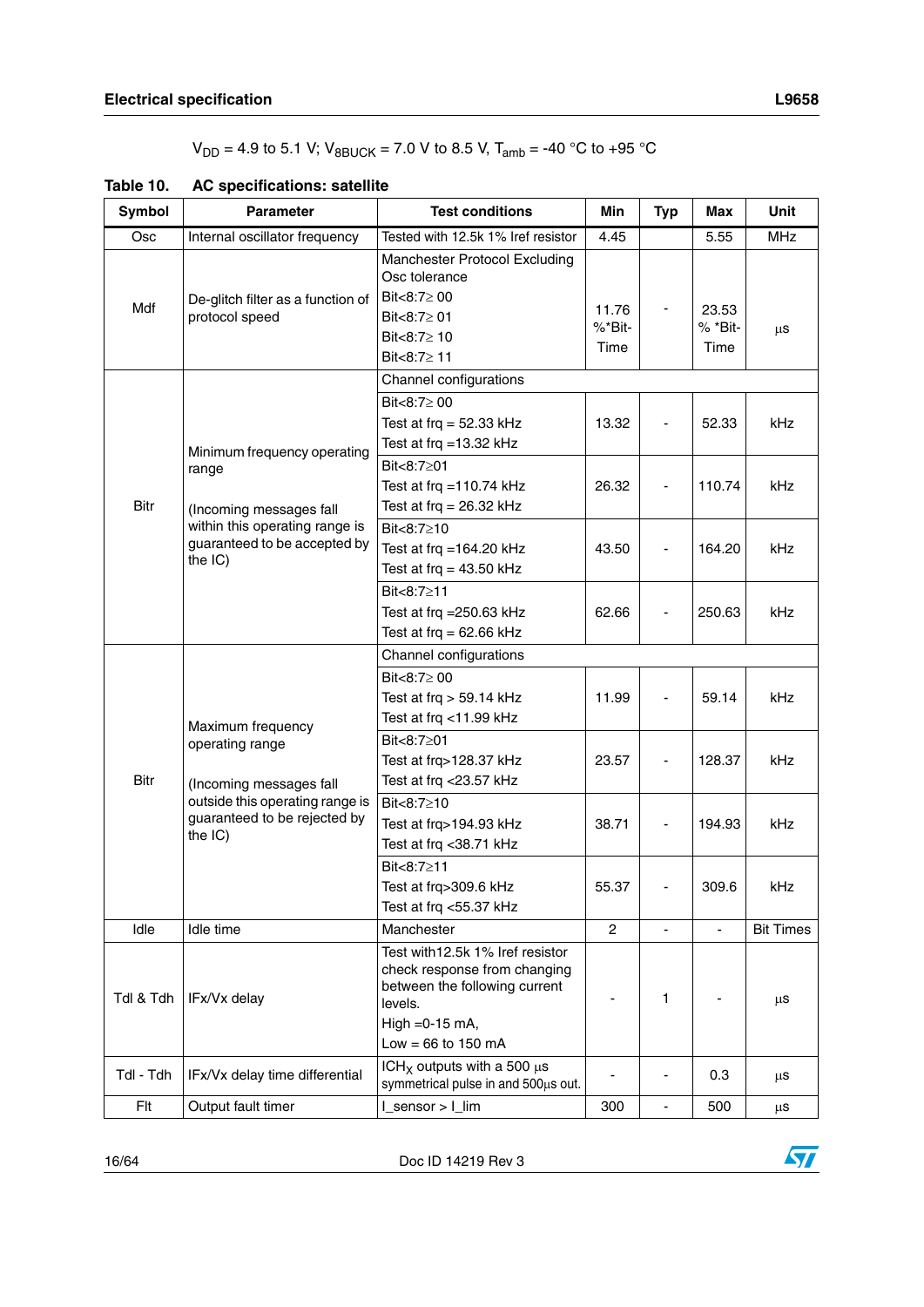<span id="page-16-0"></span>

| Table 11.       | <b>SPI timing</b>   |                                   |                          |            |      |            |
|-----------------|---------------------|-----------------------------------|--------------------------|------------|------|------------|
| No.             | Symbol              | <b>Parameter</b>                  | Min                      | <b>Typ</b> | Max  | Unit       |
|                 | fop                 | Transfer frequency                | dc                       | ÷,         | 5.50 | <b>MHz</b> |
| 1               | $t_{\mathsf{SCK}}$  | SCLK, SCLK_A Period               | 181                      | ٠          |      | ns         |
| $\overline{c}$  | <sup>t</sup> LEAD   | Enable lead time                  | 65                       | -          | ٠    | ns         |
| 3               | t <sub>LAG</sub>    | Enable lag time                   | 50                       | -          |      | ns         |
| 4               | t <sub>SCLKHS</sub> | SCLK, SCLK_A high time            | 65                       | -          | ٠    | ns         |
| 5               | t <sub>SCLKLS</sub> | SCLK, SCLK_A low time             | 65                       | -          |      | ns         |
| 6               | $t_{SUS}$           | MOSI, MOSI_A input setup time     | 20                       | ٠          | ٠    | ns         |
| $\overline{7}$  | $t_{HS}$            | MOSI, MOSI_A input hold time      | 20                       |            |      | ns         |
| 8               | $t_A$               | MISO, MISO_A access time          | $\overline{\phantom{a}}$ | ä,         | 60   | ns         |
| 9               | t <sub>DIS</sub>    | MISO, MISO_A disable time (1)     | $\overline{\phantom{0}}$ | ä,         | 100  | ns         |
| 10              | $t_{\rm VS}$        | MISO, MISO_A output valid time    | -                        | ۰          | 66   | ns         |
| 11              | $t_{HO}$            | MISO, MISO_A output hold time (1) | 0                        | -          | -    | ns         |
| 12 <sup>°</sup> | t <sub>RO</sub>     | Rise Time (Design Information)    | -                        | -          | 30   | ns         |
| 13              | $t_{FO}$            | Fall Time (Design Information)    | -                        | -          | 30   | ns         |
| 14              | $t_{\mathsf{CSN}}$  | CS_A, CS_D, CS_S negated time     | 640                      |            |      | ns         |

| V <sub>RES</sub> = 6.5 to 35 V, V <sub>DD</sub> = 4.9 to 5.1 V. V <sub>8BUCK</sub> = 7.0 V to 8.5 V, T <sub>amb</sub> = -40° C to +95 °C |  |
|------------------------------------------------------------------------------------------------------------------------------------------|--|
| All SPI timing is performed with a 200 pF load on MISO unless otherwise noted.                                                           |  |

<span id="page-16-3"></span>1. Parameters t<sub>DIS</sub> and t<sub>HO</sub> shall be measured with no additional capacitive load beyond the normal test fixture capacitance on the MISO pin. Additional capacitance during the disable time test erroneously extends the m



### <span id="page-16-1"></span>**Figure 5. SPI timing diagram**

### <span id="page-16-2"></span>**Figure 6. SPI timing measurement**



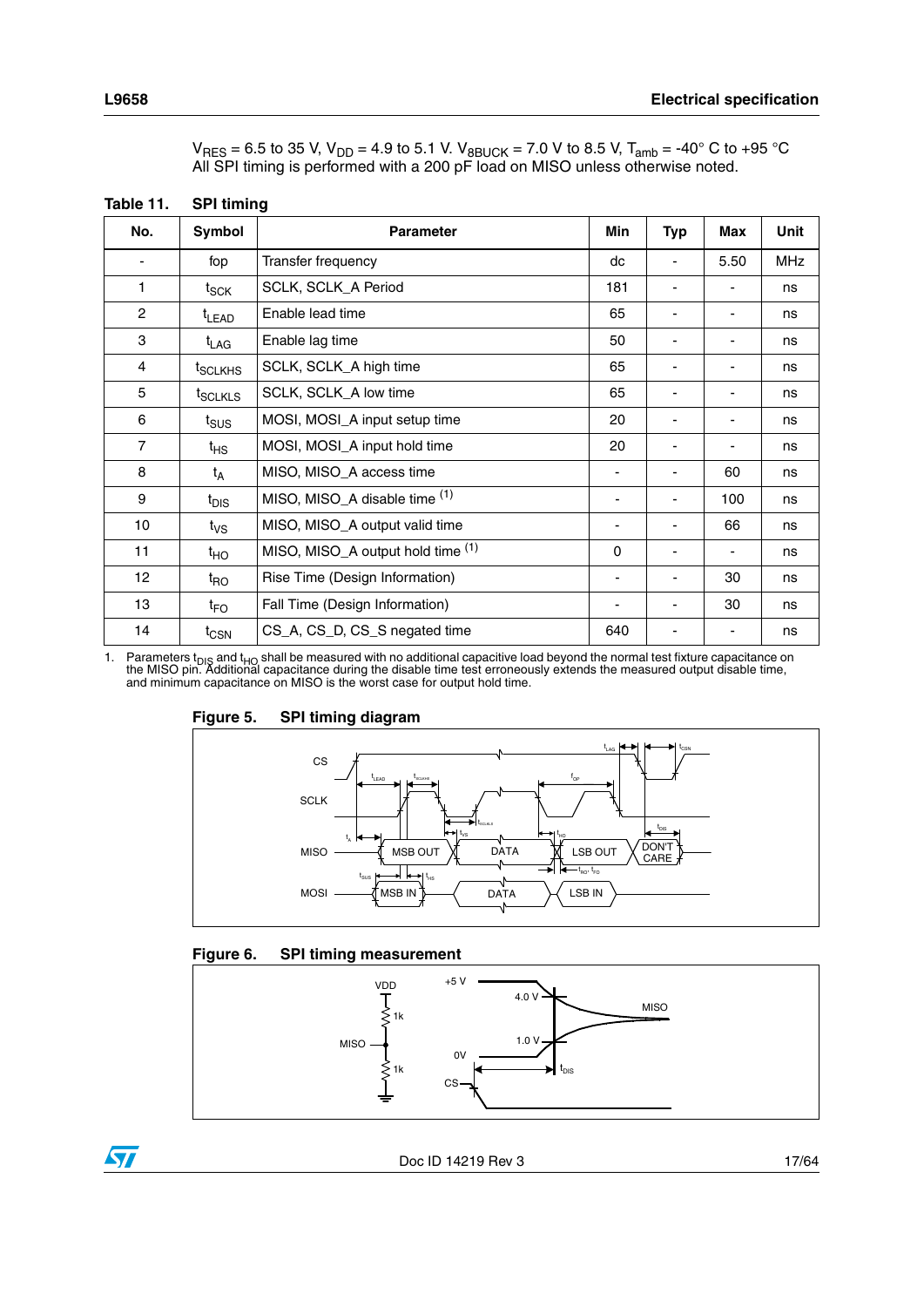# <span id="page-17-0"></span>**4 Functional description**

# <span id="page-17-1"></span>**4.1 Overview**

L9658 is an integrated circuit to be used in air bag systems. Its main functions include deployment of air bags, switched-power sources to satellite sensors, diagnostics of SDM (Sensing Deployment Module) and arming inputs. L9658 supports 8 deployment loops, 4 satellite-sensor interfaces, and SPI arming inputs.

# <span id="page-17-2"></span>**4.2 Power on reset (POR)**

L9658 has a power on reset (POR) circuit, which monitors  $V_{DD}$  voltage. When  $V_{DD}$  voltage falls below  $V_{RST}$  for longer than or equal to t<sub>POR</sub>, all outputs are disabled and all internal registers are reset to their default condition.

When  $V_{DD}$  falls below  $V_{RST}$ <sub>L</sub>, all outputs are disabled and all internal registers are reset to their default condition. No delay filter shall be used along with  $V_{RST-L}$  threshold.

If  $V_{DD}$  voltage falls below  $V_{RST}$  for less than t<sub>POR</sub>, operation shall not be interrupted.

When  $V_{DD}$  rises above  $V_{RST}$ , the outputs are enabled. Before  $V_{DD}$  reaches  $V_{RST}$ , and during  $t_{POR}$ , none of the outputs turn on.

# <span id="page-17-3"></span>**4.3 RESETB**

RESETB pin is active low. The effects of RESETB are similar to those of a POR event, except during a deployment. When L9658 has a deployment in-progress, it ignores RESETB signal.

However, it shall shut itself down as soon as it detects a POR condition. When the deployment is completed and RESETB signal is asserted, the device disables its outputs and reset its internal registers to their default states.

A de-glitch timer is provided to RESETB pin. The timer protects this pin against spurious glitches. UT48 neglects RESETB signal if it is asserted for shorter than t<sub>GLITCH</sub>. RESETB has an internal pull-up in case of an open circuit. This pin has a de-glitch timer

# <span id="page-17-4"></span>**4.4 MSG**

MSG pin is used to reflect FIFO status. Its polarity can be configured and also the strategy of activation.

Polling mode: Message pin shall be active as soon as one of the 4 FIFO will be not empty and it will be inactive when all 4 FIFO will be empty. A microcontroller can periodically monitor the status of line to understand there are data received from satellite. Interrupt mode: Message pin shall be active as soon one of the 4 FIFO will be not empty and it will be inactive when a spi communication on CS\_S interface starts. At the end of the SPI communication it shall be active if one of the 4 FIFO will be not empty. Otherwise shall be kept inactive. A microcontroller can wait until an edge is present on the line and manage the data available in the FIFO.

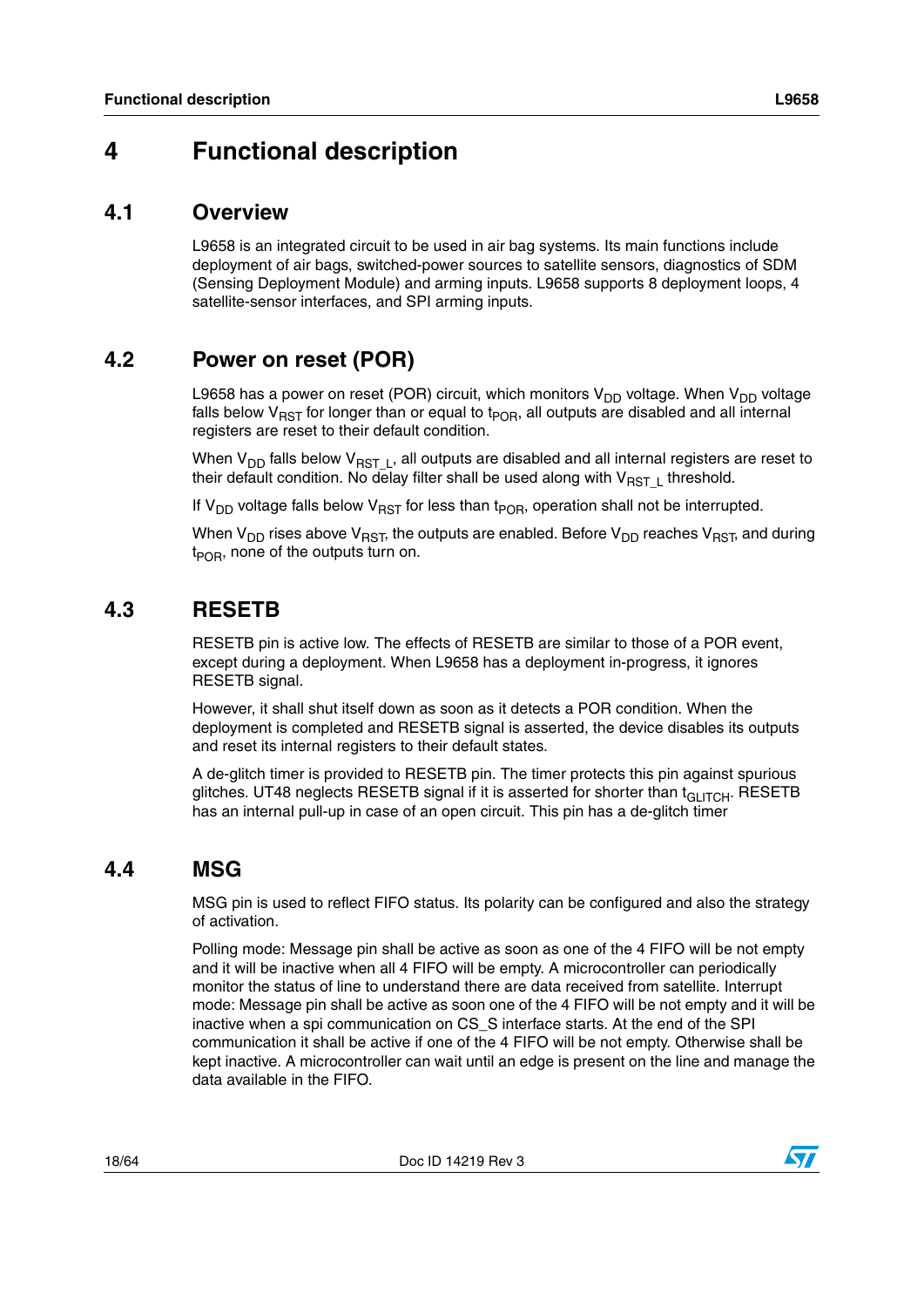# <span id="page-18-0"></span>**4.5 IREF**

 $I_{REF}$  pin shall be connected to  $V_{DD}$  supply through a resistor,  $R_{IREF}$  When the device detects the resistor on  $I_{REF}$  pin is larger than  $R_{IREF}$  or smaller than  $R_{IREF}$  L, it goes in reset condition. All outputs are disabled and all internal registers are reset to their default conditions.

# <span id="page-18-1"></span>**4.6 Loss of ground**

When GND pin is disconnected from PC-board ground, L9658 goes in reset condition. All outputs are disabled and all internal registers are reset to their default conditions. A loss of power-ground (GND0 – GND7) pin/s disables the respective channel/s. In other words, the channel that loses its power ground connection will not be able to deploy. The rest of the device is not affected by a loss of power-ground condition.

 $A<sub>OUT GND</sub>$  pin is a reference for  $A<sub>OUT</sub>$  pin. When AOUT\_GND loses its connection the reset as well.

# <span id="page-18-2"></span>**4.7 Deployment and reset**

The following conditions reset and terminate deployments:

- Power On Reset (POR)
- IREF resistance is larger than  $R_{IREF}$  H or smaller than  $R_{IREF}$
- Loss of ground condition on GND pin

The following conditions are ignored when it has a deployment in-progress:

- **RESETB**
- Valid soft reset sequences

# <span id="page-18-3"></span>**4.8 Serial peripheral interface (SPI)**

The device contains a serial peripheral interface consisting of Serial Clock (SCLK, SCLK\_A), Serial Data Out (MISO, MISO\_A), Serial Data In (MOSI, MOSI\_A), and two Chip Selects (CS\_A, CS\_D and CS\_S). This device is configured as an SPI slave. The idle state of the communication, Serial Clock (SCLK, SCLK\_A) should be low state.

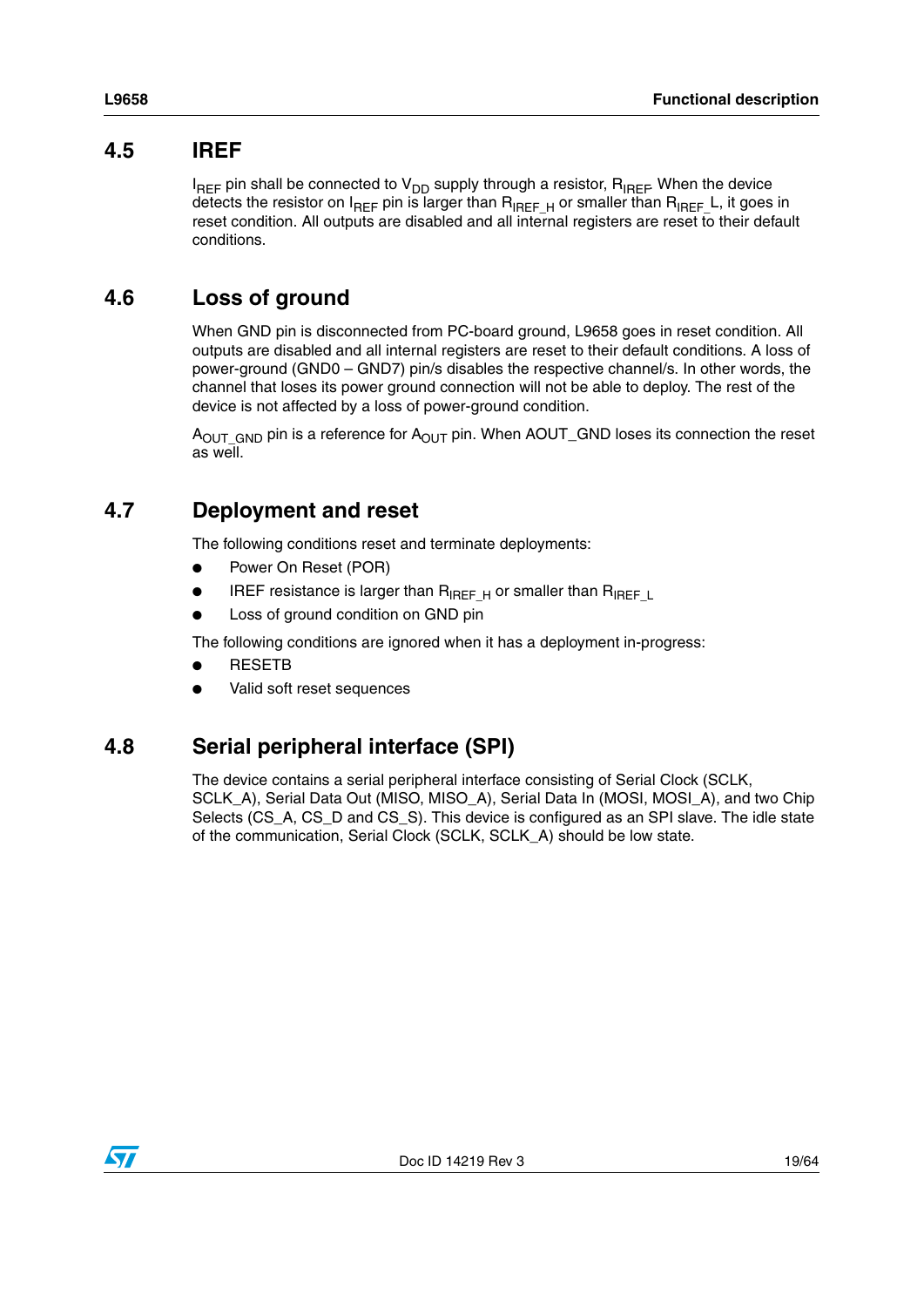

<span id="page-19-0"></span>**Figure 7. SPI block diagram**

L9658 has a counter to verify the number of clocks in SCLK and SCLK\_A. If the number of clocks in SCLK is not equal to 16 clocks while CS\_D is asserted, it ignores the SPI message and send a SPI fault response. If the number of clocks in SCLK is not equal to 64 clocks while CS S is asserted, it ignores the entire SPI message and push the Bad SPI Bit Count fault code into the FIFO. If the number of clocks in SCLK\_A is not a multiple of 8, it ignores the command in the arming shift register. Otherwise, the device latch-in the command.

<span id="page-19-1"></span>



Arming SPI interface is based on 8-bit data transfer. The device is capable to receive a multiple of 8-bit commands. The first byte of data coming out of MISO\_A will be the arming status bits. The subsequent bits will be the arming command bits received through MOSI\_A pin. Refer to below figure for an example of arming SPI transmission. This is an example of arming SPI transmission based on the daisy-chain configuration.

In case of daisy chain connection for Arming SPI, device works as following:

All devices IC\_1, IC\_2, IC\_3 shifted out data on the falling edge of SCLK\_A for the first 8 bits and shifted out data on the rising edge of SCLK\_A for the bits after 8bits. therefore µP, IC\_3, IC\_2 shall strobe 24bits on rising edge of SCLK\_A, the first 8 bits are produced (by IC\_3, IC\_2, IC\_1 respectively) on the falling edge of SCLK\_A. the remaining 16 bits are shifted out on the rising edge.

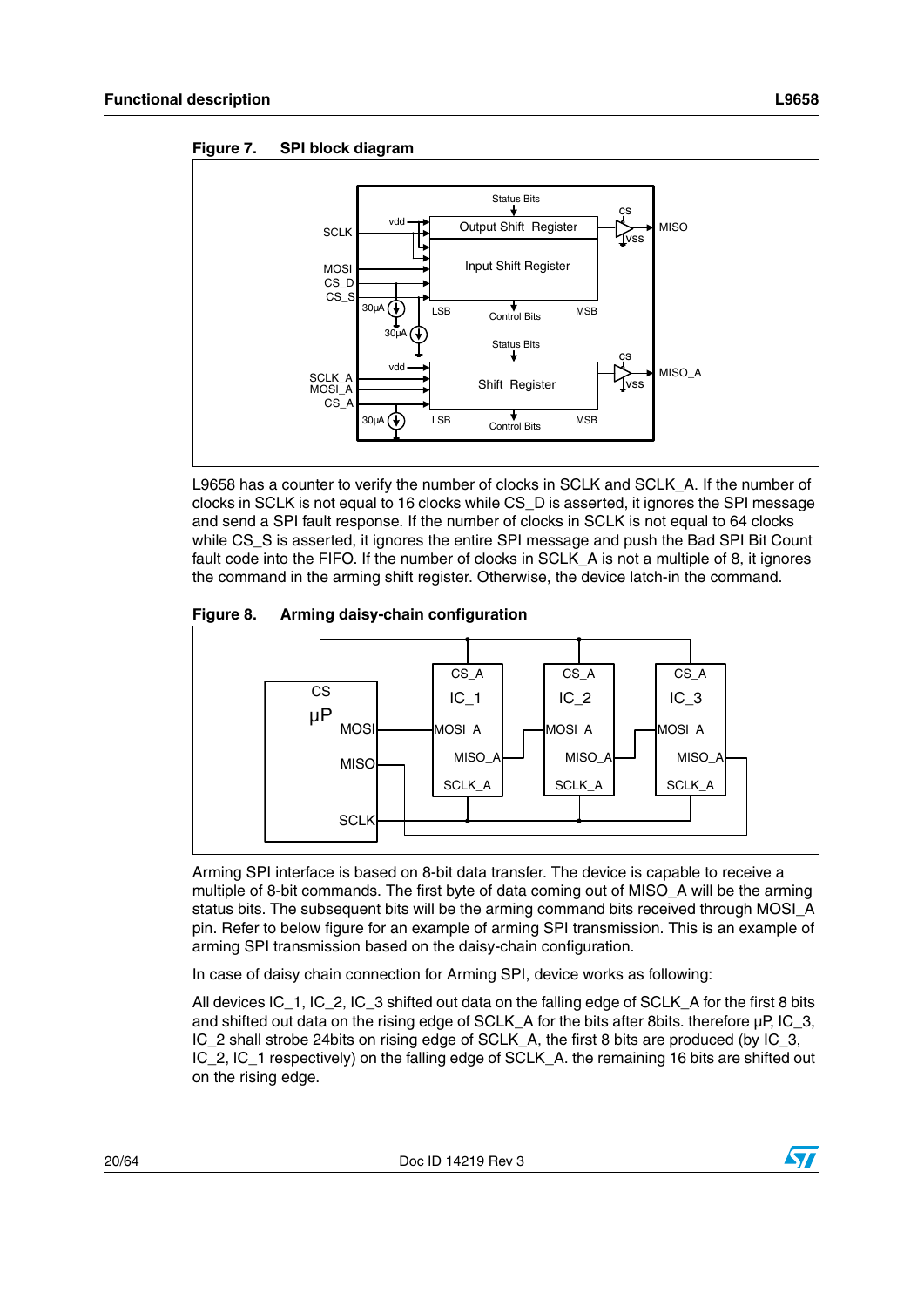

<span id="page-20-3"></span>**Figure 9. Arming SPI transmission**



# <span id="page-20-0"></span>**4.8.1 Chip select (CS\_A, CS\_D, CS\_S)**

Chip-select inputs select L9658 for serial transfers. CS\_A is independent to CS\_D and CS\_S.

CS\_A can be asserted regardless of CS\_D and CS\_S. However, either CS\_D or CS\_S can be asserted at any given time. If both CS D and CS S inputs are selected simultaneously, the device ignores MOSI command. When chip-select is asserted, the respective MISO/MISO\_A pin is released from tri-state mode, and all status information is latched in the SPI shift register. While chip-select is asserted, register data is shifted into MOSI/MOSI\_A pin and shifted out of MISO/MISO\_A pin on each subsequent SCLK/SCLK\_A. When chip-select is negated, MISO/MISO\_A pin is tri-stated. To allow sufficient time to reload the registers; chip-select pin shall remain negated for at least tCSN.

Chip-select is also immune to spurious pulses of 50 ns or shorter (MISO/MISO\_A may come out of tri-state, but no status bits is cleared and no control bits is changed).

Chip-select inputs have current sinks on the pins, which pull these pins to the negated state when an open circuit condition occur. These pins have TTL level compatible input voltages allowing proper operation with microprocessors using a 3.3 to 5.0 V supply.

# <span id="page-20-1"></span>**4.8.2 Serial clock (SCLK, SCLK\_A)**

SCLK/SCLK\_A input is the clock signal input for synchronization of serial data transfer. This pin has TTL level compatible input voltages allowing proper operation with microprocessors using a 3.3 to 5.0 V supply. When chip select is asserted, both the SPI master and this device shall latch input data on the rising edge of SCLK/SCLK\_A. L9658 shift data out on the falling edge of SCLK/SCLK\_A. The SCLK/SCLK\_A must be taken in idle state (LOW) when the CS\_A,CS\_D,CS\_S are in idle state (LOW).  $(a)$ 

# <span id="page-20-2"></span>**4.8.3 Serial data output (MISO, MISO\_A)**

MISO/MISO\_A output pin shall be in a tri-state condition when chip select is negated. When chip select is asserted, the MSB is the first bit of the word/byte transmitted on MISO/MISO\_A and the LSB is the last bit of the word/byte transmitted. This pin supplies a rail to rail output, so if interfaced to a microprocessor that is using a lower VDD supply, the appropriate microprocessor input pin shall not sink more than IOH (min) and shall not clamp the MISO/MISO\_A output voltage to less than VOH (min) while MISO/MISO\_A pin is in a logic "1" state.

a. Only in daisy chain, it is needed to guarantee on SCLK A a clock skew of 3ns maximum between any devices.

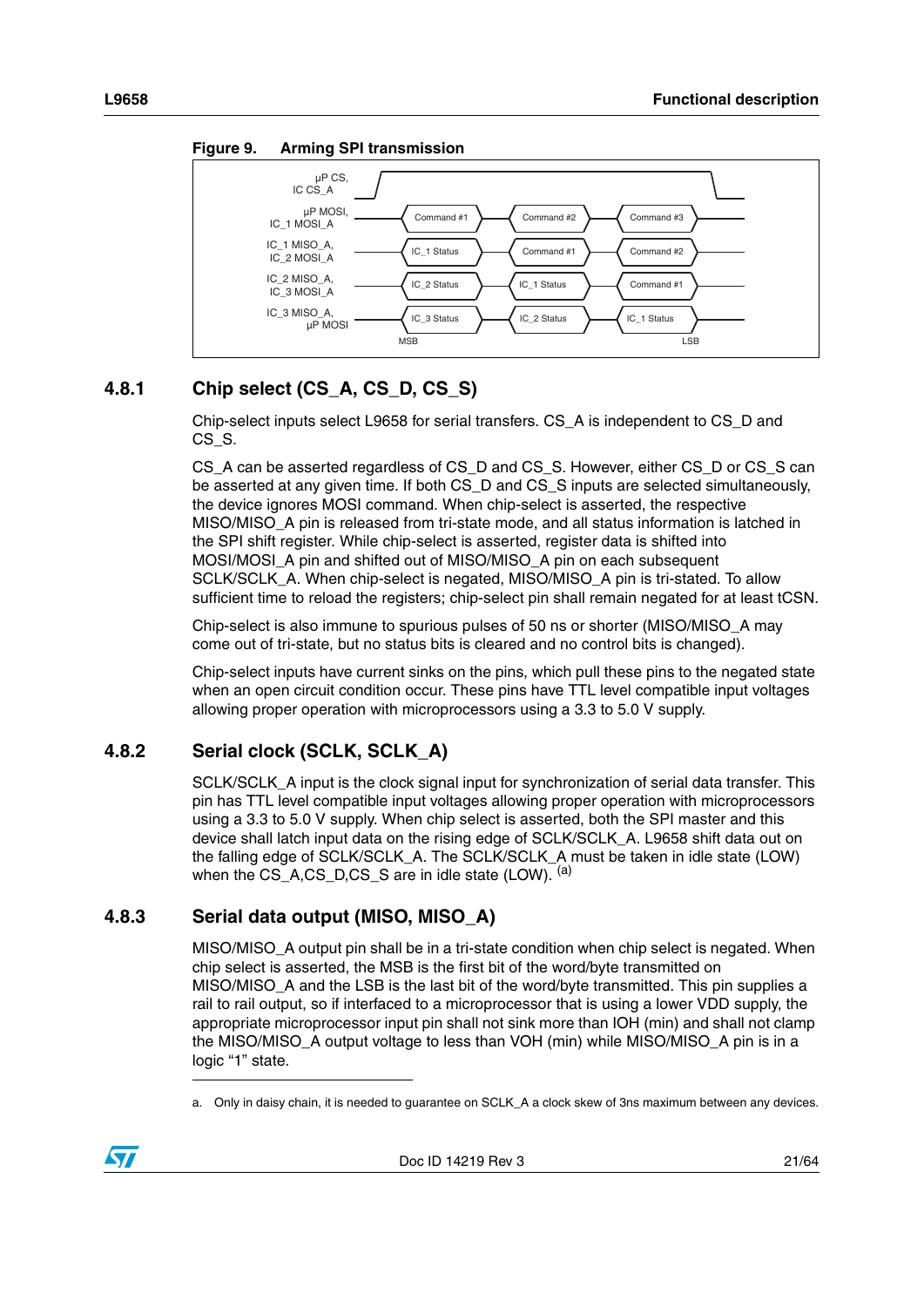<span id="page-21-0"></span>MOSI/MOSI\_A input takes data from the master processor while chip select is asserted.

The MSB shall be the first bit of each word/byte received on MOSI/MOSI\_A and the LSB shall be the last bit of each word/byte received. This pin has TTL level compatible input voltages allowing proper operation with microprocessors using a 3.3 to 5.0 V supply.

# <span id="page-21-1"></span>**4.9 Deployment drivers**

The on-chip deployment drivers are designed to deliver 1.2 A (min) at 6.9 V VRES. Deployment current is be 1.2 A (min) for 2 ms (min). The high side driver survives deployment with 1.47 A, 35 V at VRES and SQL is shorted to ground for 2.5ms. Minimum load resistance is 1.7. At the end of a deployment, a deploy success flag is asserted via SPI. Each VRES and GND connection are used to accommodate 8 loops that can be deployed simultaneously.

Upon receiving a valid deployment condition, the respective SQH and SQL drivers are turned on. SQH and SQL drivers are also turned on momentarily during a MOS diagnostic. Otherwise, SQH and SQL are inactive under any normal, fault, or transient conditions. Upon a successful deployment of the respective SQH and SQL drivers, a deploy command success flag is asserted via SPI. Refer to "deployment sequence" figure for the valid condition and the deploy success flagh timing.



<span id="page-21-2"></span>**Figure 10. Deployment drivers diagram**

22/64 Doc ID 14219 Rev 3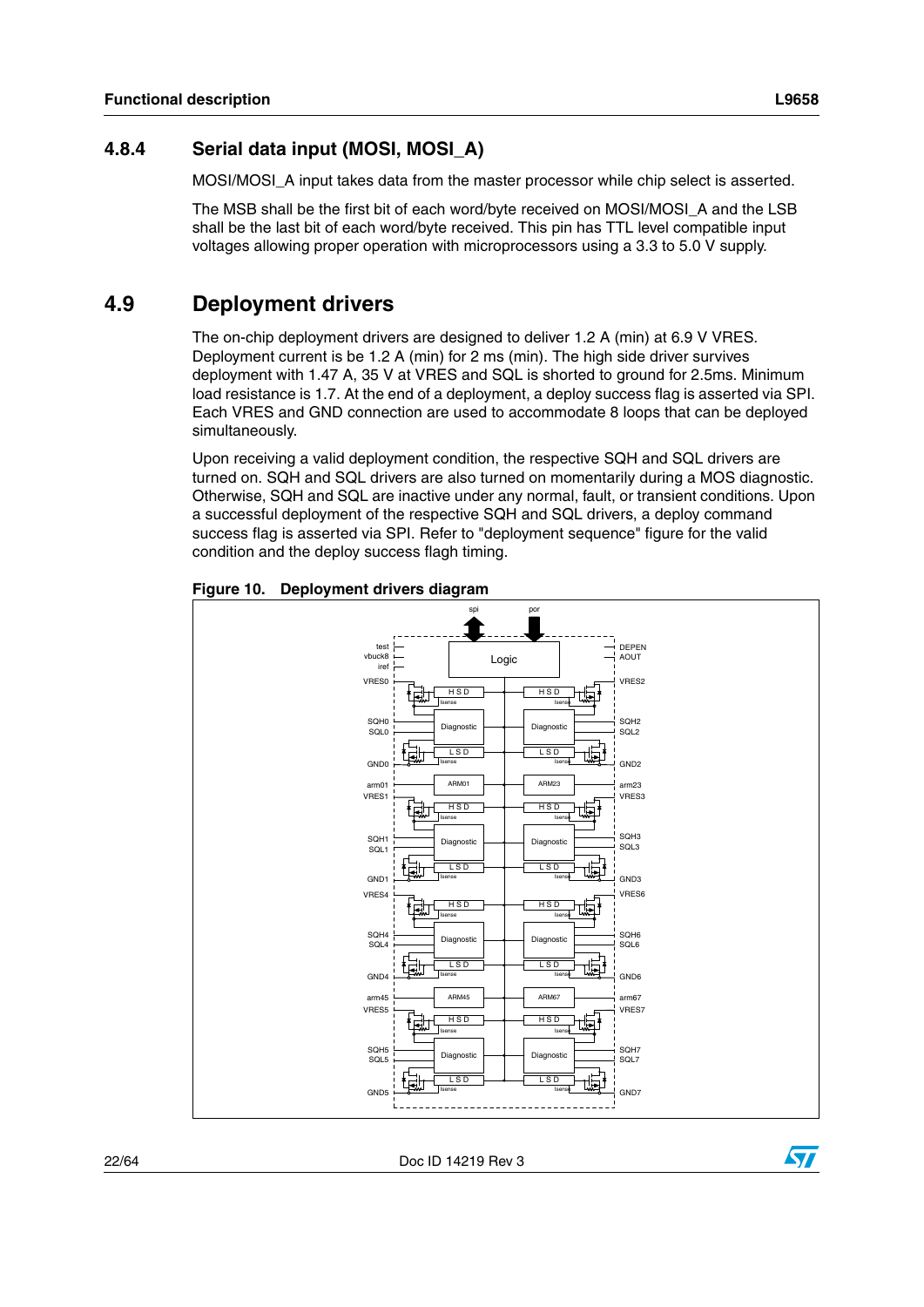The following power-up conditions is considered as normal operations. VRES input can be connected to either a power supply output or an ignition voltage. VDD is connected to 5 V output of power supply. When VRES is connected to the power supply, VDD voltage will reach its regulation voltage before VRES voltage is stabilized. In this condition, the device has the control o f its internal logic and that prevent an inadvertent turn-on of the drivers.

When VRES is connected to the ignition, VRES voltage will be stabilized before VDD reaches its regulation voltage. In this condition, all drivers are inactive. A pull-down on the gates of high side drivers (SQH) is provided to prevent these drivers from momentarily turning-on. Any loop driver fault conditions do not turn on the SQH and SQL drivers. Only a valid deployment condition can turn on the respective SQH and SQL drivers. Refer to section for valid deployment conditions.

### <span id="page-22-0"></span>**4.9.1 Arming interface**

The arming interface is used as a fail-safe to prevent inadvertent airbag deployment. Along with deployment command, these signals provide redundancy. Pulse stretch timer is provided for each channel/loop. Either ARM signal or deployment command shall start the pulse stretch timer.

Arming interface has a dedicated 8-bit SPI interface.

When CS\_A is negated, L9658 latch ARM signal from the shift register and start the pulse stretch timer for the respective channel/s. The device can deploy a channel, ONLY when DEPEN is asserted and any of the following conditions are satisfied:

- the respective deployment command is sent during a valid pulse stretch timer, which initiated by ARM signal
- the respective SPI ARM command is sent during a valid pulse stretch timer, which initiate by deployment command

During a deployment, the device turn on the respective high side (SQH) and low side (SQL) drivers for duration of  $t_{\text{DFPI OV}}$ . When a deployment is initiated, it cant be terminated, except during a reset event.



<span id="page-22-1"></span>**Figure 11. Deployment sequence**

When a deployment-enable command is sent through SPI, the pulse stretcher shall be initiated immediately following the falling edge of CS\_D. When another deployment-enable

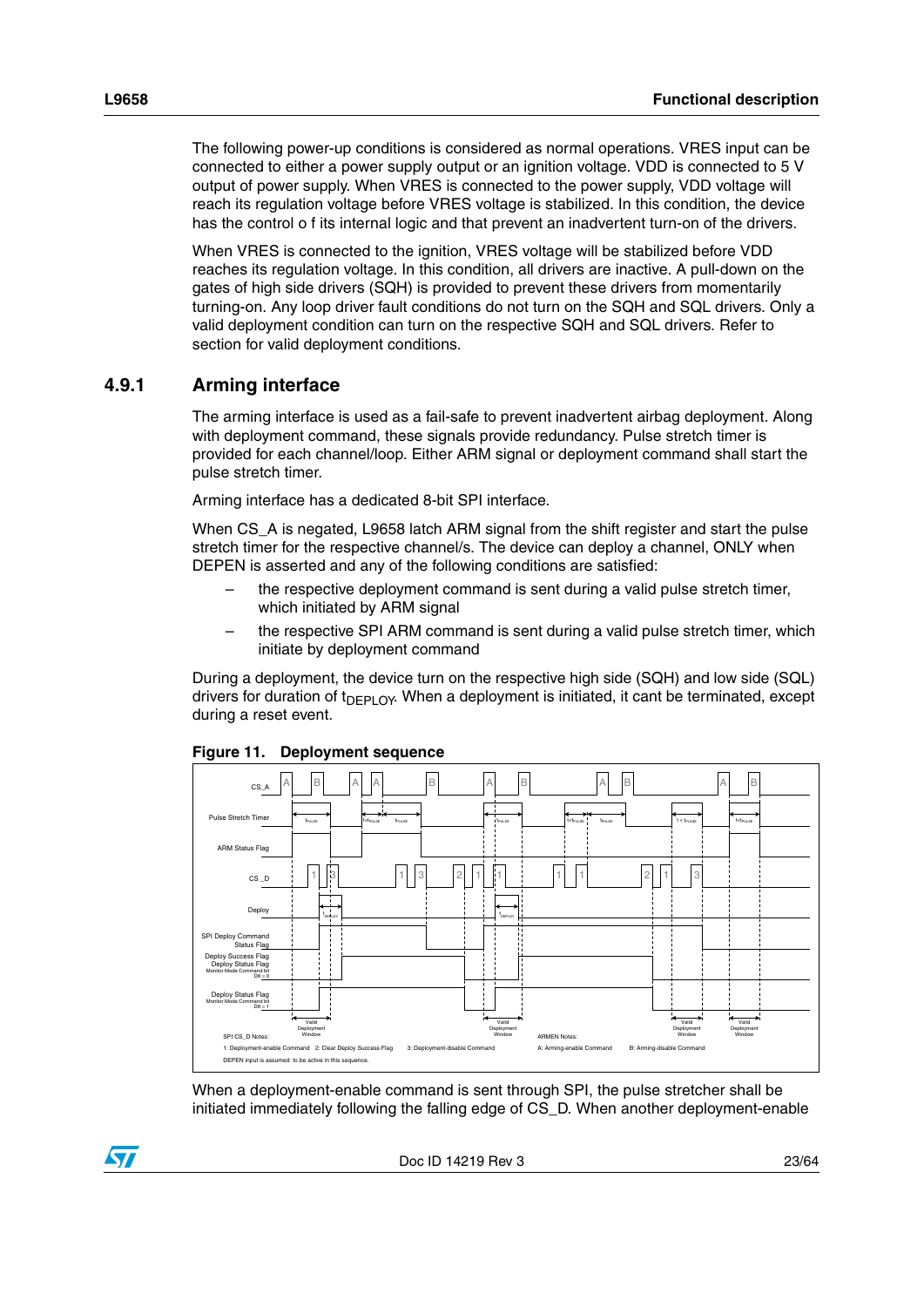command is sent before the timer for the previous command expired, the timer is refreshed. Sending a deployment-disable command will terminate the pulse stretch timer operation. ONLY a timer operation started by a deployment-enable command can be terminated. A deployment-en/disable command does not affect the timer operation started by arming signal.

When an arming-enable command is sent through SPI, the pulse stretcher is initiated immediately following the falling edge of CS\_A. When another arming-enable command is sent before the timer for the previous command expired, the timer is refreshed. Sending an arming disable command terminate the pulse stretch timer operation. ONLY a timer operation started by an arming-enable command can be terminated. An arming-en/disable command does not affect the timer operation started by a valid deployment command.



<span id="page-23-0"></span>

*Note: MOSI Register Mode: ignored. Next MISO: SPI fault response MOSI Command Mode: execute for channels NOT in deployment, NO effect to deploying channel. Next MISO: Command mode response MOSI Diagnostic Mode: ignored. Next MISO: SPI fault response MOSI Monitor Mode: execute for all channels. Next MISO: Status response*

Deploy Success Flag = 1

**Expire** Y

N

Ignore SPI MOSI1

Ignore Arming SPI

t

24/64 Doc ID 14219 Rev 3

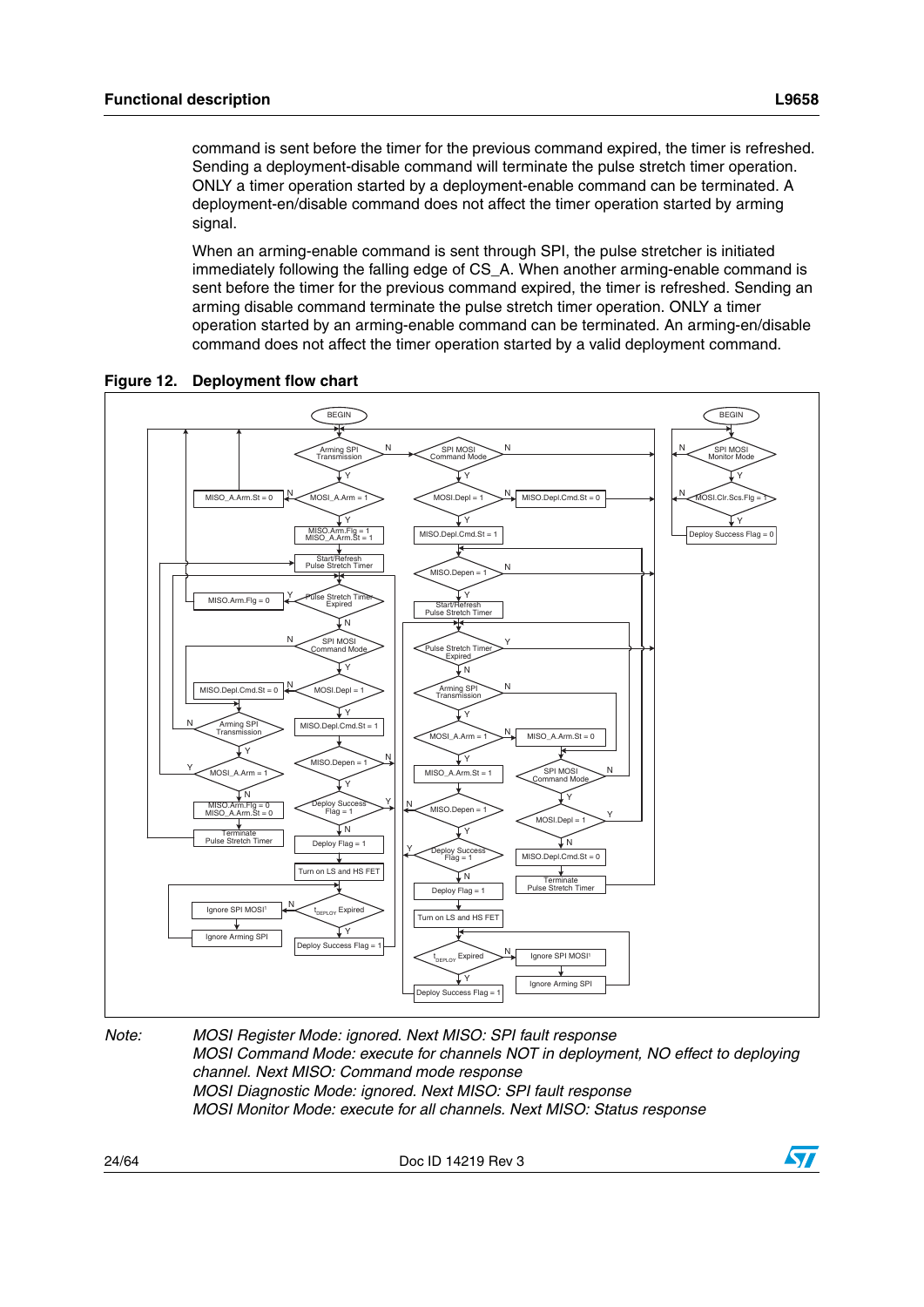During the deployment, L9658 turn on the respective high (SQH) and low side (SQL) drivers for tDEPLOY. Once deployment is initiated it can not be terminated. When a channel is in deployment, this particular channel shall only act upon certain SPI messages. These SPI messages and their responses are summarized in below table. The rest of the channels shall resume their operations and respond to specific SPI commands.

During a deployment, the device ignores arming commands. and does not refresh or terminate the pulse stretch timer when it receives an arming command.

| <b>SPI MOSI</b> | SPI MISO <sup>(1)</sup> | <b>Notes</b>                                                              |  |  |  |  |  |  |  |  |
|-----------------|-------------------------|---------------------------------------------------------------------------|--|--|--|--|--|--|--|--|
| Register mode   | SPI fault response      | MOSI register mode message shall be ignored                               |  |  |  |  |  |  |  |  |
| l Command mode  | Command mode            | Execute for channels not in deployment; no effect<br>to deploying channel |  |  |  |  |  |  |  |  |
| Diagnostic mode | SPI fault response      | MOSI diagnostic mode message shall be ignored                             |  |  |  |  |  |  |  |  |
| Monitor mode    | Status response         | Execute for all channels                                                  |  |  |  |  |  |  |  |  |

<span id="page-24-1"></span>Table 12. **SPI transmission during a deployment** 

1. SPI MISO sent in the next SPI transmission.

# <span id="page-24-0"></span>**4.10 DEPEN**

DEPEN is a deployment enable input, which is an active high input. When this pin is asserted, L9658 is able to turn on its high and low side drivers upon receiving a valid deployment command or a MOS diagnostic request. DEPEN can not interrupt a deployment that is already in-progress.

When DEPEN is negated, it inhibits the low side and the high side MOS from turning on (inhibit the deployment). When a MOS diagnostic is requested, the device executes the diagnostic even without the ability to turn on the MOS. It set the proper SPI threshold bits. SPI remains functional while this pin is pulled low.

When DEPEN is negated, SPI deploy command is prevented from initiating the pulse stretch timer. Regardless of DEPEN, SPI deploy command status bits reports the state of SPI deploy command bits sent in the previous SPI transfer. This feature is required so that the processor can diagnose SPI deploy command bits with DEPEN negated.

Regardless of DEPEN, arming signal is able to initiate the pulse stretch timer. This feature will be used for the processor to diagnose the arming signal.

When the pulse stretch timer has been running, changes in the state of DEPEN does not affect the pulse stretch timer. The pulse stretch timer is not affected regardless of the pulse stretch timer being started by an arming signal or a SPI deploy command.

A de-glitch timer is provided to DEPEN pin. The timer protects this pin against spurious glitches. The device neglects DEPEN signal if it is asserted/negated for shorter than  $t_{\text{GI ITCH}}$ 

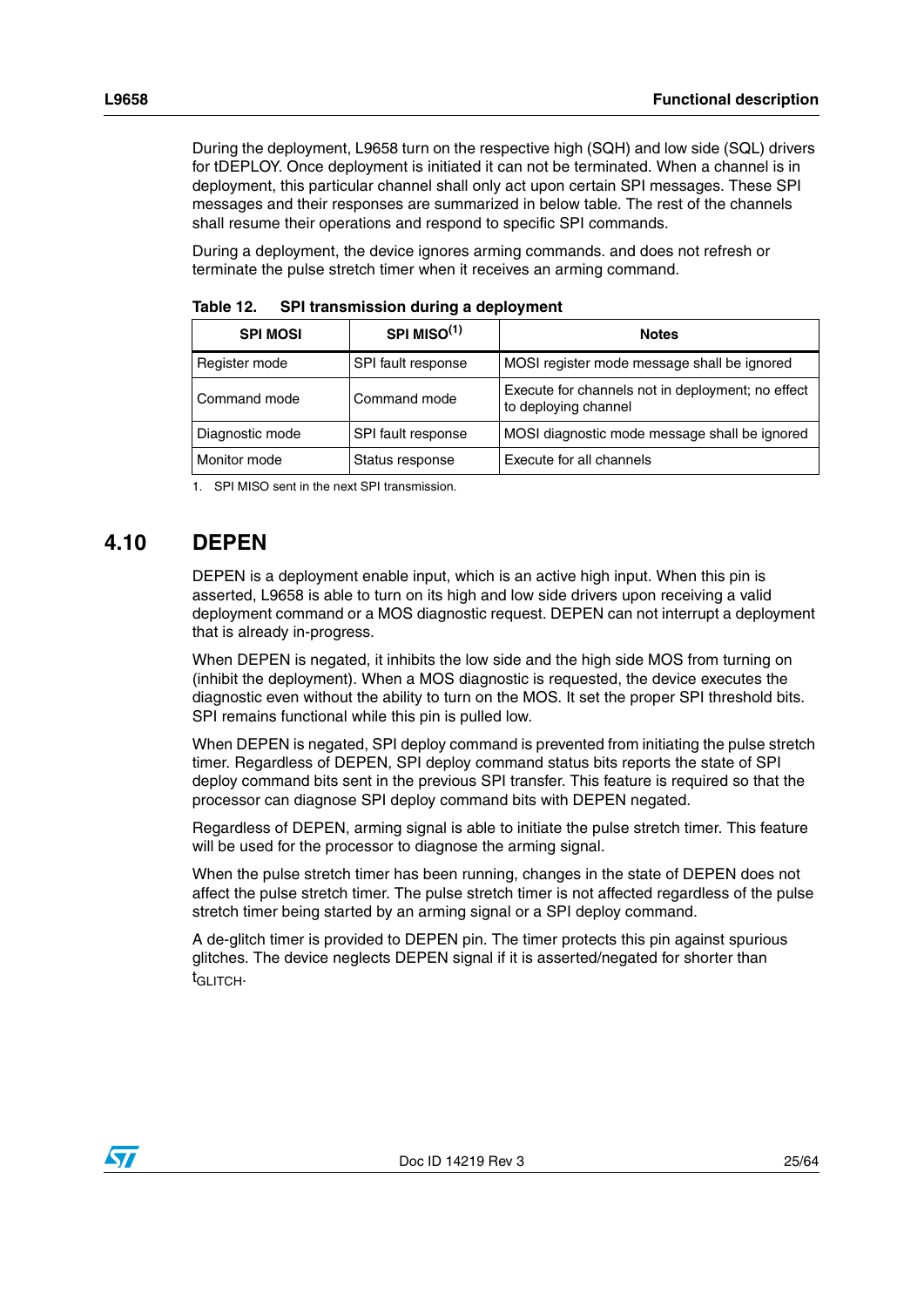# <span id="page-25-0"></span>**4.10.1 Deployment driver diagnostic**

L9658 is able to perform a short to battery, a short to ground, a resistance measurement and a MOS diagnostics on its deployment drivers. A short to ground and an open circuit conditions are distinguished using a resistance measurement. Here below is shown the diagram of deployment driver diagnostic.

The diagnostic is performed when a valid SPI command is received. Each current sources (I<sub>SRC</sub> and I<sub>BIAS</sub>) and current sinks (I<sub>SINK</sub>, I<sub>PD\_SQH</sub>) are turn on or off by a SPI command. I<sub>PD\_SQH</sub> is turned on when I<sub>BIAS</sub> is turned on. This pull-down (I<sub>PD\_SQH</sub>) is used to deplete the charge left on the SQH and SQL capacitors. IPD is permanently connected to SQL. This current sink pull-down SQL pin during an open circuit condition.

Diagnostic current source or sink and comparator or amplifier are independent. It is possible to turn on or off the current source or sink on a specific channel, while monitoring the comparator or amplifier on a different channel. This feature is used to run a short between loop diagnostic.



<span id="page-25-1"></span>

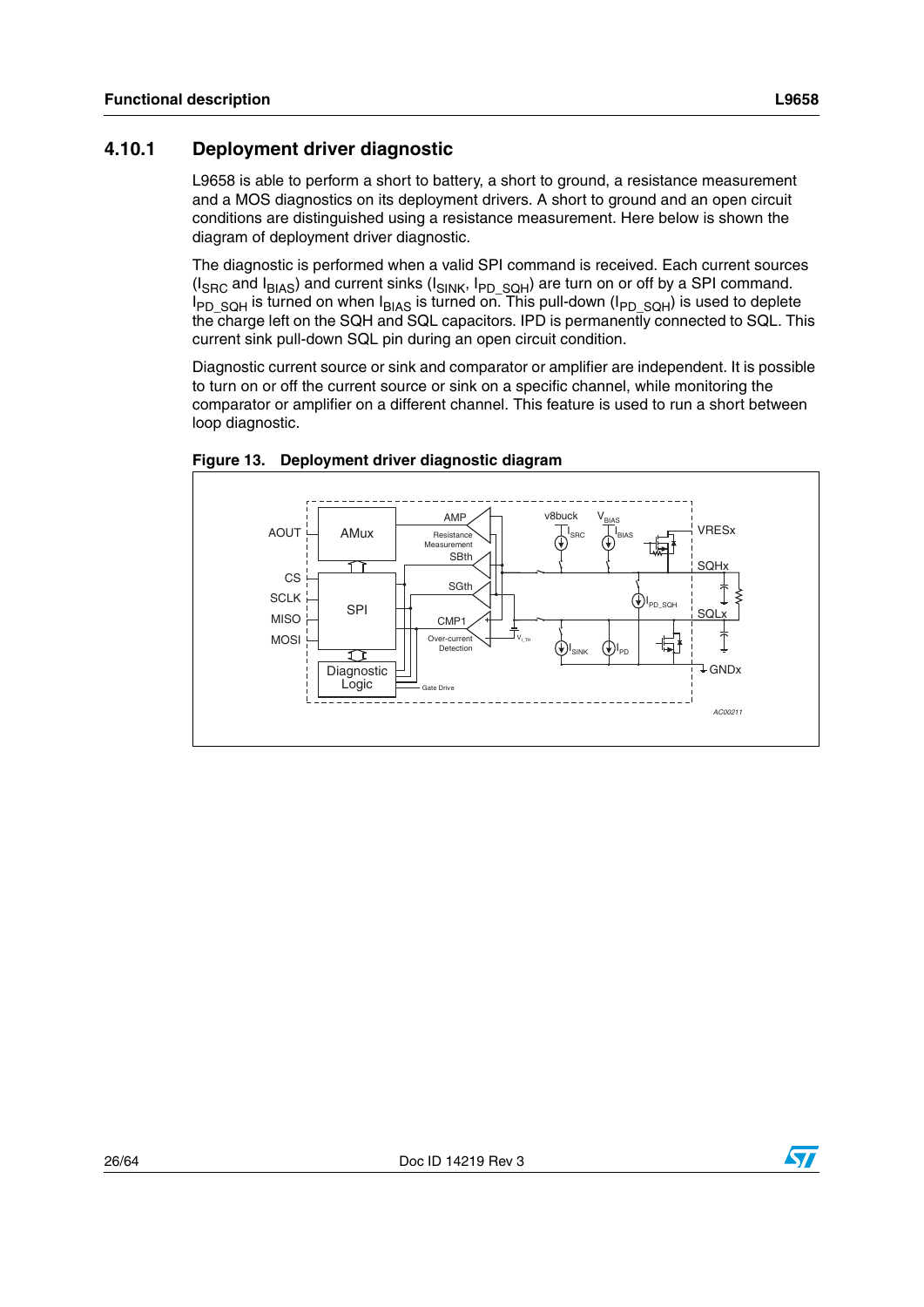# <span id="page-26-0"></span>**4.10.2 Continuity diagnostic**

A continuity diagnostic includes a short to battery, a short to ground and an open circuit diagnostics.

During a continuity diagnostic, IBIAS is switched on. On a normal loading condition, SQH voltage is below SBTH threshold and SQL voltage will be above SGTH threshold.



<span id="page-26-3"></span>**Figure 14. Continuity diagnostic flow chart**

### <span id="page-26-1"></span>**4.10.3 Short to battery**

A short to battery condition will be detected when the voltage on SQH is greater than SBTH threshold voltage.

### <span id="page-26-2"></span>**4.10.4 Short to ground and open circuit**

A short to ground or an open circuit conditions are detected when the voltage on SQL is less than SGTH threshold voltage. A resistance measurement is utilized to differentiate between a short to ground or an open circuit conditions.

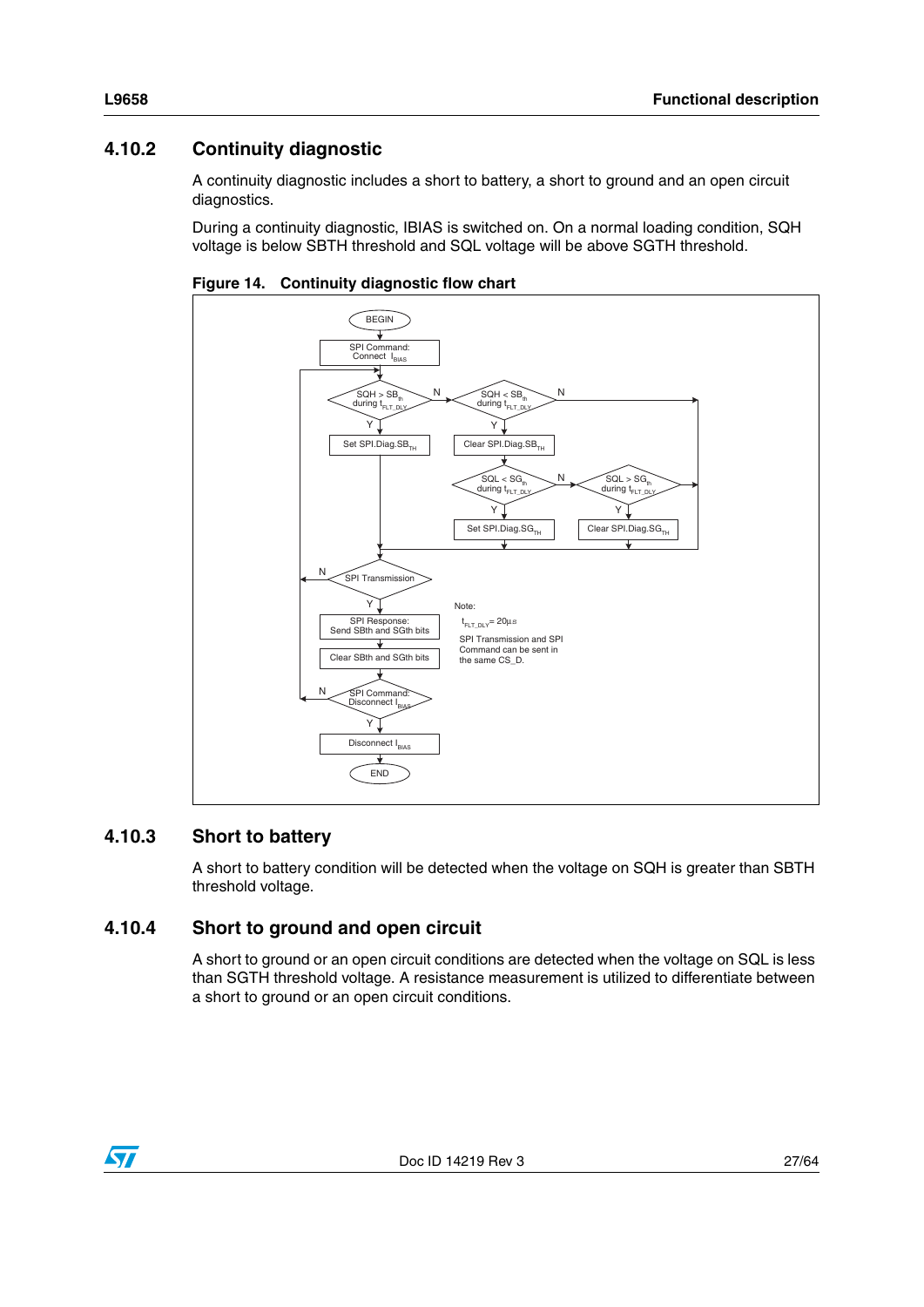### <span id="page-27-0"></span>**4.10.5 Resistance measurement**

During a resistance measurement, both ISRC and ISINK are switched on. An analog voltage on  $A_{\text{OUT}}$  pin is provided.  $A_{\text{OUT}}$  pin is a 5 V analog pin, which will be connected to the ADC input of a processor. This pin provides the resistance-measurement voltage, which correspond to the voltage difference across SQH and SQL. According to the following formula:

$$
V_{\text{aout}} = V_{\text{DD}}/10 + R_{\text{squib}} \cdot I_{\text{src}} \cdot 10
$$

The accuracy in the range of  $R_{\text{squib}}$  is classified as followings:

 $0 <$  R<sub>squib</sub>  $\leq 3.5$   $\Omega$   $\qquad$   $\pm 95$  mV 3.5 <  $\mathsf{R}_{\mathsf{squib}}$   $\leq$  10  $\Omega$   $\qquad$  ±5 %

A low pass filter (10 k $\Omega$  + 330 pF) is recommended in order to cancel noise caused by internal offset compensation.

### <span id="page-27-3"></span>**Figure 15. Resistance measurement flow chart**



### <span id="page-27-1"></span>**4.10.6 MOS diagnostics**

During diagnostic, IBIAS is connected to SQH pin. In a normal condition, SQH voltage is below  $SB<sub>TH</sub>$  and SQL voltage will be higher than SGTH. Prior to turning on the MOS, the processor is expected to check for a short to battery and a short to ground fault. This step is intended to prevent a large amount of current flowing through the MOS. Also, this step is intended to precondition SQH and SQL pins prior to diagnostics. DEPEN pin is asserted in order to turn on the low or high side driver. If DEPEN is negated during diagnostic, the MOS is not turned on and a fail MOS diagnostic is expected.

### <span id="page-27-2"></span>**4.10.7 Low side MOS diagnostic**

When L9658 receives a SPI command to initiate the low side driver diagnostic, verification of following conditions are done before turning on the low side driver:

- $V_{SQL}$  greater than SG<sub>TH</sub> threshold voltage
- $-$  V<sub>SOH</sub> less than SBT<sub>H</sub> threshold voltage

If both conditions above are satisfied, execution of low side driver diagnostic is performed. Otherwise, the low side MOS diagnostic request is ignored and both bit D13 and bit D7 in SPI diagnostic mode response are set. Upon detection of the following conditions, the

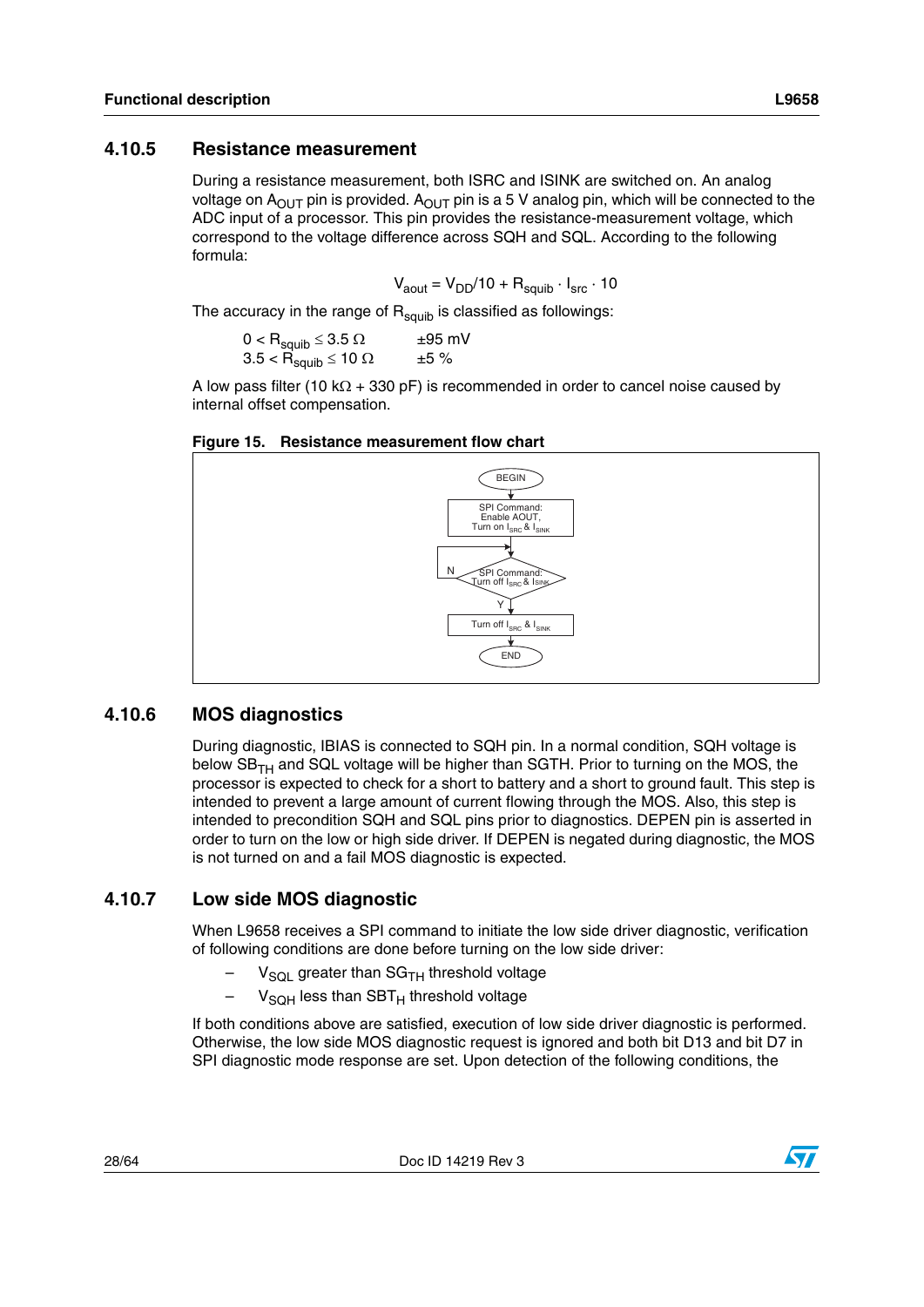device turns the low side driver off and terminate the diagnostic within the specified time, t<sub>PROP</sub> <sub>DLY</sub>.

- $-$  V<sub>SQL</sub> less than SG<sub>TH</sub> threshold voltage
- $(V_{\text{SQLx}} V_{\text{SQLx}})$  greater than  $V_{\text{I-TH}}$
- $V<sub>SQH</sub>$  greater than  $SB<sub>TH</sub>$  threshold voltage

The state of each comparator above is reported through SPI. When the device detects one of the above conditions, the respective SPI status bit to indicate the condition is set. Any of the above conditions will be considered as normal in a low side MOS diagnostic.

The low side driver is turned off when  $t_{TIMEOUT}$  is expired. A fault detection filter,  $t_{FLT-DLY}$ , is provided to protect against short-transients on SQH and SQL pins.

<span id="page-28-0"></span>**Figure 16. Low side diagnostic flow chart**



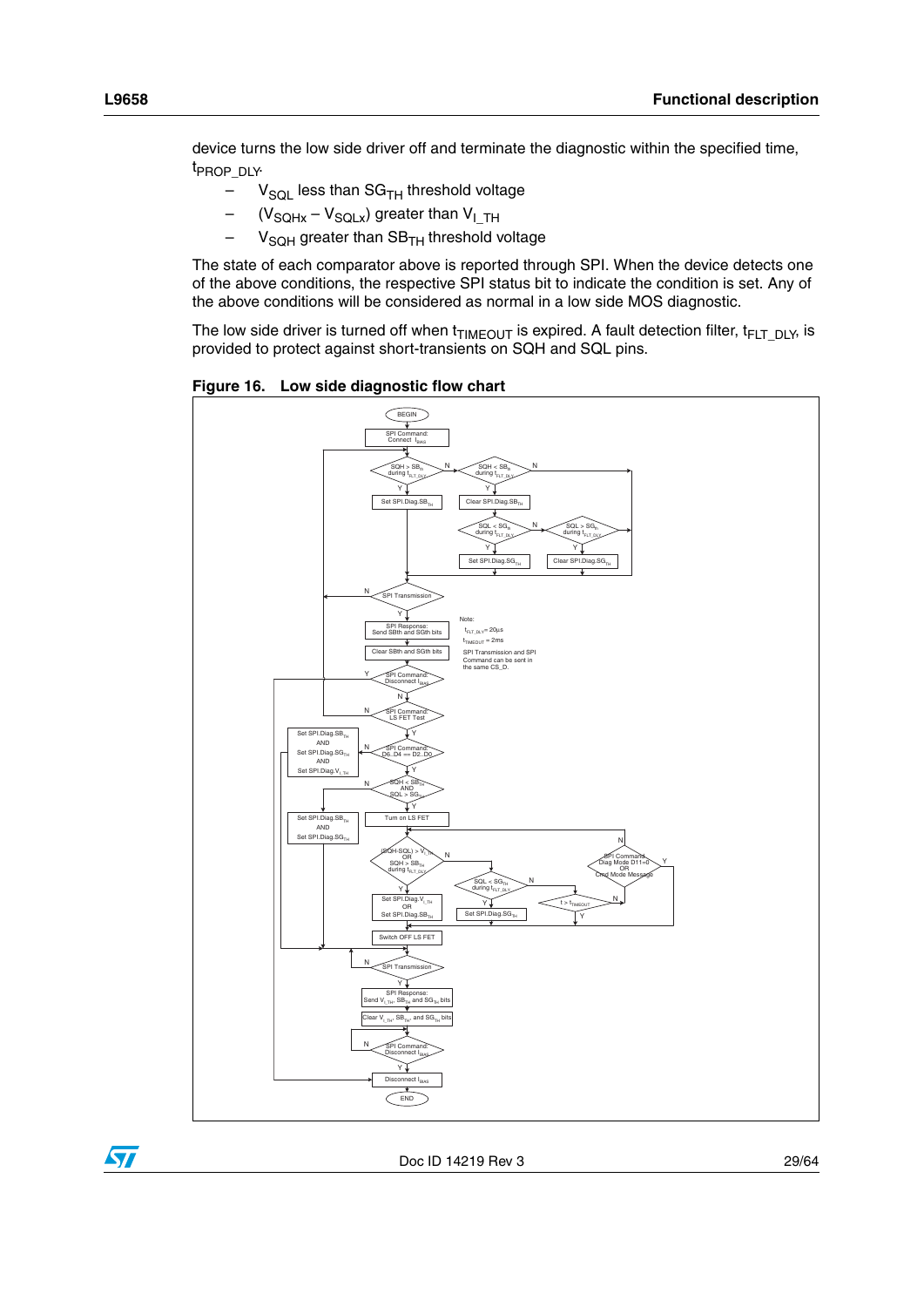### <span id="page-29-0"></span>**4.10.8 High side MOS diagnostic**

When L9658 receives a SPI command to initiate the high side MOS diagnostic, the following conditions are verified before turning on the high side MOS:

- $V_{\text{SOI}}$  greater than SG<sub>TH</sub> threshold voltage
- $-$  V<sub>SOH</sub> less than SB<sub>TH</sub> threshold voltage

If both conditions above are satisfied, the high side MOS diagnostic is executed. Otherwise, it ignored and both bit D13 and bit D7 in SPI diagnostic are set.

Upon detection of the following conditions, the high side driver is turned off and the diagnostic, within the specified time,  $t_{PROP-DLY}$ , is terminated

- $V<sub>SQH</sub>$  greater than  $SB<sub>TH</sub>$  threshold voltage
- $(V_{\text{SQHx}} V_{\text{SQLx}})$  greater than  $V_{\text{I-TH}}$
- $-$  V<sub>SOL</sub> less than SG<sub>TH</sub> threshold voltage

The state of each comparator above is reported through SPI. When L9658 detects one of the above conditions, it set the respective SPI status bit to indicate the condition. Any of the above conditions will be considered as normal in a high side MOS diagnostic.

The high side driver is turned off when  $t_{TIMEOUT}$  is expired. A fault detection filter,  $t_{FIT-DIV}$ , is provided to protect against short-transients on SQH and SQL pins.

### <span id="page-29-1"></span>**4.10.9 Loss of ground**

When any of the power grounds  $(GNDO - 7)$  are lost, no deployment can occur to the respective deployment channels. A loss of ground condition on one or several channels will not affect the operation of the remaining channels.

When a loss of ground condition occurs, the source of the low side MOS will be floating. In this case, no current will flow through the low side driver.

This condition will be detected as a fault by a low side MOS diagnostic. Also, the resistance measurement result will be on the low end of the resistance range.

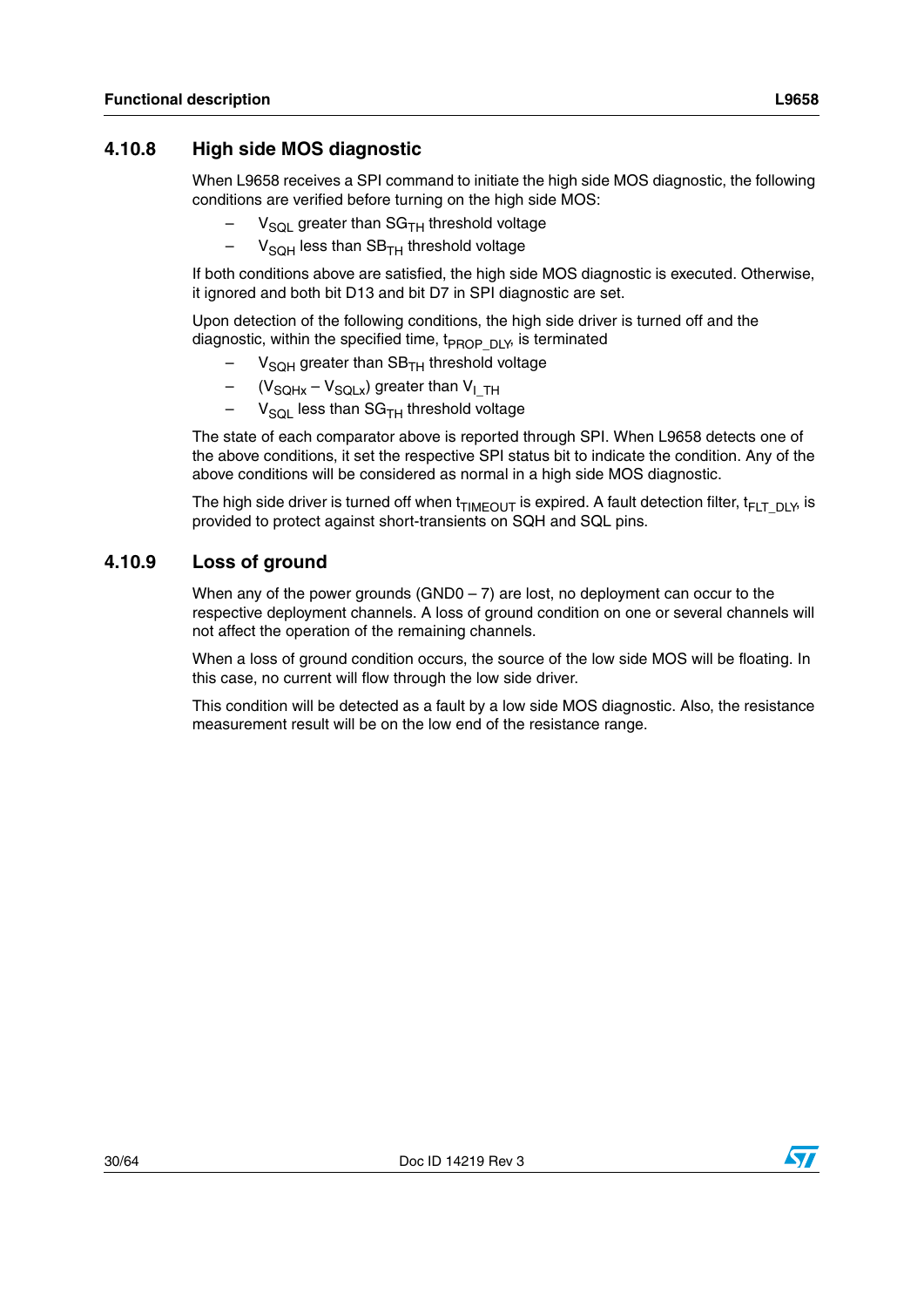

<span id="page-30-0"></span>**Figure 17. High side driver diagnostic flow chart**

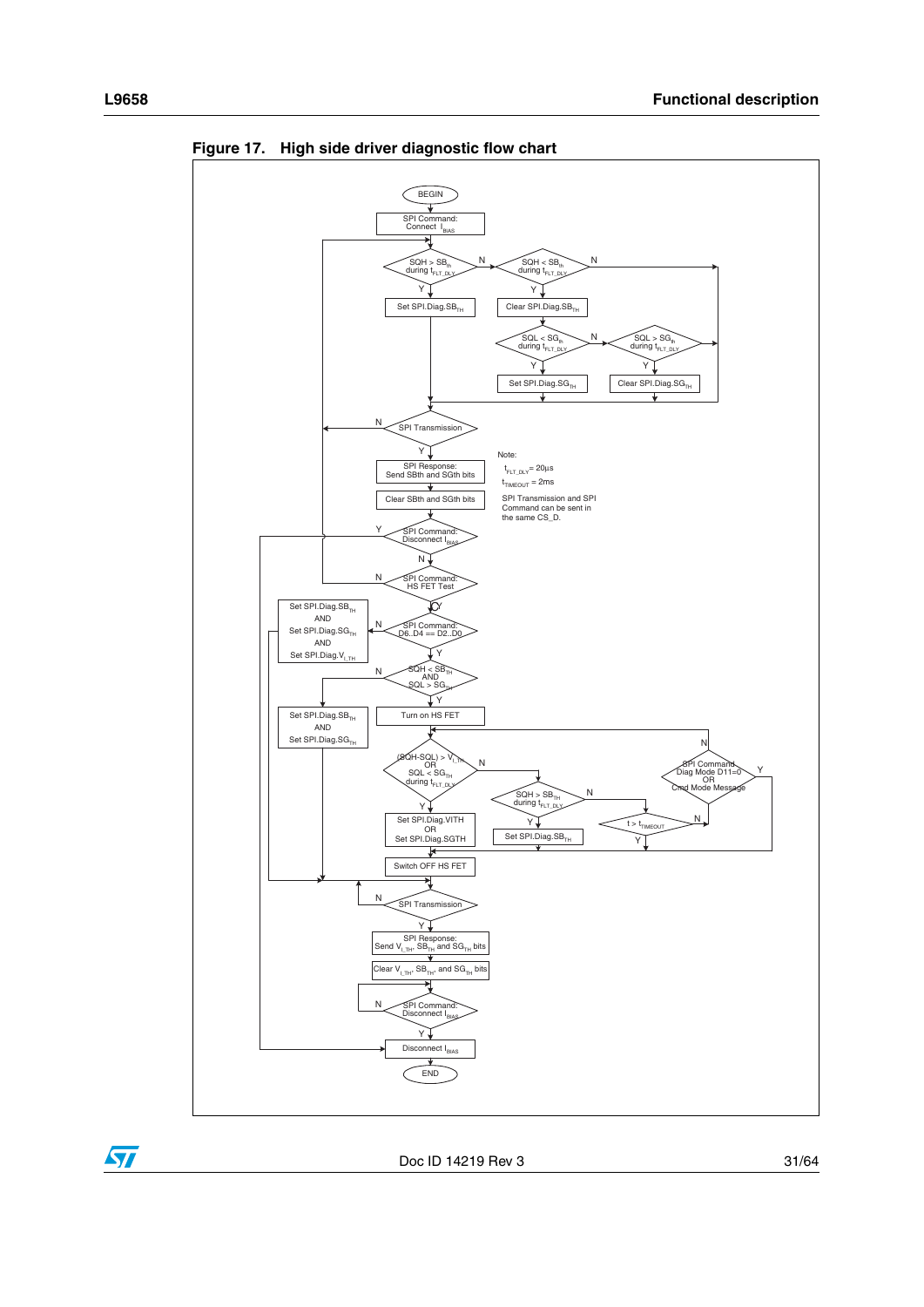# <span id="page-31-0"></span>**4.11 Deployment driver SPI bit definition**

The SPI provides access to read/write to the registers internal to the device, which responses to various deployment driver commands summarized in table below.

L9658 response to the previous command is sent in the next valid CS\_D.

|                 | Mode bits | <b>MOSI</b> command           | <b>Mode bits</b> |                 |                 | <b>MISO response</b>      |
|-----------------|-----------|-------------------------------|------------------|-----------------|-----------------|---------------------------|
| D <sub>15</sub> | D14       |                               | D <sub>15</sub>  | D <sub>14</sub> | D <sub>13</sub> |                           |
| $\Omega$        | 0         | <b>Register Mode</b>          | 0                | 0               | 0               | <b>Register Mode</b>      |
| 0               |           | <b>Command Mode</b>           | 0                |                 | 0               | <b>Command Mode</b>       |
|                 | 0         | Diagnostic Mode               |                  | 0               | x               | Diagnostic Mode           |
|                 |           | <b>Monitor Mode</b>           |                  |                 | 0               | <b>Status Response</b>    |
| x               | x         | <b>SPI Transmission Fault</b> |                  |                 |                 | <b>SPI Fault Response</b> |

<span id="page-31-2"></span>Table 13. **Deployment driver SPI response** 

# <span id="page-31-1"></span>**4.11.1 Deployment driver MOSI bit definition**

### <span id="page-31-3"></span>**Table 14. MOSI bit layout**

| <b>MSB</b>      |                 |                 |                                |          |                 |                |                |    |    |                |    |                |                |            | LSB            |
|-----------------|-----------------|-----------------|--------------------------------|----------|-----------------|----------------|----------------|----|----|----------------|----|----------------|----------------|------------|----------------|
| D <sub>15</sub> | D <sub>14</sub> | D <sub>13</sub> | D <sub>12</sub><br>$\sim$<br>ັ | D11<br>້ | D <sub>10</sub> | D <sub>9</sub> | D <sub>8</sub> | D7 | D6 | D <sub>5</sub> | D4 | D <sub>3</sub> | D <sub>2</sub> | D-4<br>ו ש | D <sub>0</sub> |

MOSI mode bits are defined as shown in below table.

#### <span id="page-31-4"></span>Table 15. **MOSI mode bits definition**

| <b>Bit D15</b> | Bit D <sub>14</sub> | <b>Description</b>   |
|----------------|---------------------|----------------------|
|                |                     | <b>Register Mode</b> |
|                |                     | Command Mode         |
|                |                     | Diagnostic Mode      |
|                |                     | <b>Monitor Mode</b>  |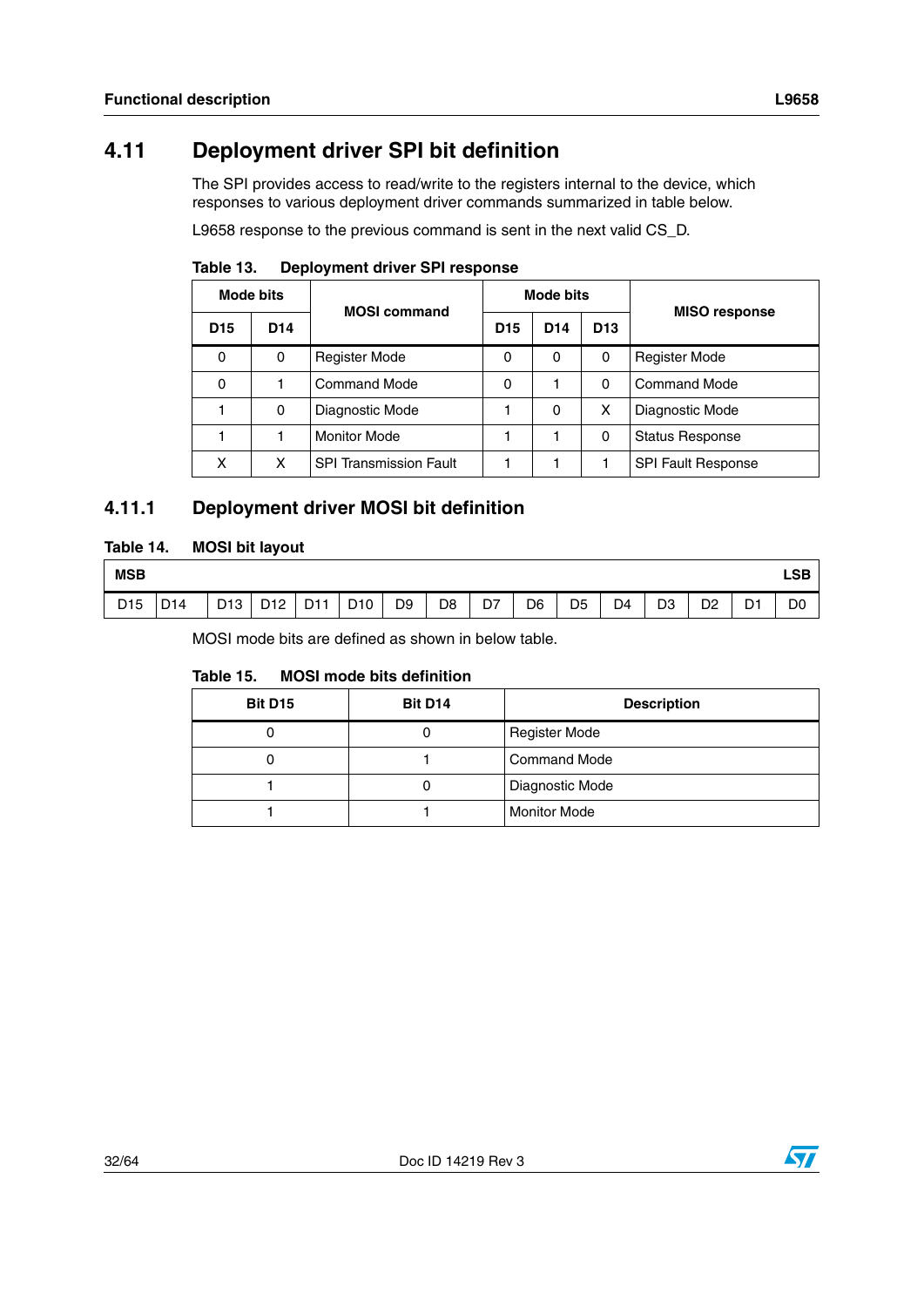# <span id="page-32-0"></span>**4.11.2 Deployment driver register mode**

Register Mode message are defined here below.

| <b>Bit</b>      | <b>State</b> | <b>Description</b>                                                |  |  |  |  |  |
|-----------------|--------------|-------------------------------------------------------------------|--|--|--|--|--|
| D <sub>15</sub> | 0            | Mode bits                                                         |  |  |  |  |  |
| D14             | 0            |                                                                   |  |  |  |  |  |
| D <sub>13</sub> |              | Odd parity                                                        |  |  |  |  |  |
| D12             | $\mathsf 0$  | Read (default)                                                    |  |  |  |  |  |
|                 | 1            | Write                                                             |  |  |  |  |  |
|                 | 0            | Pulse Stretch Timer Period                                        |  |  |  |  |  |
| D11             | 1            | Soft Reset Sequence                                               |  |  |  |  |  |
| D <sub>10</sub> | $\mathbf 0$  | Deployment Condition: IDEPLOY_12A and<br>t <sub>DEPLOY_2ms</sub>  |  |  |  |  |  |
|                 | $\mathbf{1}$ | Deployment Condition: IDEPLOY_175A and<br>t <sub>DEPLOY_1ms</sub> |  |  |  |  |  |
| Bit             | State        | Description                                                       |  |  |  |  |  |
| D <sub>9</sub>  |              | Pulse Stretch timer (see table 17)                                |  |  |  |  |  |
| D <sub>8</sub>  |              |                                                                   |  |  |  |  |  |
| D7              |              |                                                                   |  |  |  |  |  |
| D <sub>6</sub>  |              |                                                                   |  |  |  |  |  |
| D <sub>5</sub>  |              |                                                                   |  |  |  |  |  |
| D <sub>4</sub>  |              | Soft Reset Sequence                                               |  |  |  |  |  |
| D <sub>3</sub>  |              |                                                                   |  |  |  |  |  |
| D <sub>2</sub>  |              |                                                                   |  |  |  |  |  |
| D1              |              |                                                                   |  |  |  |  |  |
| D <sub>0</sub>  |              |                                                                   |  |  |  |  |  |

<span id="page-32-1"></span>Table 16. **Table 16. MOSI register mode message definition**

Odd parity check includes all 16 bits. "Don't care" bit is included in the parity check as well.

When bit D12 is set to '0,' device ignores bit D11 through bit D0. This is a read request. In the next valid CS\_D, a register mode response will contain the pulse stretch timer register.

If bit D12 is set to '1,' bit D11 determines whether the message is intended to program the duration of the pulse stretch timer or to address the soft reset sequence.

When bit D11 is set to '0,' device ignores bit D7 through bit D0. When bit D11 is set to '1,' bit D9 and bit D8 will be ignored.

Bit D10 is used to select between two deployment conditions. When bit D10 is set to 0, deployment events on all channels shall have the deployment current of  $I_{DEPL-12A}$  and the deployment period of  $t_{\text{DEPL}}$  <sub>2ms</sub>. When bit D10 is set to 1, deployment events on all channels shall have the deployment current of I<sub>DEPL\_175A</sub> and the deployment period of t<sub>DEPL\_1ms</sub>. The default state of this bit shall be %0.

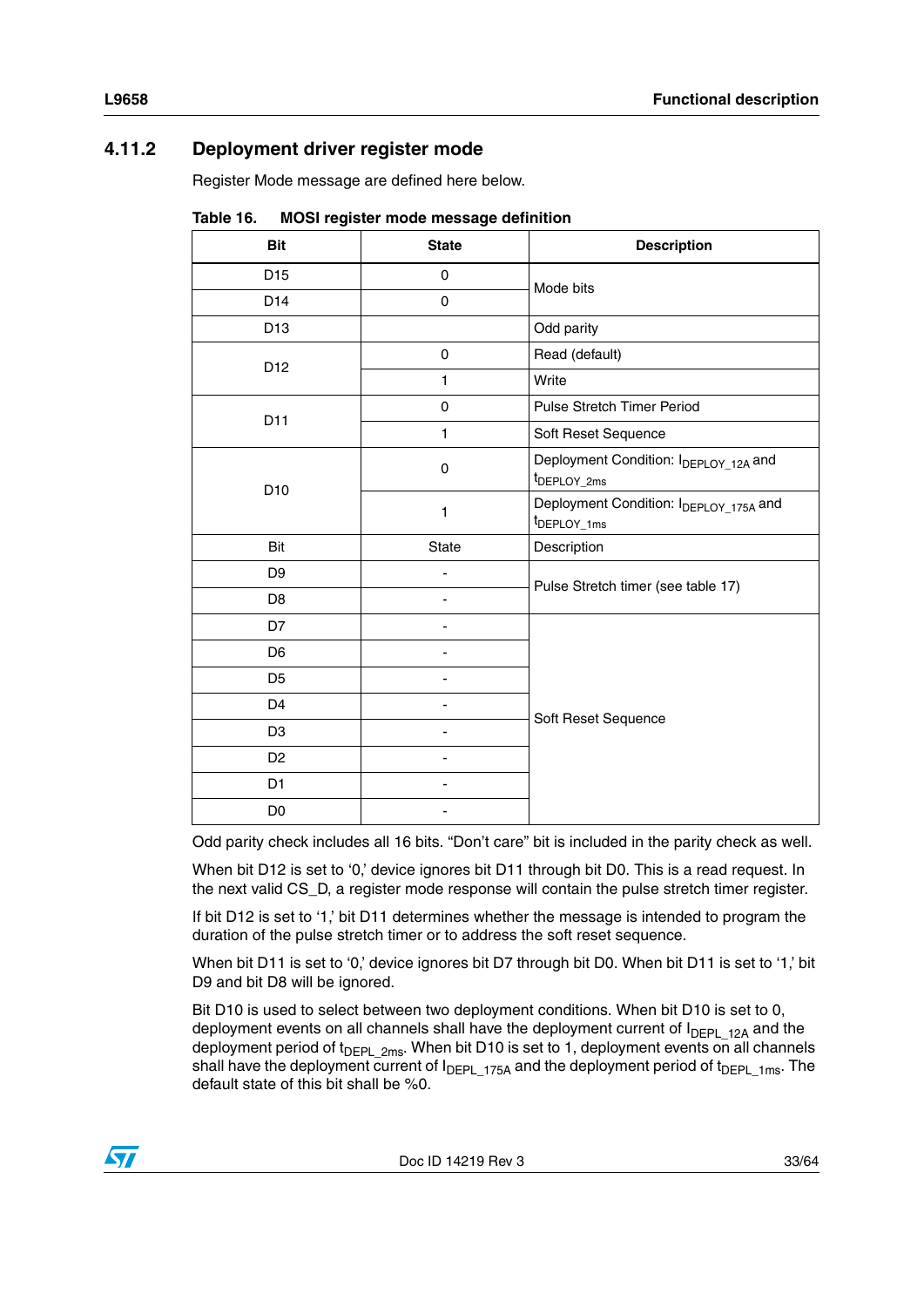Bit D9 and bit D8 are used to set the period of pulse stretch timer.

The device have 8 independent timers. Either a valid arming signal or a SPI deployment command is able to start the pulse stretch timer. These bits will set the timer duration. These values default to %00 after a POR event.

| Bit D9 | Bit D8 | Stretch period (ms) |
|--------|--------|---------------------|
|        |        | 7.5                 |
|        |        | 15                  |
|        |        | 30                  |
|        |        | 60                  |

<span id="page-33-1"></span>Table 17 **Pulse stretch timer** 

Bit D7 through bit D0 will be used for a soft reset sequence. The soft reset for the deployment driver is achieved by writing \$AA and \$55 within two subsequent 16-bit SPI transmissions. If he sequence is broken, the processor will be required to re-transmit the sequence.

L9658 does not reset if the sequence is not completed within two subsequent 16-bit SPI transmissions. This soft reset function is available only to deployment drivers.

When soft reset command is received, the deice reset its deployment driver's internal logic and timer. The effects of soft reset to the deployment driver is the same as ones of POR event, except MISO response.

During a deployment, soft reset sequence is ignored.

### <span id="page-33-0"></span>**4.11.3 Deployment driver command mode**

Command Mode message is defined as shown below.

| <b>Bit</b>      | <b>State</b> | <b>Description</b>       |
|-----------------|--------------|--------------------------|
| D <sub>15</sub> | 0            | Mode Bits                |
| D <sub>14</sub> | 1            |                          |
| D <sub>13</sub> |              | <b>Odd Parity</b>        |
| D <sub>12</sub> |              | Don't Care               |
| D <sub>11</sub> |              | Don't Care               |
| D <sub>10</sub> |              | Don't C are              |
| D <sub>9</sub>  |              | Don't Care               |
| D <sub>8</sub>  |              | Don't Care               |
| D7              | 0            | Channel 7 Idle (default) |
|                 | 1            | Deploy Channel 7         |
| D <sub>6</sub>  | 0            | Channel 6 Idle (default) |
|                 | 1            | Deploy Channel 6         |

<span id="page-33-2"></span>Table 18. **MOSI command mode message definition** 

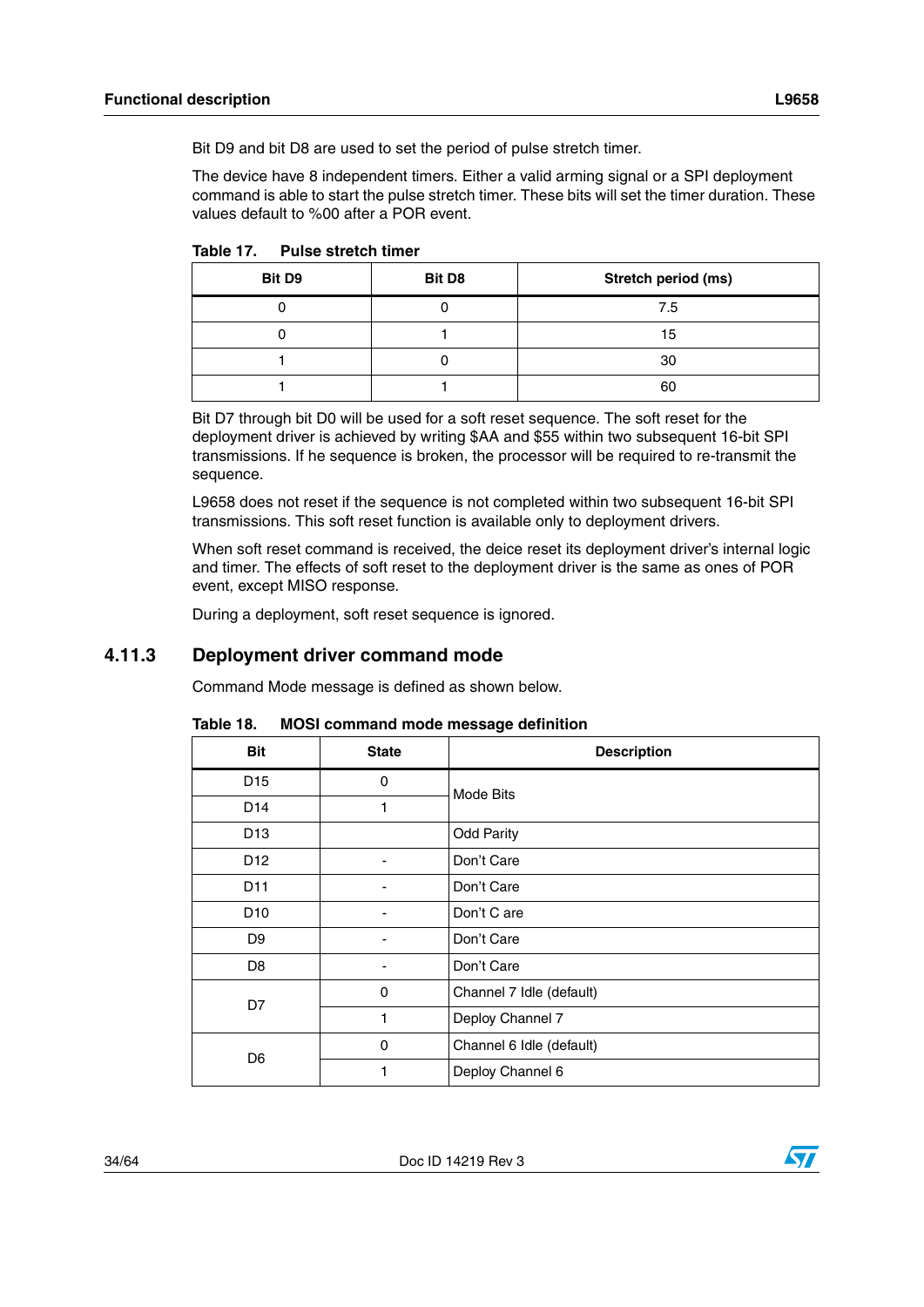| <b>Bit</b>     | <b>State</b> | <b>Description</b>       |
|----------------|--------------|--------------------------|
| D <sub>5</sub> | 0            | Channel 5 Idle (default) |
|                |              | Deploy Channel 5         |
| D <sub>4</sub> | 0            | Channel 4 Idle (default) |
|                |              | Deploy Channel 4         |
| D <sub>3</sub> | 0            | Channel 3 Idle (default) |
|                | 1            | Deploy Channel 3         |
| D <sub>2</sub> | $\Omega$     | Channel 2 Idle (default) |
|                | 1            | Deploy Channel 2         |
| D <sub>1</sub> | 0            | Channel 1 Idle (default) |
|                | 1            | Deploy Channel 1         |
| D <sub>0</sub> | 0            | Channel 0 Idle (default) |
|                |              | Deploy Channel 0         |

**Table 18. MOSI command mode message definition (continued)**

Odd parity check includes all 16 bits. "Don't care" bit is included in the parity check as well.

Bit D7 to bit D0 are used to start the deployment or the pulse stretch timer. L9658 provides an independent timer for each channel. When any of these bits are set to '1,' device starts the deployment or the pulse stretch timer for the respective channels.

If any of these bits are set to '0' when the pulse stretch timer is still active, the pulse stretch timer for the respective channels is terminated. Once deployment is initiated, can not be terminated.

During a deployment, any commands directed to the channel that are in deployment are ignored.

### <span id="page-34-0"></span>**4.11.4 Deployment driver diagnostic mode**

Diagnostic mode message are defined as shown here below.

| <b>Bit</b>      | <b>State</b> | <b>Description</b>                      |
|-----------------|--------------|-----------------------------------------|
| D <sub>15</sub> | 1            | Mode Bits                               |
| D <sub>14</sub> | 0            |                                         |
| D <sub>13</sub> |              | <b>Odd Parity</b>                       |
| D <sub>12</sub> | $\Omega$     | Read Diagnostic Mode Response (default) |
|                 | 1            | Write Diagnostic Mode Command           |
| D <sub>11</sub> | 0            | MOS Diagnostic Disable (default)        |
|                 | 1            | <b>MOS Diagnostic Enable</b>            |
| D <sub>10</sub> | $\Omega$     | LS MOS Diagnostic Enable                |
|                 | 1            | HS MOS Diagnostic Enable                |

<span id="page-34-1"></span>Table 19. **MOSI diagnostic mode message definition** 



 $\sqrt{2}$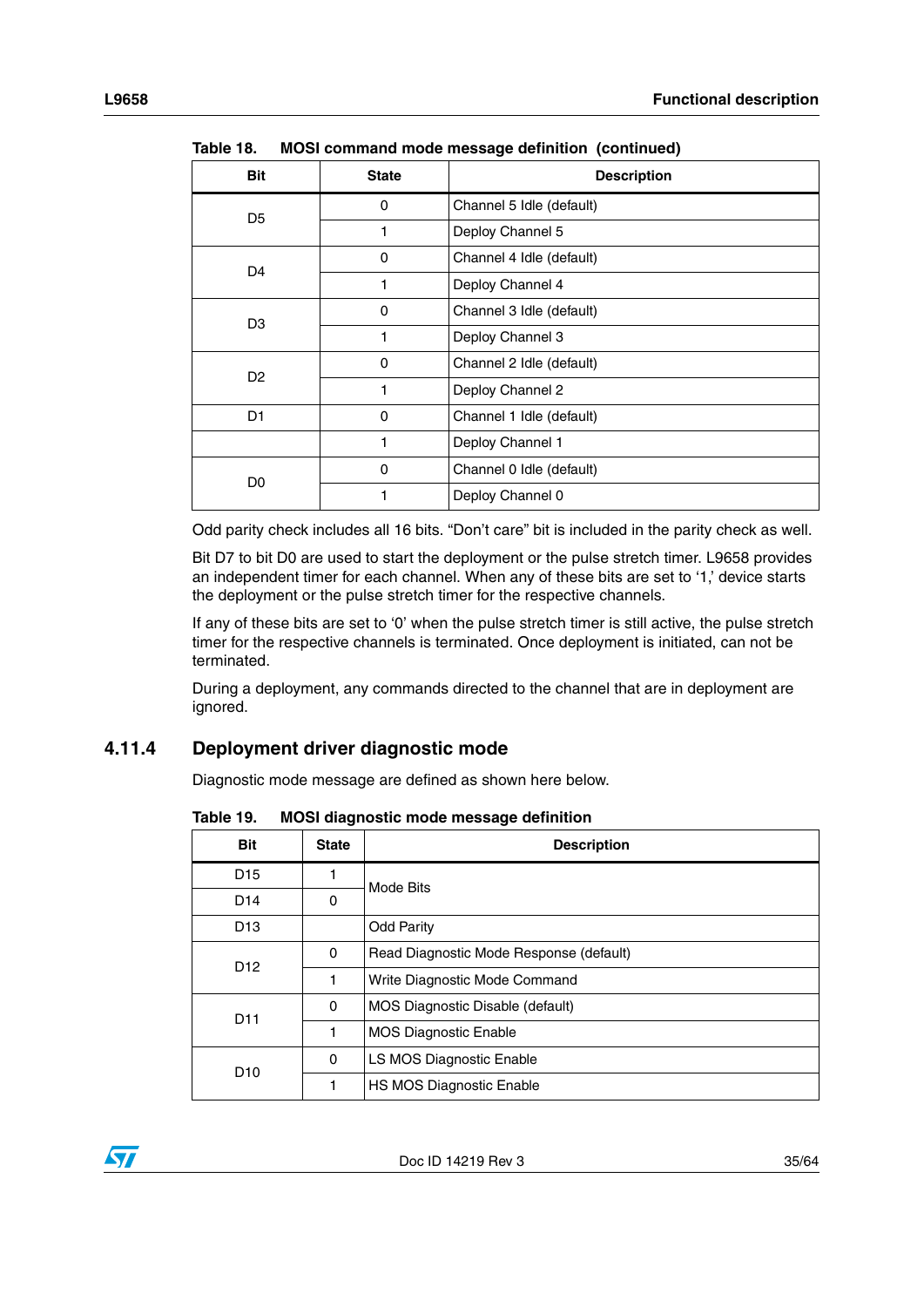| <b>Bit</b>     | <b>State</b> | <b>Description</b>                                        |
|----------------|--------------|-----------------------------------------------------------|
| D <sub>9</sub> | 0            | Diagnostic Current Disable (default)                      |
|                | 1            | Diagnostic Current Enable                                 |
| D <sub>8</sub> | 0            | Diagnostic Bias Current, IBIAS, Enable                    |
|                | 1            | Resistance Measurement Current, I <sub>SRC</sub> , Enable |
| D7             | 0            | AOUT Disable (default)                                    |
|                | 1            | <b>AOUT Enable</b>                                        |
| D <sub>6</sub> |              |                                                           |
| D <sub>5</sub> |              | <b>AOUT/Comparator Channel Select</b>                     |
| D4             |              |                                                           |
| D <sub>3</sub> | $\Omega$     | AOUT: Resistance Measurement (default)                    |
|                | 1            | <b>AOUT: Calibration</b>                                  |
| D <sub>2</sub> |              |                                                           |
| D1             |              | Diagnostic Current: Channel Select                        |
| D <sub>0</sub> |              |                                                           |

**Table 19. MOSI diagnostic mode message definition (continued)**

Odd parity check includes all 16 bits. "Don't care" bit is included in the parity check as well.

When bit D12 is set to '1,' device executes bit D12 through bit D0. Otherwise, bit D12 through bit D0 is ignored. Diagnostic Mode Response is sent in the subsequent SPI transmission regardless of bit D12.

The diagnostic currents comprise of diagnostic bias current  $(I_{BIAS})$  and resistance measurement current ( $I_{SBC}$ ). Diagnostic bias current is used to run continuity tests, e.g. short to battery, short to ground, and open circuit tests. During a resistance measurement,  $I_{SRC}$  and  $I_{SINK}$  is turned on.

 $I_{SRC}$  and  $I_{SINK}$  are turned on when bit D8 is '1,' bit D9 is '1,' bit D11 is '0,' and bit D12 is '1.' Otherwise,  $I_{SRC}$  and  $I_{SINK}$  are off. When bit D11 is set to '1,' MOS diagnostic is enabled. Depending upon the state of bit D10, either a low side MOS or a high side MOS will be switched on. When bit D 11 is set to '0,' MOS diagnostic is disabled and bit D10 ignored. When bit D9 is set to '1,' a diagnostic current source is enabled. Bit D8 determine if  $I_{BIAS}$  or  $I_{SRC}$  will be switched on. When bit D9 is set to '0,' the diagnostic current sources is disabled and bit D8 ignored. Bit D2 through bit D0 selects a specific channel, which will be connected. The decoding scheme of this channel selection is shown ahead.

Continuity tests and MOS diagnostics are performed through comparators which set proper bits on diagnostic register.

Differential amplifier used for squib resistance measure reflects the scaled voltage across SQH and SQL pins. AOUT is connected to the differential amplifier.

Externally, AOUT pin will be connected to an ADC input of a processor. When bit D7 is set to '1,' AOUT output is enabled. Otherwise, AOUT is in a high impedance state. Multiple devices may be connected to a single ADC input of a processor. If an AOUT is driven, the rest of AOUT shall be driven to the high-impedance state.

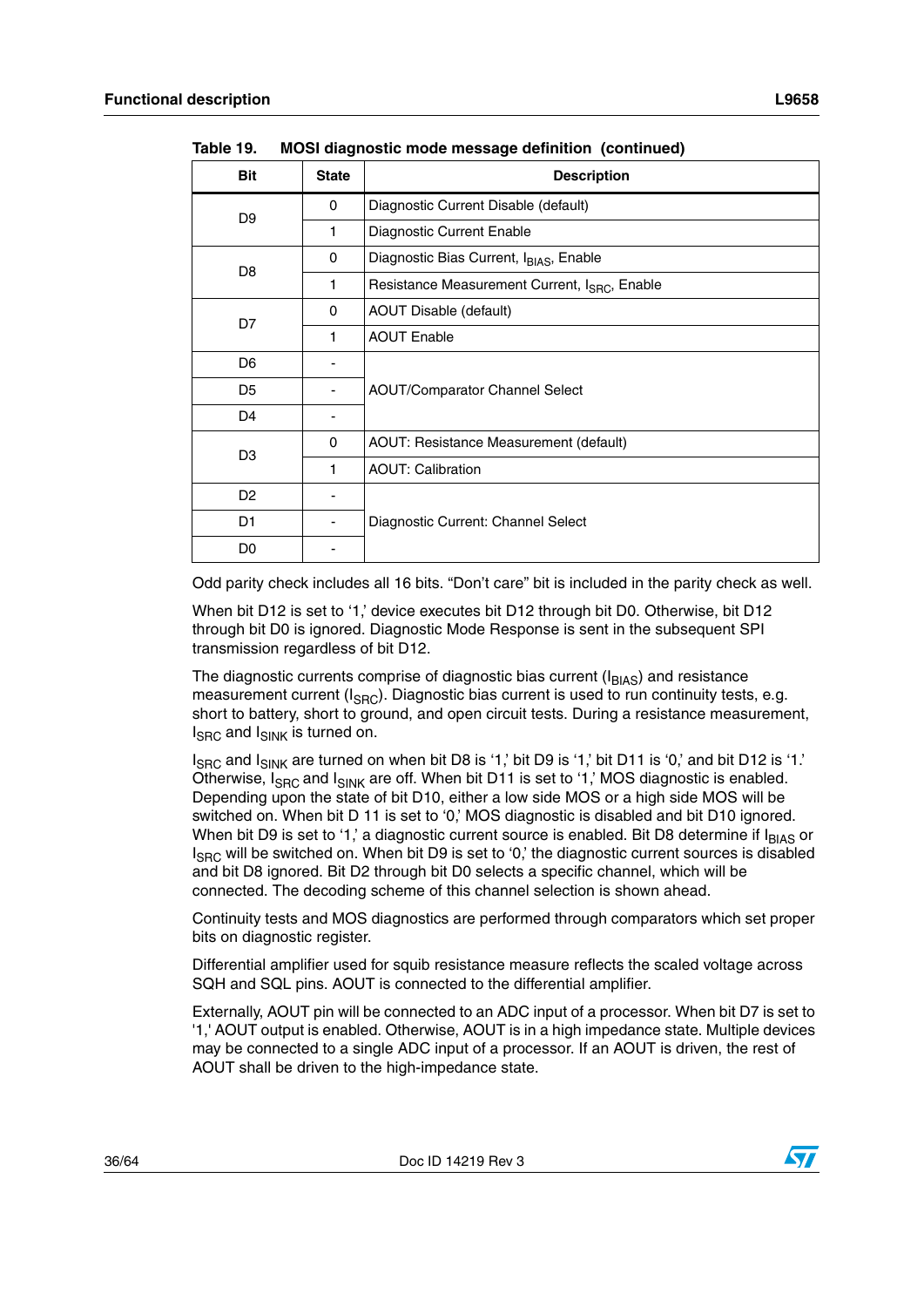The current sources (IBIAS and ISRC) and the AOUT/Comparators multiplexers are independently selectable. These multiplexers can address the same channel or individual channels. They cannot address multiple channels concurrently. It is not possible to source diagnostic current to more than one channel at a time. The AOUT multiplexer also selects the measurement channel for the short to ground SGth and short to battery SBth comparators. Please see *[Figure 13](#page-25-1)* for the deployment driver diagnostic block diagram.

This flexibility in multiplexer addressing permits the detection of short between loops. To detect a short, enable the diagnostic current, direct it to channel X and monitor the MISO Diagnostic Mode Response bit D7 on the other channels. If no short exists between channel X and the channel under measurement, the MISO Diagnostic Mode Response will report a SQL voltage below SGth threshold (D7=1). If a short exists between channel X and the channel under measurement, the MOSI Diagnostic Mode Response will report a SQL voltage above SGth threshold (D7=0).

Diagnostic of multiple device, requires the ability to turn on a current source in one device, while reading AOUT voltage of another device.

Use the MOSI Diagnostic Mode Message to configure the device and the MISO Diagnostic Mode Response to measure the results. *[Table 19](#page-34-1)* and *[20](#page-36-0)* define the MOSI Diagnostic Mode Message and MISO Diagnostic Mode Response bits respectively.

Bit D6 through bit D4 selects a specific channel, which will be monitored. If AOUT output is enabled, AOUT shall reflect the voltage on the selected channel. Also,  $SB_{TH}$  and  $SG_{TH}$ status bits shall report the status of the respective channel. The decoding scheme of this channel selection is shown in the following table. The default states of these bits are '0' (channel 0 selected).

| Bit D6             | Bit D <sub>5</sub> | Bit D4             | <b>Channel Selected</b> |  |  |  |
|--------------------|--------------------|--------------------|-------------------------|--|--|--|
| Bit D <sub>2</sub> | Bit D1             | Bit D <sub>0</sub> |                         |  |  |  |
|                    |                    |                    |                         |  |  |  |
|                    |                    |                    |                         |  |  |  |
|                    |                    |                    | 2                       |  |  |  |
|                    |                    |                    | 3                       |  |  |  |
|                    |                    |                    | 4                       |  |  |  |
|                    |                    |                    | 5                       |  |  |  |
|                    |                    | ი                  | 6                       |  |  |  |
|                    |                    |                    |                         |  |  |  |

<span id="page-36-0"></span>Table 20. **Channel selection decoding** 

Bit D3 is used to calibrate AOUT. If this bit is set to '1,' AOUT pin contains the calibration voltage. The processor can use this calibration voltage to make adjustment to the subsequent resistance measurement reading. This is intended to improve the accuracy of the resistance measurement. When this bit is set to '0,' AOUT pin contains the resistance measurement results.

The default state of this bit is '0.'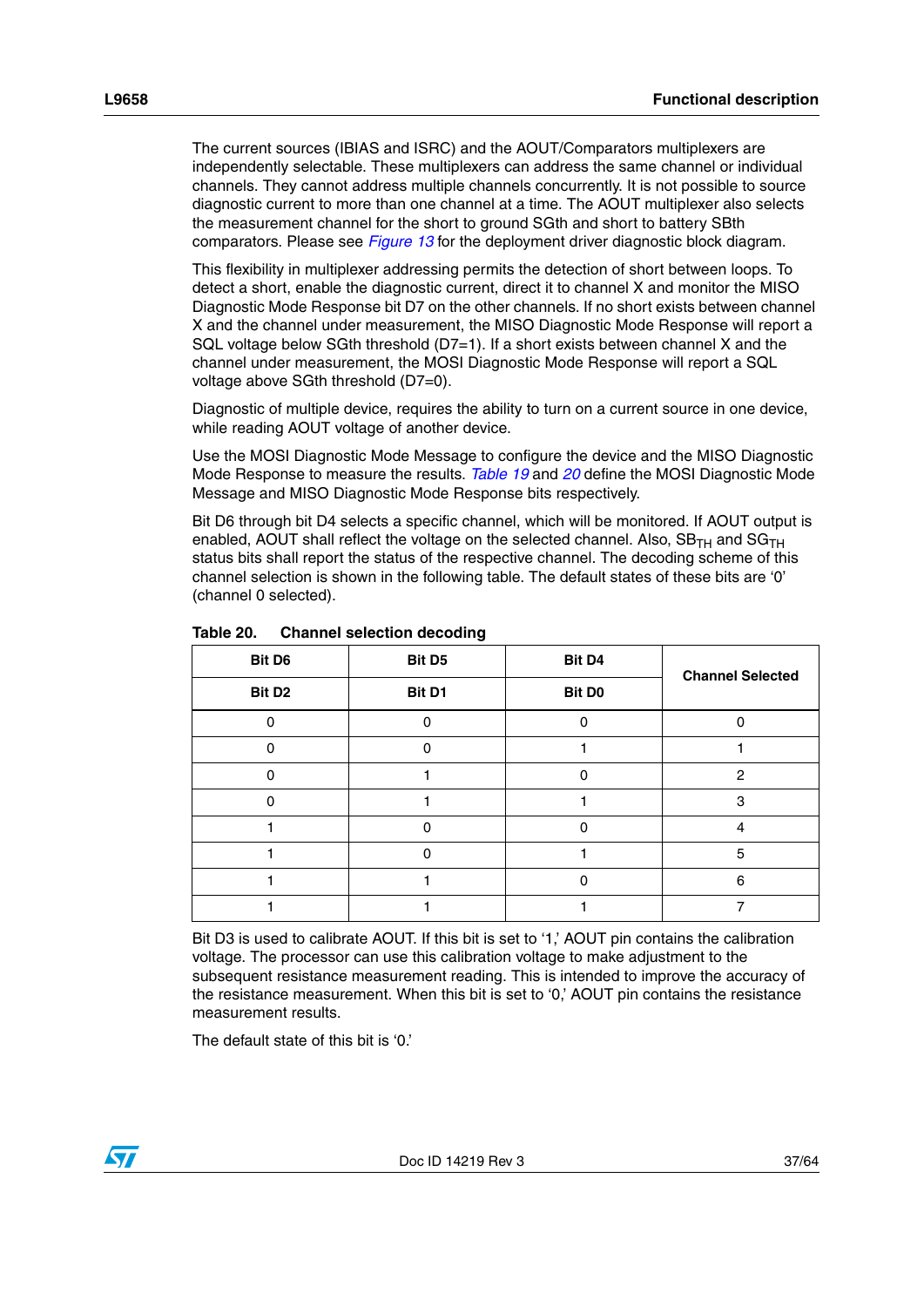### <span id="page-37-0"></span>**4.11.5 Example of short between loops diagnostic**

The following SPI frame sequence is an example how to detect a short between channel 0 and the other channels. The symbol % designates the bit to be tested. This bit is cleared to a 0 when there is a short between the selected channels. Bits D13 (Short to battery) and D3 (Over current on Squib) are relevant too. Both of them must be at 0 for no fault. It may happens that after leakage test on channel Y, channel Y is shorted to battery, so when X is biased and Y monitored for shorts between channels, D7=D3=0 while D13=1. This will highlight a short to battery.

1. Enable the diagnostic current; select IBIAS current; set the IBIAS/ISRC multiplexer to channel 0; set the AOUT/Comparators multiplexer to channel 1. The MISO read will depend on the previous MOSI message.

|             |                   |         |   |                   |                   | D15   D14   D13   D12   D11   D10   D9 |        | D <sub>8</sub> | D7           | D <sub>6</sub> | D <sub>5</sub> | D <sub>4</sub> | D <sub>3</sub> | D <sub>2</sub> | D <sub>1</sub> | D <sub>0</sub> |
|-------------|-------------------|---------|---|-------------------|-------------------|----------------------------------------|--------|----------------|--------------|----------------|----------------|----------------|----------------|----------------|----------------|----------------|
| <b>MISO</b> |                   |         |   |                   |                   |                                        |        |                |              |                |                |                |                |                |                |                |
| <b>MOSI</b> | $\checkmark$<br>⌒ | $\cdot$ | v | $\checkmark$<br>∧ | $\checkmark$<br>∧ | $\checkmark$                           | v<br>⌒ | v<br>∧         | $\checkmark$ | $\checkmark$   | $\checkmark$   | $\checkmark$   |                | v<br>∧         | v              |                |

2. Set the AOUT/Comparators multiplexer to channel 2. The MISO read will be the results of the channel 0 to channel 1 test.

|             |  |   |   | D15   D14   D13   D12   D11   D10 | D <sub>9</sub> | D <sub>8</sub> | D7   | D <sub>6</sub> | D <sub>5</sub> | D <sub>4</sub> | D <sub>3</sub> | D <sub>2</sub> | D1 | D <sub>0</sub> |
|-------------|--|---|---|-----------------------------------|----------------|----------------|------|----------------|----------------|----------------|----------------|----------------|----|----------------|
| <b>MISO</b> |  |   |   |                                   |                |                |      |                |                |                | 0              |                |    |                |
| <b>MOSI</b> |  | 0 | 0 |                                   |                |                | $\%$ | 0              |                |                |                | 0              |    |                |

3. Set the AOUT/Comparators multiplexer to channel 3. The MISO read will be the results of the channel 0 to channel 2 test.

|             |  |   | D15   D14   D13   D12   D11   D10   D9 | <b>D8</b> | D7   | D <sub>6</sub> | D <sub>5</sub> | D <sub>4</sub> | D3 | D <sub>2</sub> | D1 | D <sub>0</sub> |
|-------------|--|---|----------------------------------------|-----------|------|----------------|----------------|----------------|----|----------------|----|----------------|
| <b>MISO</b> |  |   |                                        |           |      |                |                |                |    |                |    |                |
| <b>MOSI</b> |  | 0 |                                        |           | $\%$ | 0              |                |                |    |                |    |                |

4. Set the AOUT/Comparators multiplexer to channel 4. The MISO read will be the results of the channel 0 to channel 3 test.

|      |  |  |   | D15   D14   D13   D12   D11   D10    D9    D8    D7 |  |      | D6 | D <sub>5</sub> | D <sub>4</sub> | D <sub>3</sub> | D <sub>2</sub> | D1 | D <sub>0</sub> |
|------|--|--|---|-----------------------------------------------------|--|------|----|----------------|----------------|----------------|----------------|----|----------------|
| MISO |  |  | 0 | ⌒                                                   |  |      |    |                |                |                |                |    |                |
| MOSI |  |  |   |                                                     |  | $\%$ |    |                |                |                |                |    |                |

5. Set the AOUT/Comparators multiplexer to channel 5. The MISO read will be the results of the channel 0 to channel 4 test.

|             |  |   |   | D15   D14   D13   D12   D11   D10 | D <sub>9</sub> | D8 | D7   | D <sub>6</sub> | D <sub>5</sub> | D <sub>4</sub> | D <sub>3</sub> | D <sub>2</sub> | D1 | D0 |
|-------------|--|---|---|-----------------------------------|----------------|----|------|----------------|----------------|----------------|----------------|----------------|----|----|
| <b>MISO</b> |  |   |   |                                   |                |    |      |                |                |                | 0              |                |    |    |
| <b>MOSI</b> |  | 0 | U |                                   |                |    | $\%$ |                |                |                | U              |                |    |    |

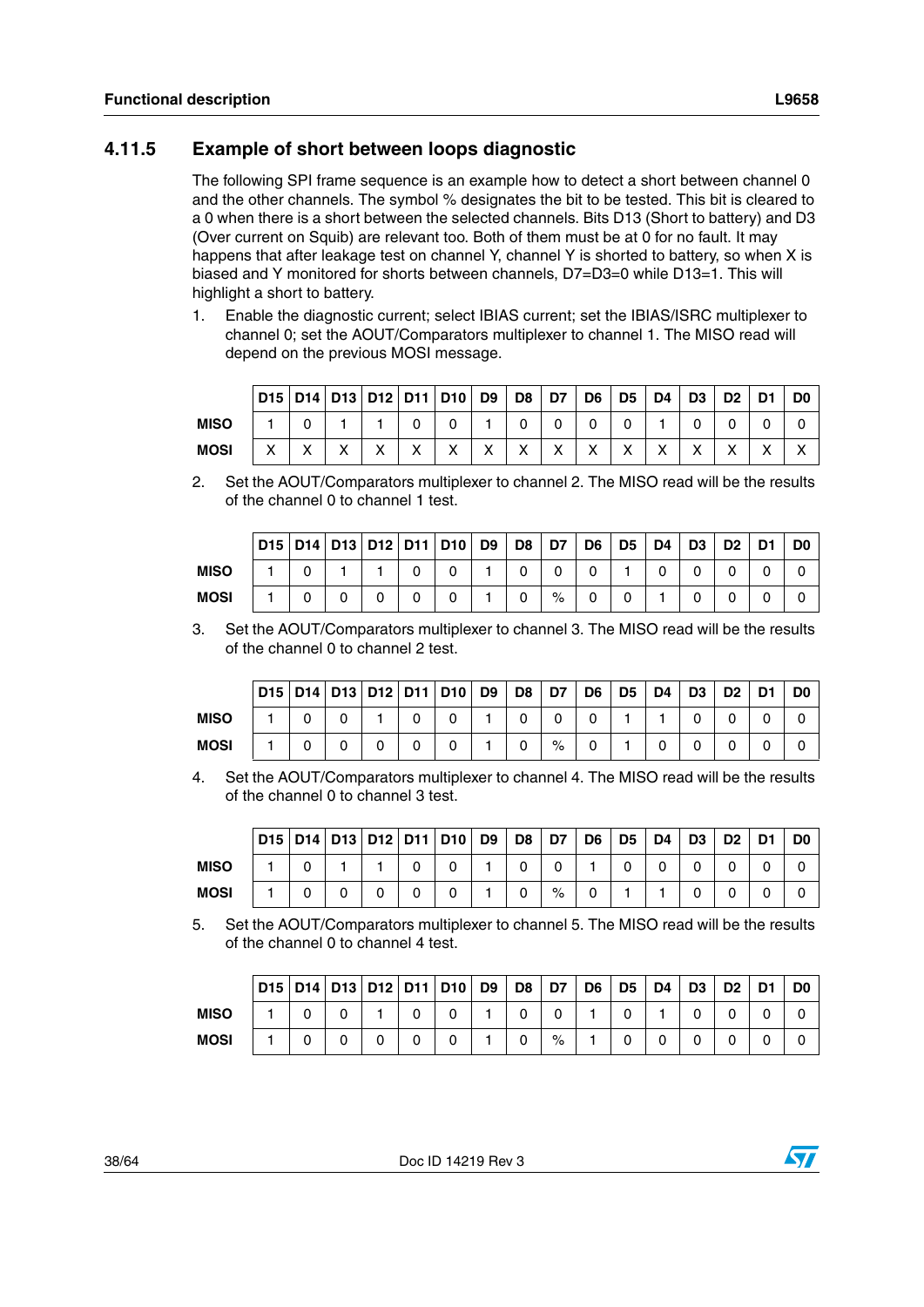- **D15 D14 D13 D12 D11 D10 D9 D8 D7 D6 D5 D4 D3 D2 D1 D0 MISO** 1001001001100000 **MOSI** | 1 | 0 | 0 | 0 | 0 | 0 | 1 | 0 | % | 1 | 0 | 1 | 0 | 0 | 0 | 0
- 6. Set the AOUT/Comparators multiplexer to channel 6. The MISO read will be the results of the channel 0 to channel 5 test.
- 7. Set the AOUT/Comparators multiplexer to channel 7. The MISO read will be the results of the channel 0 to channel 6 test.

|             |  |  | D15   D14   D13   D12   D11   D10    D9    D8    D7 |  |      | D6 | D <sub>5</sub> | D <sub>4</sub> | D <sub>3</sub> | D <sub>2</sub> | D <sub>1</sub> | D <sub>0</sub> |
|-------------|--|--|-----------------------------------------------------|--|------|----|----------------|----------------|----------------|----------------|----------------|----------------|
| <b>MISO</b> |  |  |                                                     |  |      |    |                |                |                |                |                |                |
| <b>MOSI</b> |  |  |                                                     |  | $\%$ |    |                |                |                |                |                |                |

8. MOSI message will configure the device to test for a short between channel 1 and the remaining channels. Previously verified is the integrity of channel 0 to 1. Set the IBIAS/ISRC multiplexer to channel 2; set the AOUT/Comparators multiplexer to channel 3. The MISO read will be the results of the channel 0 to channel 7 test.

|             | D15   D14   D13   D12   D11   D10   D9 |  |   |   |  | $\overline{D8}$ | D7   | D <sub>6</sub> | D <sub>5</sub> | D <sub>4</sub> | D <sub>3</sub> | D <sub>2</sub> | D1 | D <sub>0</sub> |
|-------------|----------------------------------------|--|---|---|--|-----------------|------|----------------|----------------|----------------|----------------|----------------|----|----------------|
| <b>MISO</b> |                                        |  |   | 0 |  |                 | 0    |                |                |                |                |                |    |                |
| <b>MOSI</b> |                                        |  | 0 |   |  | 0               | $\%$ |                |                |                |                | 0              |    |                |

Clearing the MOSI Diagnostic Mode Message D7 places the AOUT pin in high impedance. This feature allows the connection of multiple AOUT pins to a single A/D input. Only one AOUT pin should enabled at any given time.

### <span id="page-38-0"></span>**4.11.6 Deployment driver monitor mode**

Monitor Mode message is defined as shown in the following table.

#### <span id="page-38-1"></span>Table 21. **MOSI monitor mode message definition**

| <b>Bit</b>      | <b>State</b> | <b>Description</b>                           |
|-----------------|--------------|----------------------------------------------|
| D <sub>15</sub> | 1            | Mode Bits                                    |
| D <sub>14</sub> | 1            |                                              |
| D <sub>13</sub> |              | <b>Odd Parity</b>                            |
| D <sub>12</sub> |              | Don't Care                                   |
| D <sub>11</sub> |              | Don't Care                                   |
| D <sub>10</sub> |              | Don't Care                                   |
| D <sub>9</sub>  |              | Don't Care                                   |
| D <sub>8</sub>  | 0            | Report Deploy Success Flag (default)         |
|                 | 1            | Report Deployment OR Deploy Success Flag     |
| D7              | 0            | Keep Deploy Success Flag Channel 7 (default) |
|                 |              | Clear Deploy Success Flag Channel 7          |

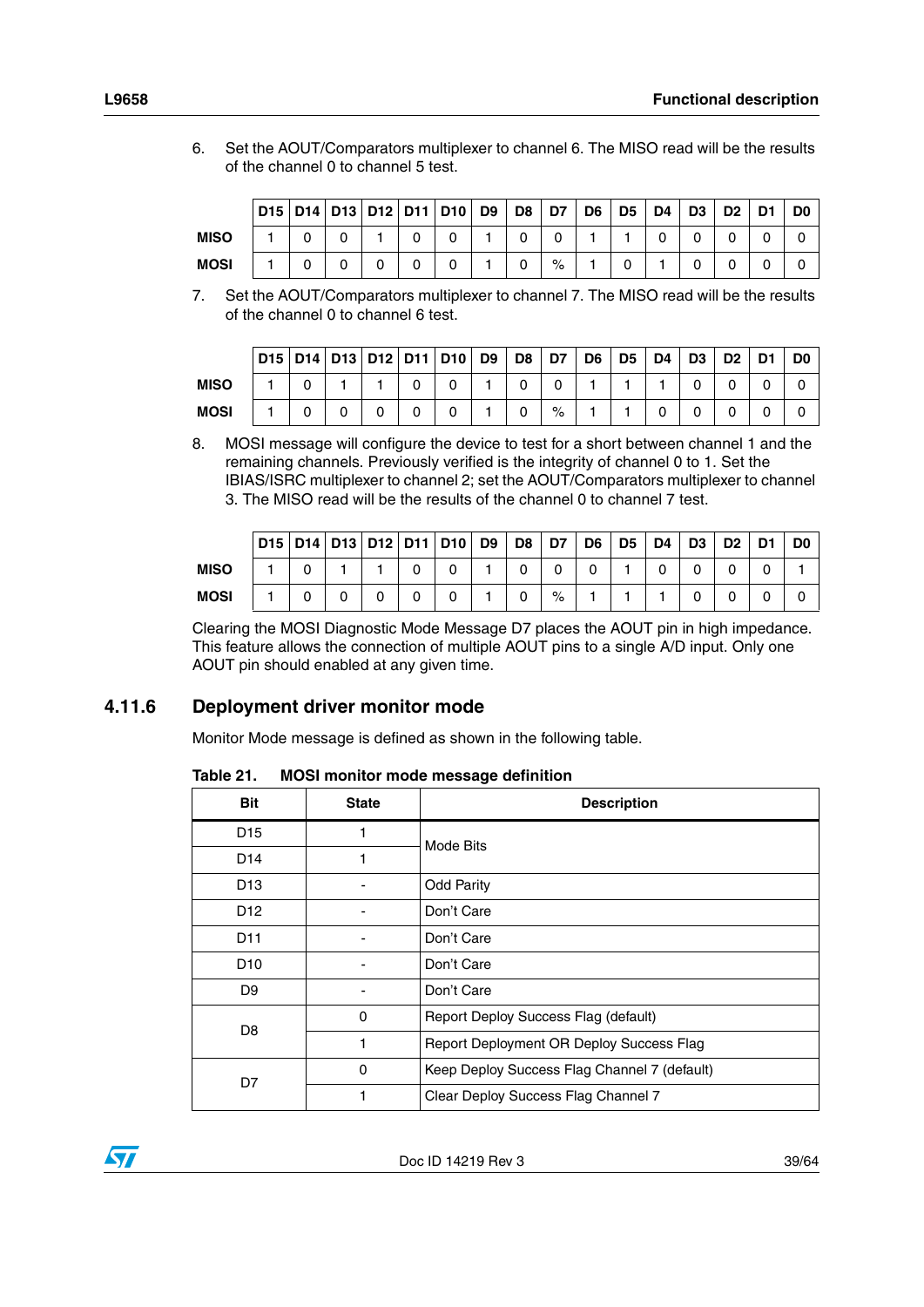| <b>Bit</b>     | <b>State</b> | <b>Description</b>                           |
|----------------|--------------|----------------------------------------------|
| D <sub>6</sub> | 0            | Keep Deploy Success Flag Channel 6 (default) |
|                | 1            | Clear Deploy Success Flag Channel 6          |
| D <sub>5</sub> | 0            | Keep Deploy Success Flag Channel 5 (default) |
|                | 1            | Clear Deploy Success Flag Channel 5          |
| D <sub>4</sub> | 0            | Keep Deploy Success Flag Channel 4 (default) |
|                | 1            | Clear Deploy Success Flag Channel 4          |
| D <sub>3</sub> | 0            | Keep Deploy Success Flag Channel 3 (default) |
|                | 1            | Clear Deploy Success Flag Channel 3          |
| D <sub>2</sub> | 0            | Keep Deploy Success Flag Channel 2 (default) |
|                | 1            | Clear Deploy Success Flag Channel 2          |
| D <sub>1</sub> | 0            | Keep Deploy Success Flag Channel 1 (default) |
|                | 1            | Clear Deploy Success Flag Channel 1          |
| D0             | 0            | Keep Deploy Success Flag Channel 0 (default) |
|                |              | Clear Deploy Success Flag Channel 0          |

**Table 21. MOSI monitor mode message definition (continued)**

Odd parity check includes all 16 bits. "Don't care" bit is included in the parity check as well.

Bit D8 is used to select the meaning of bit D7 through bit D0 in the status response message.

When this bit is set to '1,' bit D7 through D0 in the status response message report the deployment status OR the deploy success flag. Once the deployment starts, bit D7 through bit D0 report '1' until the deploy success flag is cleared. Bit D7 through bit D0 shall not report '0' before the deploy success flag is cleared.

The default state of this bit is '0.' When this bit is '0,' bit D7 through bit D0 in the status response message report the deploy success flag. Deploy success flags are cleared by bit D7 through bit D0 in the monitor mode command. Deployment status bits report the deployment state. If the deployment is active during a rising edge of CS\_D, deployment status bits is set to '1.' Otherwise, is set to '0.'

If bit D8 in the monitor mode command changes state, bit D7 through bit D0 report the proper states of the internal signals/flags. Deploy command success bit indicates if the corresponding channel has finished its deployment sequence. This bit is set when deployment period, tDEPLOY, has expired.

Once this bit is set, it will inhibit the subsequent deployment command until a SPI command, to clear this deployment success flag, is received. Bit D7 through bit D0 is used to clear/keep the deploy success flag. When these bits are set to '1,' the flag can be cleared. Otherwise, the state of these flags is not affected.

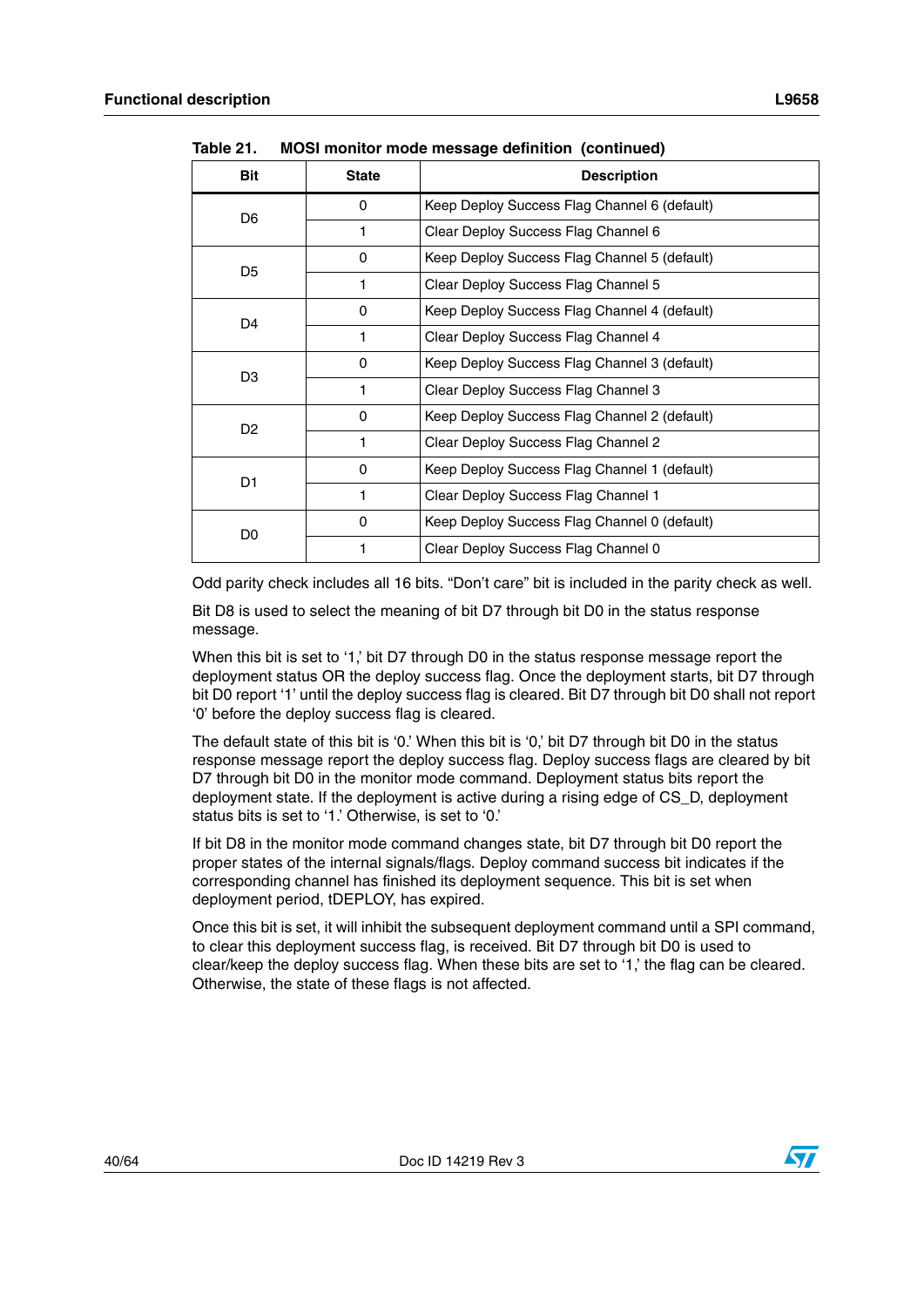# <span id="page-40-0"></span>**4.11.7 Deployment driver MISO bit definition**

#### <span id="page-40-2"></span>Table 22. **MISO bit layout**

| <b>MSB</b> |                             |  |  |    |                |    |                |                |                |                |                |                | ∟SB⊹           |
|------------|-----------------------------|--|--|----|----------------|----|----------------|----------------|----------------|----------------|----------------|----------------|----------------|
| D15        | D14   D13   D12   D11   D10 |  |  | D9 | D <sub>8</sub> | D7 | D <sub>6</sub> | D <sub>5</sub> | D <sub>4</sub> | D <sub>3</sub> | D <sub>2</sub> | D <sub>1</sub> | D <sub>0</sub> |

MISO mode bits are defined as below table.

#### <span id="page-40-3"></span>Table 23. **MISO mode bits definition**

| Bit D <sub>15</sub> | Bit D <sub>14</sub> | <b>Description</b>                 |
|---------------------|---------------------|------------------------------------|
|                     |                     | Register mode response             |
|                     |                     | Command mode response              |
|                     |                     | Diagnostic mode response           |
|                     |                     | Status response/SPI fault response |

### <span id="page-40-1"></span>**4.11.8 Deployment driver register mode response**

Register Mode Response is the default response to the processor. After POR event, RESETB negated, and loss of GND, the device send \$0000 in MISO for the first SPI transmission. Register Mode Response is defined as shown in the following table.

#### <span id="page-40-4"></span>Table 24. **MISO register mode response definition**

| <b>Bit</b>      | <b>State</b> | <b>Description</b>                                                        |  |  |  |
|-----------------|--------------|---------------------------------------------------------------------------|--|--|--|
| D <sub>15</sub> | $\Omega$     | <b>Mode Bits</b>                                                          |  |  |  |
| D <sub>14</sub> | 0            |                                                                           |  |  |  |
| D <sub>13</sub> | $\Omega$     | Don't Care                                                                |  |  |  |
| D <sub>12</sub> |              | Echo of MOSI Read/Write Bit                                               |  |  |  |
| D11             | 0            | <b>Pulse Stretch Timer Duration</b>                                       |  |  |  |
|                 | 1            | Soft Reset Sequence                                                       |  |  |  |
| D <sub>10</sub> | 0            | Deployment Condition: I <sub>DEPLOY_12A</sub> and t <sub>DEPLOY_2ms</sub> |  |  |  |
|                 | 1            | Deployment Condition: IDEPLOY_175A and IDEPLOY_1ms                        |  |  |  |
| D <sub>9</sub>  |              | Pulse Stretch timer (see Table 17)                                        |  |  |  |
| D <sub>8</sub>  |              |                                                                           |  |  |  |
| D7              | 0            | Don't Care                                                                |  |  |  |
| D <sub>6</sub>  | 0            | Don't Care                                                                |  |  |  |
| D <sub>5</sub>  | 0            | Don't Care                                                                |  |  |  |
| D <sub>4</sub>  | 0            | Don't Care                                                                |  |  |  |
| D <sub>3</sub>  | $\Omega$     | Don't Care                                                                |  |  |  |
| D <sub>2</sub>  | $\Omega$     | Don't Care                                                                |  |  |  |
| D <sub>1</sub>  |              | <b>Hard Reset Status</b>                                                  |  |  |  |
| D0              |              | Soft Reset Sequence Status                                                |  |  |  |

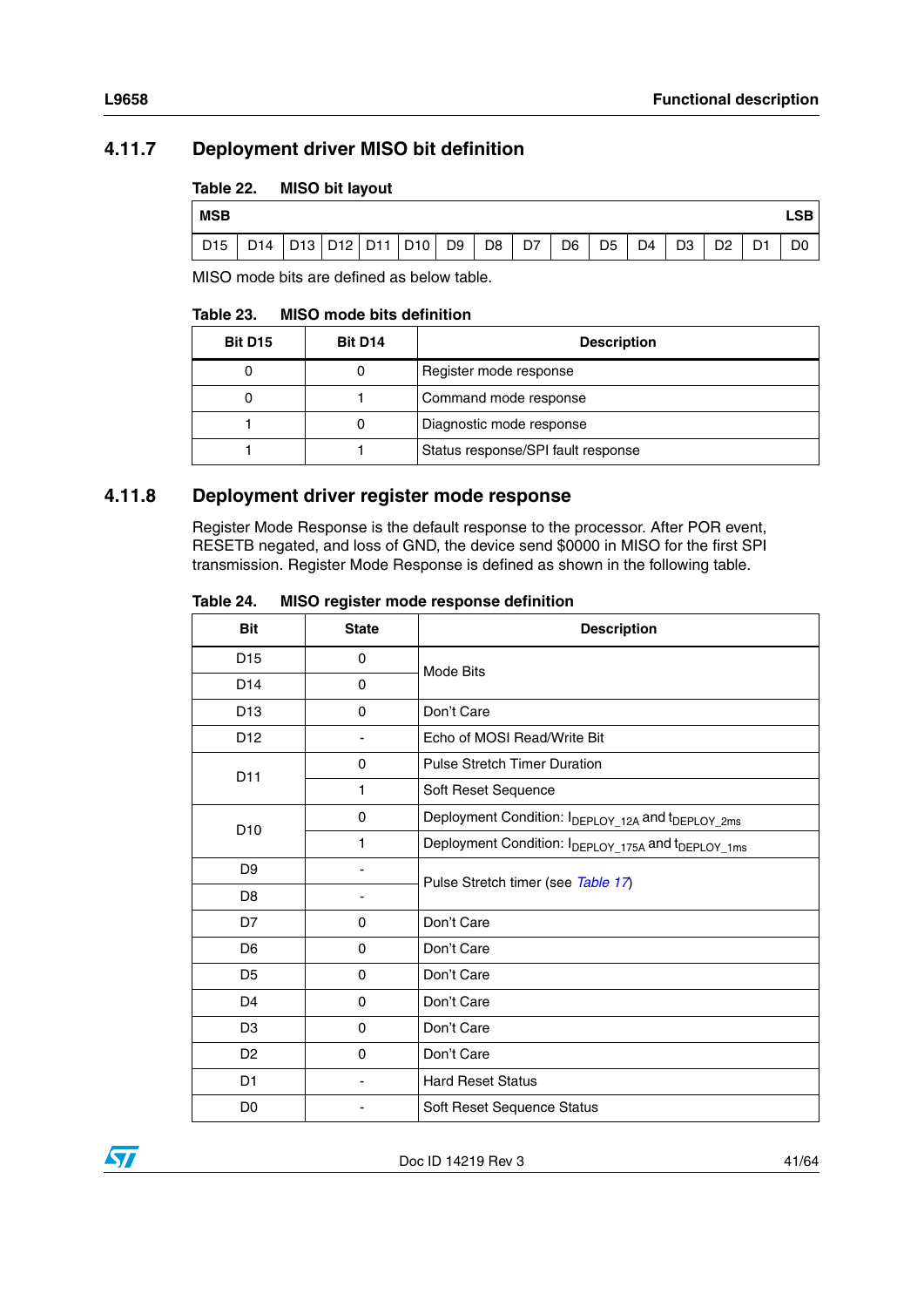Bit D12 used to reflect the status of MOSI Read/Write bit.

Bit D11 used to reflect the MOSI bit D11 in the previous command.

Bit D10 is used to indicate the deployment condition set in L9658. Refer to section 5.10.2 for deployment condition bit in MOSI register mode message.

Bit D9 and bit D8 used to report the period of the pulse stretch timer.

Bit D1 shall be used to indicate a "hard-reset" event. This bit shall be de-asserted ('0'), when POR is detected, RESETB is asserted, RIREF is out-of-range, or GND connection is lost. This bit shall be set to '1,' after the bit has been read. A soft reset sequence shall not affect this bit.

Bit D0 used to report the soft reset sequence status. If valid soft reset sequences are received, bit D0 is set to '1.' Otherwise, bit D0 is set to '0.'

When L9658 receives valid soft reset sequences, it will send MISO register mode response containing \$0001 in the next SPI transmission.

# <span id="page-41-0"></span>**4.12 MISO register mode response summary**

Table 24 below summarizes the MISO register mode response of various events and MOSI messages. The MOISO response shown here is the one received in the next valid SPI transmission after each event or MOSI write.

| Event/MOSI message                       | <b>MISO</b> response |
|------------------------------------------|----------------------|
| <b>POR</b>                               | \$0000               |
| <b>RESETB</b>                            | \$0000               |
| LOSS OF gnd                              | \$0000               |
| R <sub>IREF</sub> out of range           | \$0000               |
| MOSI Write Soft Reset: \$AA              | \$1X02               |
| MOSI Write Soft Reset: \$55 (after \$AA) | \$0003               |
| <b>MOSI Write Pulse Stretch Timer</b>    | \$1X02               |

<span id="page-41-1"></span>**Table 25. MISO register mode response summary**

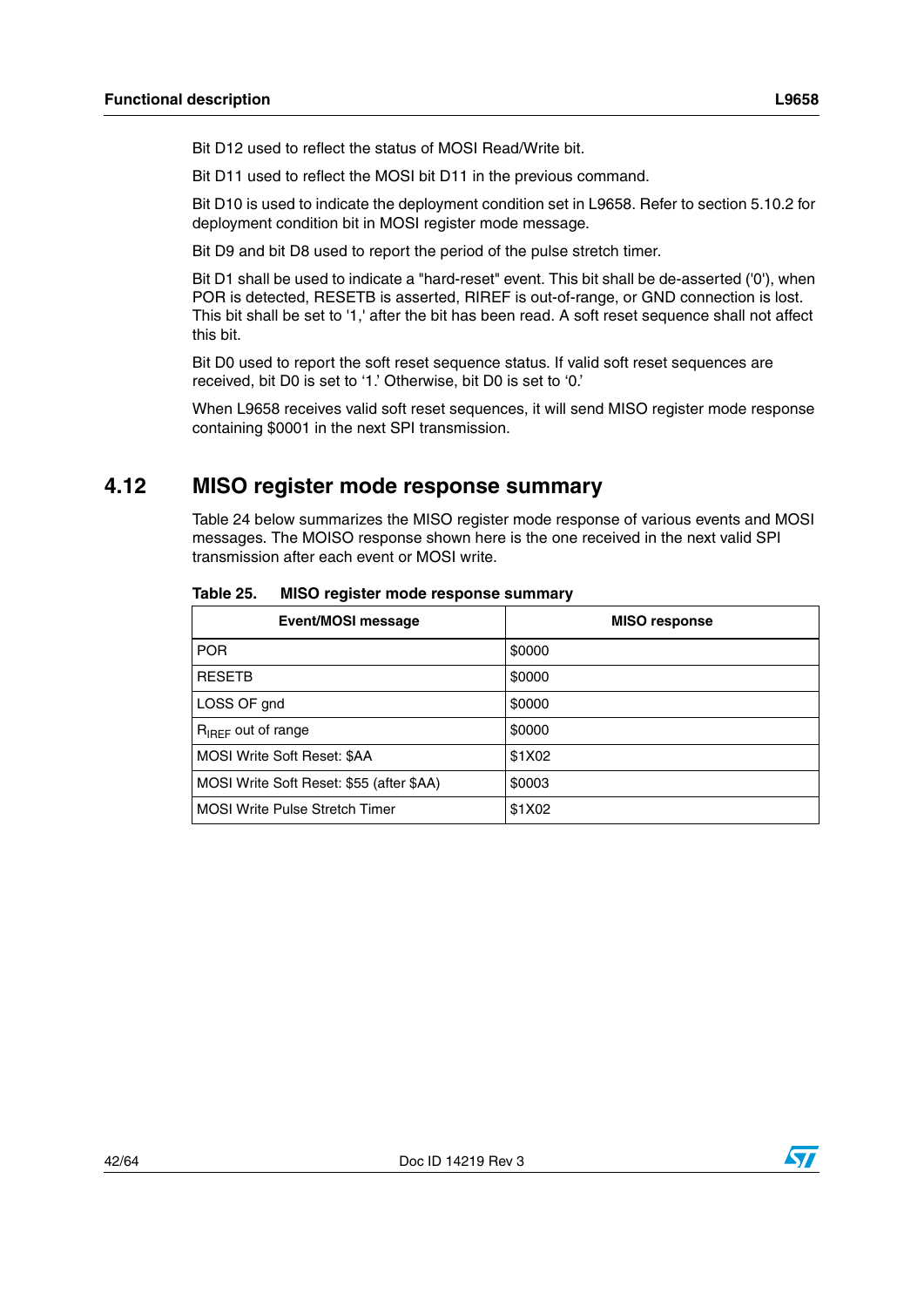# <span id="page-42-0"></span>**4.12.1 Deployment driver command mode response**

Command mode response is defined as shown here after.

| <b>Bit</b>      | <b>State</b> | $\sim$ 0011111101110 111000 100p01100 001111<br><b>Description</b> |
|-----------------|--------------|--------------------------------------------------------------------|
|                 |              |                                                                    |
| D <sub>15</sub> | 0            | Mode Bits                                                          |
| D <sub>14</sub> | 1            |                                                                    |
| D <sub>13</sub> |              | Don't Care                                                         |
| D <sub>12</sub> | $\Omega$     | <b>DEPEN Negated</b>                                               |
|                 | 1            | <b>DEPEN Asserted</b>                                              |
| D11             | $\Omega$     | ARM67 Negated                                                      |
|                 | 1            | ARM67 Asserted                                                     |
| D <sub>10</sub> | $\Omega$     | ARM45 Negated                                                      |
|                 | 1            | ARM45 Asserted                                                     |
| D <sub>9</sub>  | $\Omega$     | ARM23 Negated                                                      |
|                 | 1            | ARM23 Asserted                                                     |
| D <sub>8</sub>  | $\Omega$     | ARM01 Negated                                                      |
|                 | 1            | ARM01 Asserted                                                     |
| D7              |              | SPI Deploy Command Status: Channel 7                               |
| D <sub>6</sub>  |              | SPI Deploy Command Status: Channel 6                               |
| D <sub>5</sub>  |              | SPI Deploy Command Status: Channel 5                               |
| D <sub>4</sub>  |              | SPI Deploy Command Status: Channel 4                               |
| D <sub>3</sub>  |              | SPI Deploy Command Status: Channel 3                               |
| D <sub>2</sub>  |              | SPI Deploy Command Status: Channel 2                               |
| D <sub>1</sub>  |              | SPI Deploy Command Status: Channel 1                               |
| D <sub>0</sub>  |              | SPI Deploy Command Status: Channel 0                               |

<span id="page-42-1"></span>Table 26 **Table 26. MISO command mode response definition**

DEPEN status flag (bit D12) indicates the state of DEPEN pin.

ARM status flag (bit D11 through bit D8) indicates the state of the respective arming signal, including the pulse stretch timer. If the pulse stretch timer is initiated by a deployment command, it shall not assert the arming status flag. This flag will be negated as soon as the de-glitch timer is expired. ARM status flag is an OR-function of arming states from two channels.

SPI deploy command status flag indicates the SPI deployment status for the respective channel. These flags reflects bit D7 through bit D0 of the most recent SPI command mode message. These bits do not include the status of pulse stretch timer. These bits will be overwritten by the most recent SPI command mode message.

![](_page_42_Picture_8.jpeg)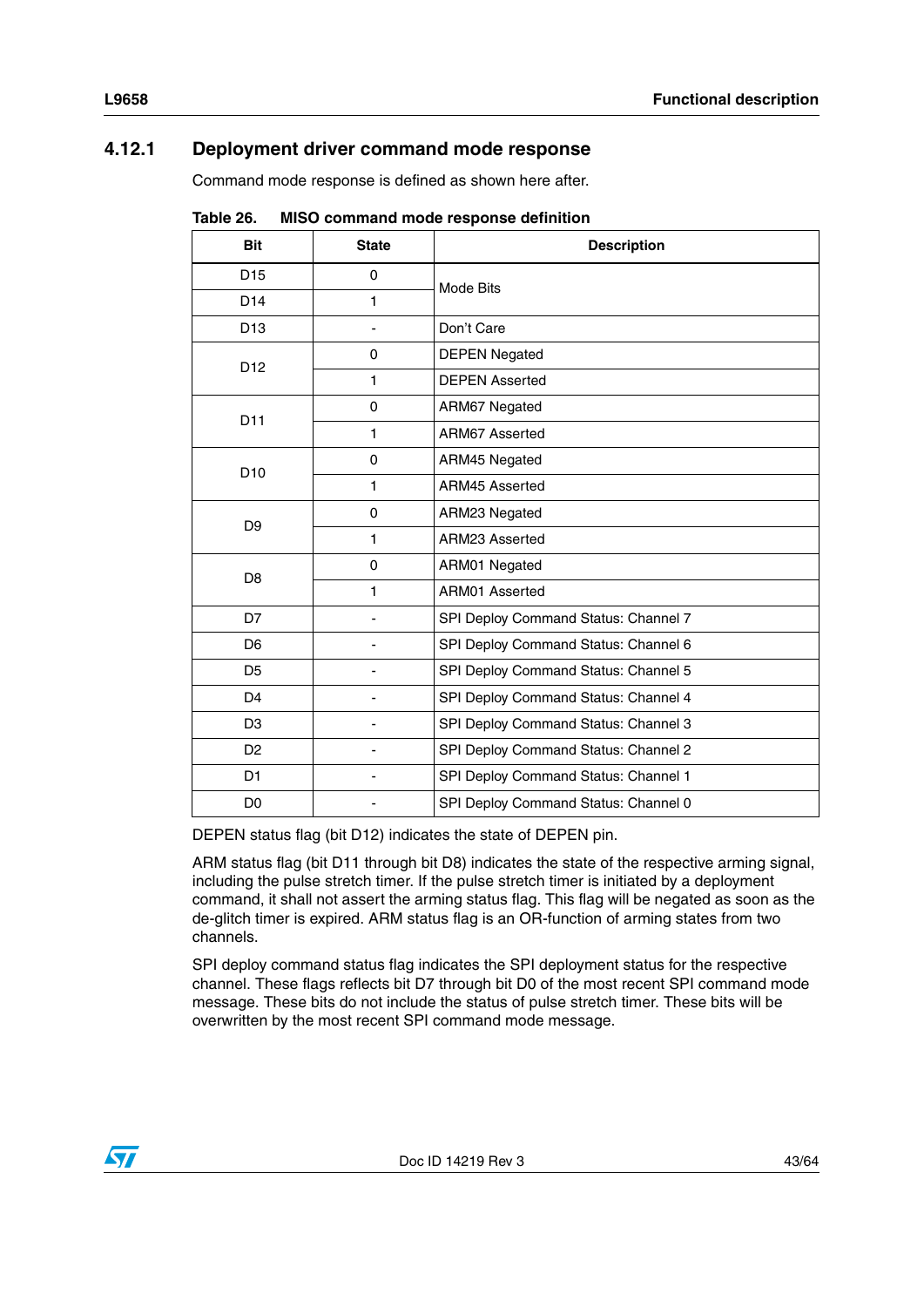### <span id="page-43-0"></span>**4.12.2 Deployment driver diagnostic mode response**

Diagnostic Mode Response is defined as shown in table.

| Bit             | <b>State</b> | <b>MICO GRUGHOOGO MOGO TOOPOHOO GOMMUN</b><br><b>Description</b> |
|-----------------|--------------|------------------------------------------------------------------|
| D <sub>15</sub> | 1            |                                                                  |
| D14             | 0            | Mode Bits                                                        |
|                 | 0            | SQH voltage below $SBTH$ threshold                               |
| D <sub>13</sub> | 1            | SQH voltage above SB <sub>TH</sub> threshold                     |
|                 | 0            | <b>DEPEN Negated</b>                                             |
| D <sub>12</sub> | 1            | <b>DEPEN Asserted</b>                                            |
|                 | 0            | <b>MOS Diagnostic Completed</b>                                  |
| D11             | $\mathbf{1}$ | MOS Diagnostic In-progress                                       |
| D <sub>10</sub> | 0            | LS MOS Diagnostic selected                                       |
|                 | 1            | HS MOS Diagnostic selected                                       |
| D <sub>9</sub>  | 0            | Diagnostic Current OFF                                           |
|                 | $\mathbf{1}$ | Diagnostic Current ON                                            |
| D <sub>8</sub>  | 0            | Diagnostic Bias Current, IBIAS selected                          |
|                 | 1            | Resistance Measurement Current, I <sub>SRC</sub> selected        |
| D7              | 0            | SQL voltage above SG <sub>TH</sub> threshold                     |
|                 | 1            | SQL voltage below SG <sub>TH</sub> threshold                     |
| D <sub>6</sub>  |              |                                                                  |
| D <sub>5</sub>  |              | <b>AOUT/Comparator Channel Selection</b>                         |
| D <sub>4</sub>  | -            |                                                                  |
| D <sub>3</sub>  | 0            | Squib Current below V <sub>I_TH</sub> threshold                  |
|                 | 1            | Squib Current above $V_{I}$ <sub>TH</sub> threshold              |
| D <sub>2</sub>  |              |                                                                  |
| D <sub>1</sub>  |              | Diagnostic Current: Channel Selection                            |
| D <sub>0</sub>  |              |                                                                  |

<span id="page-43-1"></span>Tahle 27 **Table 27. MISO diagnostic mode response definition**

 $SB<sub>TH</sub>$  threshold status flag (bit D13) indicates the state of  $SB<sub>TH</sub>$  comparator.  $SB<sub>TH</sub>$ comparator monitors the voltage on SQH pin.

DEPEN status flag (bit D12) indicates the state of DEPEN pin.

MOS Diagnostic status flag (bit D11) report the status of a driver diagnostic. This bit is not latched. When a MOS diagnostic has already completed, this bit is cleared. Low side or High side MOS diagnostic status flag (D10) indicates if there is an on-going low or high side driver diagnostic. This bit shall be use in conjunction with bit D11.

Diagnostic current status flag (D9) indicates the state of diagnostic current. Bit D8 indicates which diagnostic current is selected. This bit shall be used along with bit D9 to indicate if a diagnostic bias current or resistance measurement current is on or off.

 $SG<sub>TH</sub>$  threshold status flag (bit D7) indicates the state of  $SG<sub>TH</sub>$  comparator.  $SG<sub>TH</sub>$ comparator monitors the voltage on SQL pin.

 $\sqrt{}$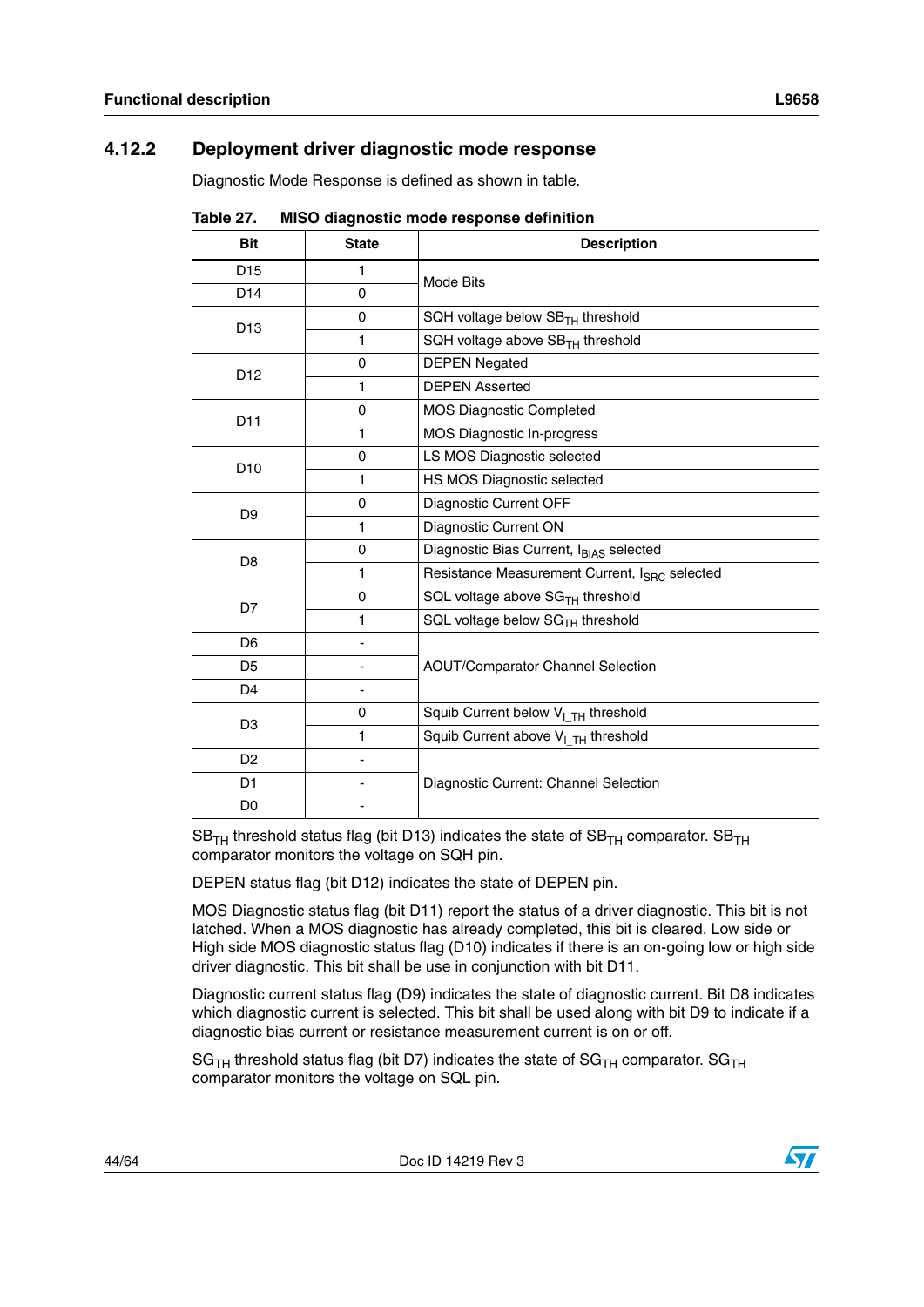AOUT/Comparator channel select bits (bit D6..4) indicate which channel is being monitored by AOUT or  $SB_{TH}$ ,  $SG_{TH}$ ,  $V_{ITH}$  comparators.

 $\rm V_{I\_TH}$  threshold status flag (bit D3) indicates the state of  $\rm V_{I\_TH}$  comparator.  $\rm V_{I\_TH}$  comparator monitors the voltage across SQH and SQL pins.

Diagnostic current channel select bits (bit D2..0) indicate which channel is being applied by the diagnostic current.

### <span id="page-44-0"></span>**4.12.3 Deployment driver status response**

Status Response is defined as in following table.

| <b>Bit</b>      | <b>State</b> | <b>Description</b>             |
|-----------------|--------------|--------------------------------|
| D <sub>15</sub> | 1            | Mode Bits                      |
| D <sub>14</sub> | 1            |                                |
| D <sub>13</sub> | 0            | Always 0                       |
| D <sub>12</sub> | 0            | <b>DEPEN Negated</b>           |
|                 | 1            | <b>DEPEN Asserted</b>          |
| D <sub>11</sub> | $\Omega$     | ARM67 Negated                  |
|                 | 1            | ARM67 Asserted                 |
| D <sub>10</sub> | 0            | ARM45 Negated                  |
|                 | 1            | ARM45 Asserted                 |
| D <sub>9</sub>  | $\Omega$     | ARM23 Negated                  |
|                 | $\mathbf{1}$ | ARM23 Asserted                 |
| D <sub>8</sub>  | $\mathbf 0$  | ARM01 Negated                  |
|                 | 1            | ARM01 Asserted                 |
| D7              | $\mathbf 0$  | No Deployment Event: Channel 7 |
|                 | 1            | Deploy Status: Channel 7       |
| D <sub>6</sub>  | $\Omega$     | No Deployment Event: Channel 6 |
|                 | 1            | Deploy Status: Channel 6       |
| D5              | 0            | No Deployment Event: Channel 5 |
|                 | $\mathbf{1}$ | Deploy Status: Channel 5       |
| D <sub>4</sub>  | $\mathbf 0$  | No Deployment Event: Channel 4 |
|                 | 1            | Deploy Status: Channel 4       |
| D <sub>3</sub>  | 0            | No Deployment Event: Channel 3 |
|                 | $\mathbf{1}$ | Deploy Status: Channel 3       |
| D <sub>2</sub>  | $\mathbf 0$  | No Deployment Event: Channel 2 |
|                 | $\mathbf{1}$ | Deploy Status: Channel 2       |
| D <sub>1</sub>  | $\mathbf 0$  | No Deployment Event: Channel 1 |
|                 | $\mathbf{1}$ | Deploy Status: Channel 1       |
| D <sub>0</sub>  | 0            | No Deployment Event: Channel 0 |
|                 | $\mathbf{1}$ | Deploy Status: Channel 0       |

<span id="page-44-1"></span>**Table 28. MISO status response definition**

![](_page_44_Picture_8.jpeg)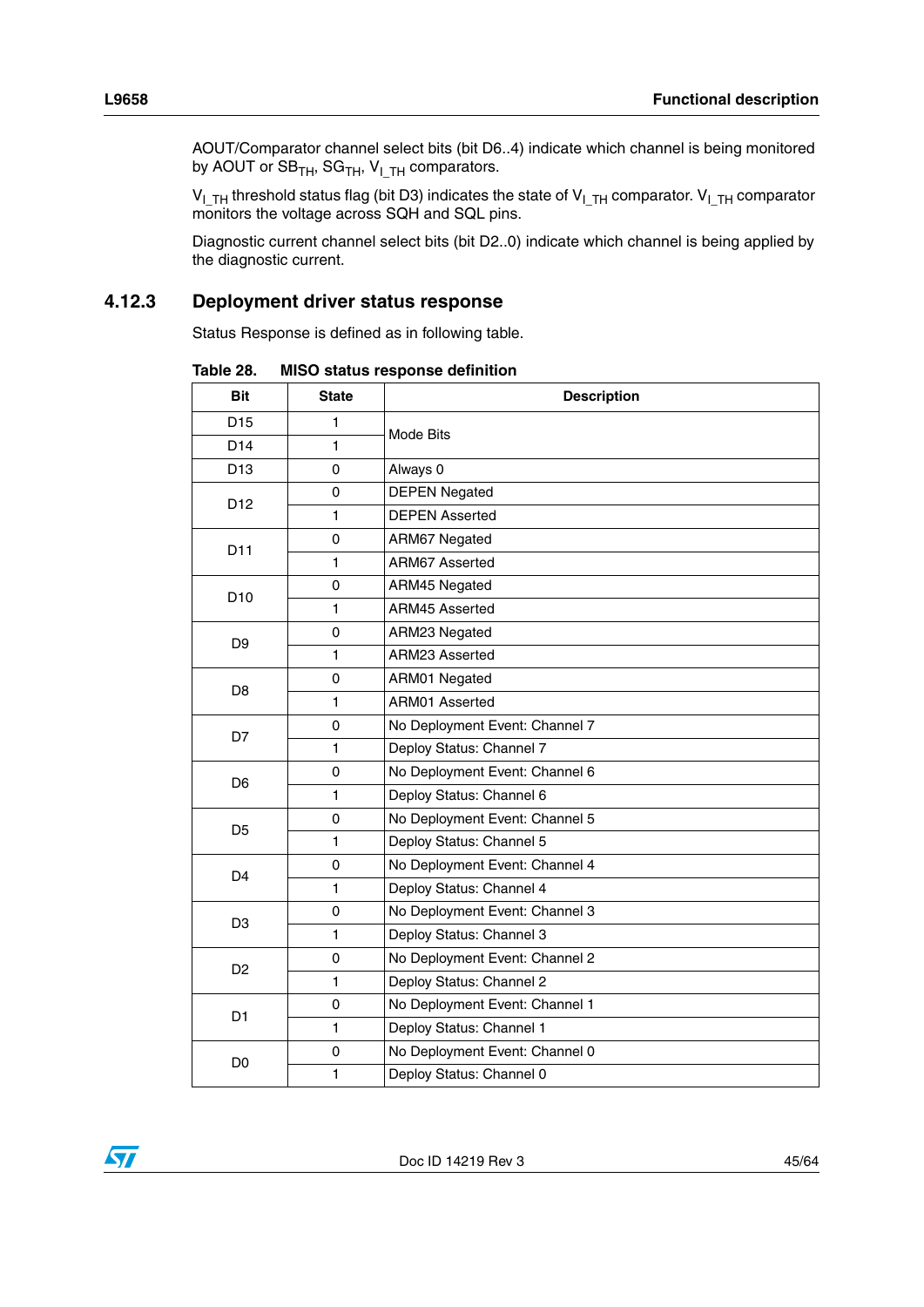DEPEN status flag (bit D12) indicates the state of DEPEN pin.

ARM status flag indicates the state of the respective arming signal, including the pulse stretch timer. If the pulse stretch timer is initiated by a deployment command, it does not assert the arming status flag. This flag is de/asserted as soon as the de-glitch timer is expired.

Deploy status bits (bit D7 through bit D0) report the status of internal deployment. Bit D8 in the monitor mode command determines which status information device needs to be reported in D7 through bit D0.

### <span id="page-45-0"></span>**4.12.4 Deployment driver SPI fault response**

This SPI fault response indicates a fault in the last MOSI transmission. The device uses the parity bit to determine the integrity of the MOSI command transmission. This response is defined as shown in the following table.

| <b>Bit</b>                                                                               | <b>State</b> | <b>Description</b> |  |  |  |
|------------------------------------------------------------------------------------------|--------------|--------------------|--|--|--|
| D <sub>15</sub>                                                                          |              | Always '1'         |  |  |  |
| D <sub>14</sub>                                                                          |              | Always '1'         |  |  |  |
| D <sub>13</sub>                                                                          |              | Always '1'         |  |  |  |
| Parity error or message error during a deployment <sup>(1)</sup><br>0<br>D <sub>12</sub> |              |                    |  |  |  |
| Incorrect number of clocks/bits                                                          |              |                    |  |  |  |
| $D11 - D0$                                                                               | 0            | Don't Care         |  |  |  |

<span id="page-45-4"></span>Table 29. **MISO SPI fault response** 

1. When a parity error is detected, the L9658 reports E000h. During a deployment, when an invalid message is detected, he L9658 reports also E000h. Refer to *[Table 12](#page-24-1)* for the description of an invalid message during a deployment. Bit D12 reports an incorrect number of clocks/bits. When an incorrect number of clocks/bits is detected, bit D12 is asserted (F000h).

# <span id="page-45-1"></span>**4.13 Arming SPI bit definition**

# <span id="page-45-2"></span>**4.13.1 Arming MOSI\_A bit definition**

Arming MOSI\_A is defined as shown in figure below.

<span id="page-45-5"></span>

| ARM67 | ARM45 | ARM23 | ARM01 | ARM67* | ARM45* | ARM23* | ARM01* |
|-------|-------|-------|-------|--------|--------|--------|--------|

# <span id="page-45-3"></span>**4.13.2 ARM[01..67]**

Arming command. These bits are used to enable/disable arming signal. A value of 1 enables the arming signal for the respective loop-pair. A value of 0 disables the arming signal for the respective loop-pair. When device is in reset, all arming signals are disabled.

![](_page_45_Picture_18.jpeg)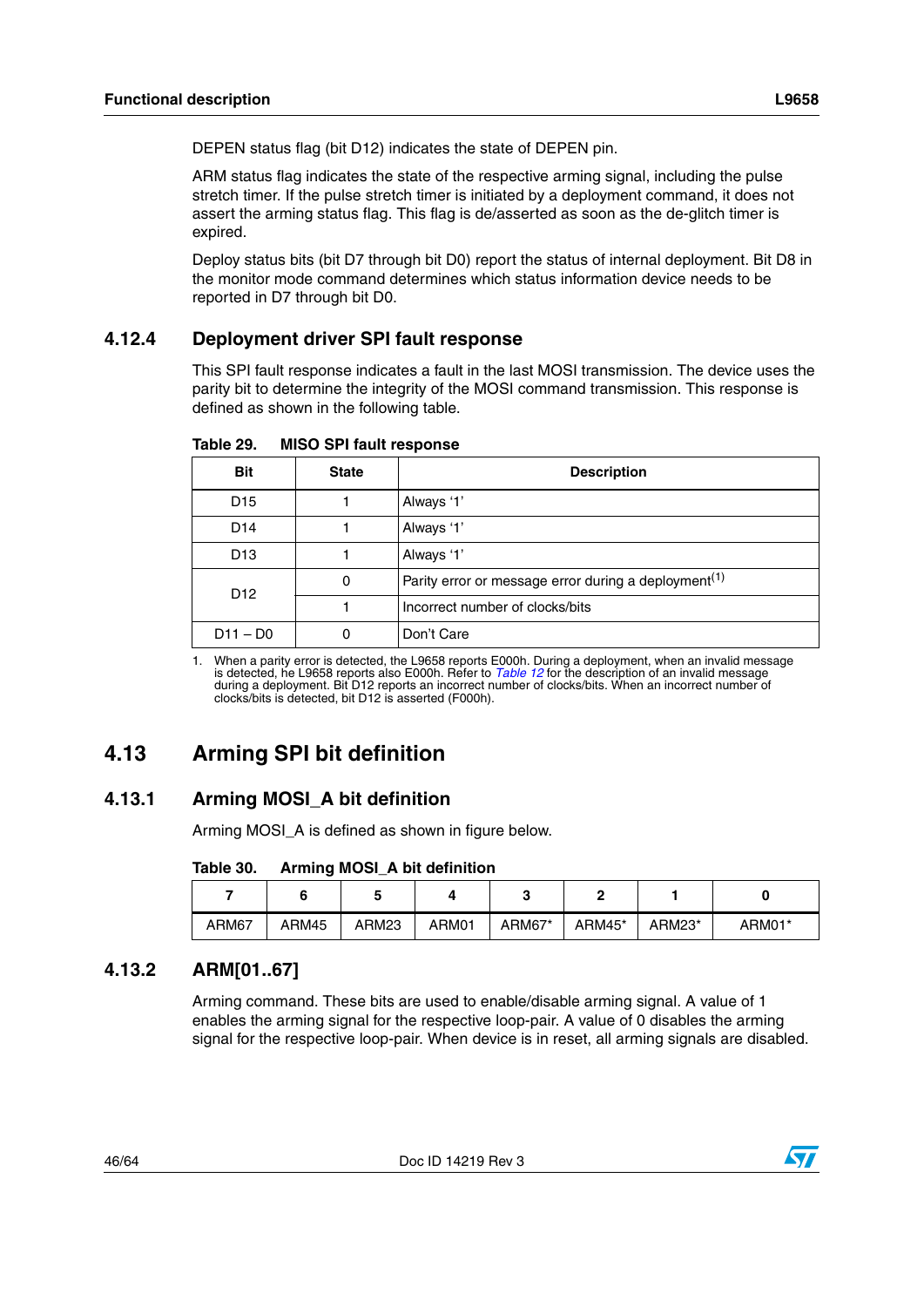# <span id="page-46-0"></span>**4.13.3 ARM[01..67]\***

Arming-command complement. These bits are the complements of ARM[01..67] bits and will be used to confirm the transmission of arming signals. If L9658 does not receive valid complement bits, it will ignore the arming command.

# <span id="page-46-1"></span>**4.13.4 Arming MISO\_A bit definition**

Arming MISO\_A is defined in table below.

<span id="page-46-4"></span>

| Table 31. |  |  | <b>Arming MISO_A bit definition</b> |
|-----------|--|--|-------------------------------------|
|-----------|--|--|-------------------------------------|

|       |       | ີ     |       |       |       |                   |       |
|-------|-------|-------|-------|-------|-------|-------------------|-------|
| ARM67 | ARM45 | ARM23 | ARM01 | ARM67 | ARM45 | ARM <sub>23</sub> | ARM01 |

### <span id="page-46-2"></span>**4.13.5 ARM[01..67]**

Arming status. These bits are used to echo arming bits sent in the previous arming command. A value of 1 indicates that arming signal is enabled for the respective loop-pair. A value of 0 indicates that arming signal is disabled for the respective loop-pair.

The default state of these arming signals is '0' (disabled).

# <span id="page-46-3"></span>**4.14 Satellite sensor interface**

The device provide four currents limited to 60mA each through outputs ICH1, ICH2, ICH3 and ICH4. The voltage at these four channels is supplied by the V8BUCK input. Channels 1, 2, 3 and 4 serves as switched power sources to remote mounted satellite sensors, each will draw 2 current levels. The L9658 will monitor the current flow from its output pin and "demodulate" the current to be decoded using Manchester protocol. Decoded satellite message is communicated to an external microprocessor via SPI.

![](_page_46_Figure_12.jpeg)

<span id="page-46-5"></span>**Figure 18. Satellite interface block diagram**

![](_page_46_Picture_15.jpeg)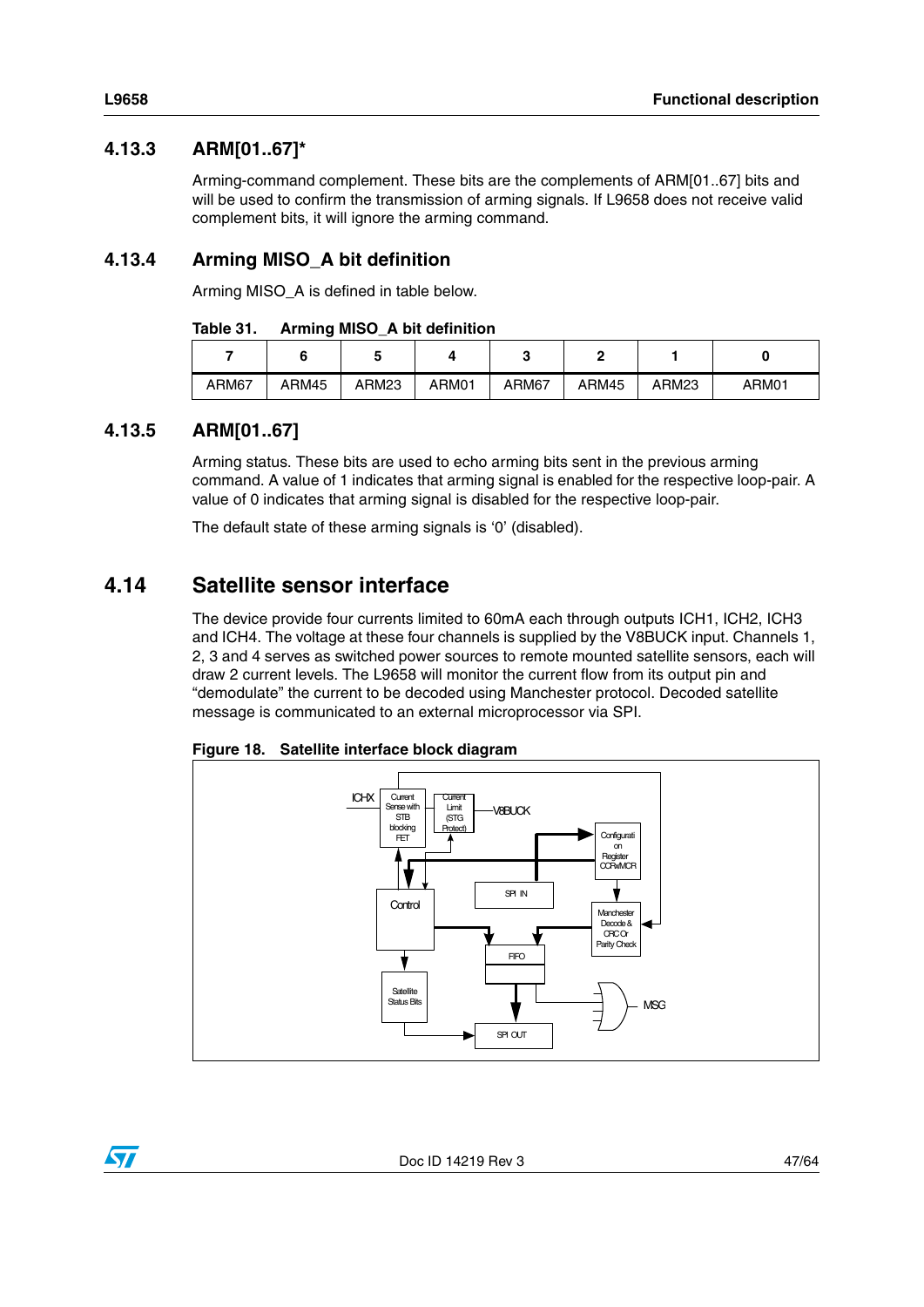### <span id="page-47-0"></span>Each output channel senses the current drawn by the remote satellite sensor; the circuit modulates the load current into logic voltage levels for post processing by a manchester decoder. Each channel has an internal comparator with a programmable currents trip points selectable through the appropriate setting in the CCR Register for each of the 4 satellite channels. The current sense comparator provides a hysteresis, which can be enabled through appropriate setting in the CCR Register. Each comparator output have a de-glitch filter as a function of the protocol speed as defined in the AC characteristic table. Each current is limited to 150 mA maximum and includes a fault timer.

If the output for a given channel is in current limited for a period of time exceeding the output fault timer, the IC will report an over current fault via SPI and latch off the affected channel, the channel will remain in latch off mode until the user send a SPI command to re-activate the channel. When the output is shorted to battery, an internal comparator senses the output voltage level then turn off an internal series transistor to provide blocking diode for the current going through the output channel, the output will resume normal operation once the fault condition is removed. The comparator have 20 to 50 mV input offset to prevent turning off the output under an open circuit condition. In case of loss of VCC all output will remain off.

### <span id="page-47-1"></span>**4.14.2 Manchester decoding**

The L9658 decodes satellite massages based on Manchester decoding, each of the four satellite channels have a Manchester decoder that can be enabled or disabled through the CCR register. An example of Manchester decoding is given below; logic 0 is defined as a signal transition from 0 to 1 at 50 % Duty cycle, logic 1 is defined as a signal transition from 1 to 0 at 50 % duty cycle.

The IC starts decoding the satellite message after it receives two SYNC bits defined as logic 00, the SYNC bits are used to determine the bit rate of the incoming message and are used as the time base in decoding the following bits; different bit rates ranges are programmable via SPI, in case the measured bit rate obtained using the 2 SYNC bits doesn't fall within the range selected by he SPI as defined, the device declares a bit time error, revert to the minimum bit time of the selected range, and wait for idle.

### <span id="page-47-2"></span>**Figure 19. Manchester decoding**

![](_page_47_Figure_8.jpeg)

![](_page_47_Picture_11.jpeg)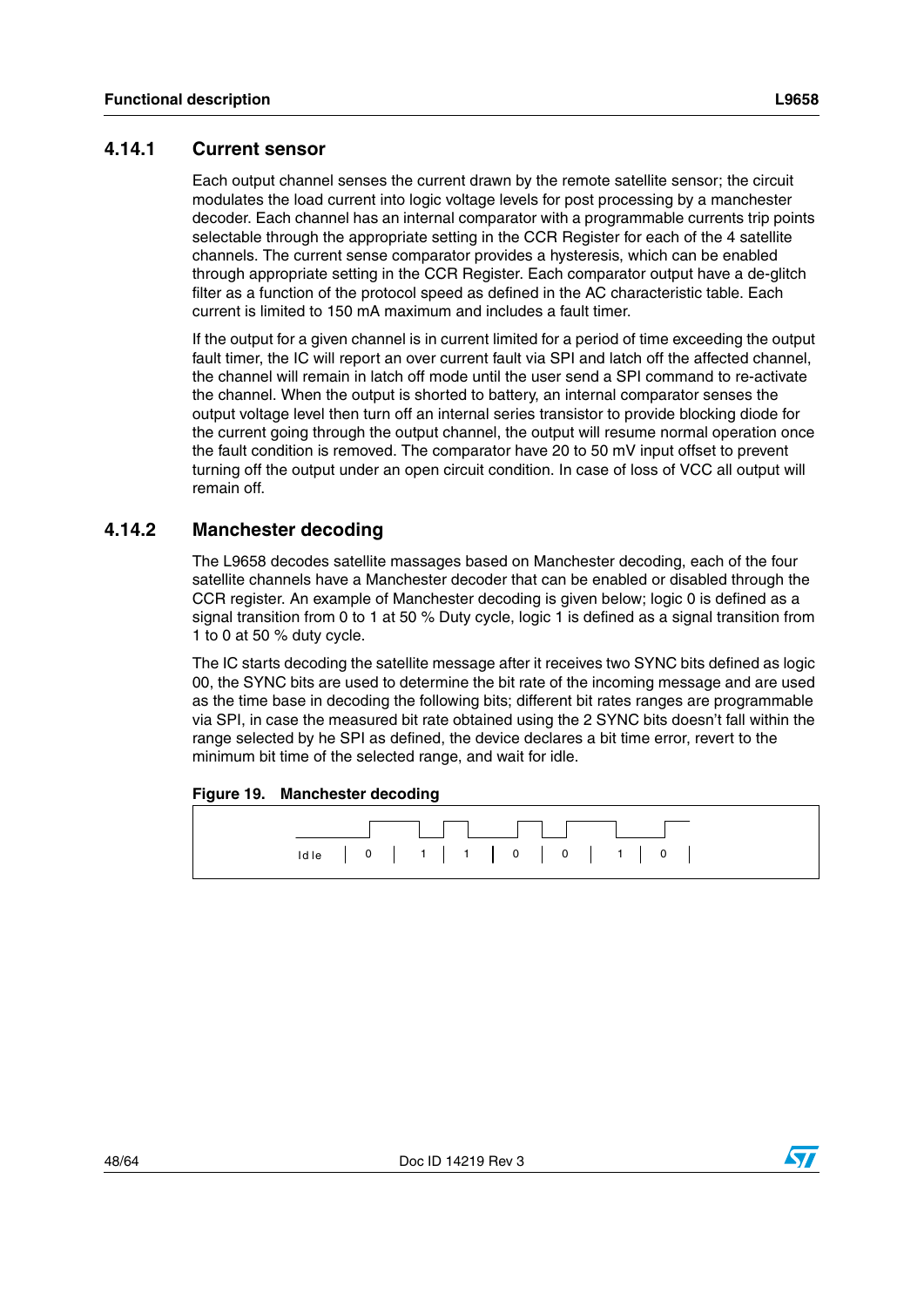![](_page_48_Figure_1.jpeg)

<span id="page-48-0"></span>**Figure 20. Manchester decoding using satellite protocol as an example**

The decoder uses a counter to track the high to low and low to high transitions at the bit center. A transition is considered a bit center only when an edge is detected 75 % to 125 % of the reference bit time. When a single edge occurs below 75% of the reference bit time it is considered to be a bit edge but it is ignored. When the decoder detects a second edge below 75 % of the reference bit time the device declares a bit time error via SPI, revert to the minimum bit time of the selected range, and wait for idle. When a valid bit center is detected the counter will reset and start counting again until another edge is detected. If the message is not complete and no edge is detected in the range of 75 % to 125 % of measured bit time, the device declares a bit time error via SPI, revert to the minimum bit time of the selected range, and wait for idle. The idle time is defined as 150 % of the minimum bit time of the selected protocol speed range. If there is no bit transition detected for that period of time and the correct number of bits was received, the message is considered complete.

Bit time error and too many bits faults are stored directly into the FIFO once they are selected without the need to wait till an idle time. Since a bit time error is reported directly once it is detected before Idle time, too few bits error may never be reported since bit time error is detected first.

Bit time errors and too many bits errors will cause the decoder to revert to the minimum bit time of the selected range, and discard the message. In case of a message containing multiple errors only one error code is reported per message, errors detected in the decoding phase have the following reporting priority; bit time errors, too many bits errors then communication errors (CRC/Parity).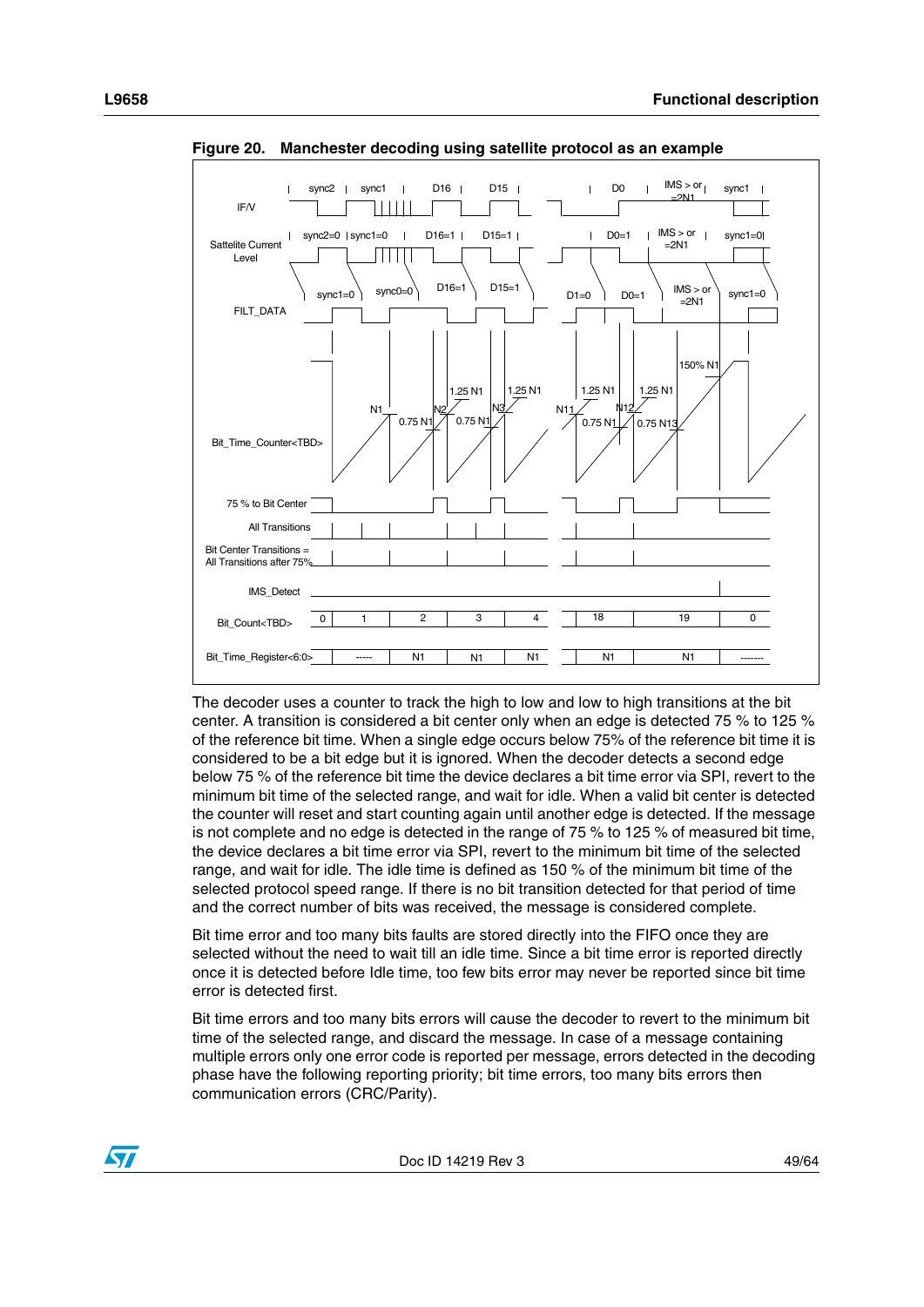Upon power up or after a reset, the device requires at least 1.5 Idle bit-time based on 52.33khz protocol speed or 28.65us before starting to decode the first message, bit-time shall adapt to the period obtained based on the two sync bits there after.

### <span id="page-49-0"></span>**4.14.3 Communication protocols**

The L9658 supports two different communication protocols that are widely used by different automotive manufactures. One is based on the protocol used by "A" satellite sensors and the other is "B" protocol that supports variable length messages based on BOSH, PAS3 and PAS4 protocols. Bits D11D12 in the CCR Register are used to configure the device in order to use any of these protocols.

### <span id="page-49-1"></span>**4.14.4 "A" protocol**

The Delphi sensors satellites protocol supported by this device is shown below. The message consists of 5 bits CRC cyclic redundancy check error, 12 bit of data and two sync bits. This information could be sensor's trace-ability data, or crash severity or velocity data. The two most significant bits in the data field sent by the sensor can identify these data types.

<span id="page-49-3"></span>![](_page_49_Figure_6.jpeg)

![](_page_49_Figure_7.jpeg)

The CRC error detection code is based on the polynomial  $x^5 + x^2 + 1$ . The L9658 processes all incoming message through the CRC verification and report an error message via SPI in case of a CRC mismatch. CRC is performed after a complete message is received, and in case of CRC error, he device sets a fault code via SPI.

# <span id="page-49-2"></span>**4.14.5 "B" variable length protocol**

### <span id="page-49-4"></span>**Figure 22. "B" satellite protocol**

![](_page_49_Figure_11.jpeg)

The L9658 IC shall supports "B" satellite protocol, which is based on Bosch sensors PAS3\PAS4 protocols (In *[Figure 22](#page-49-4)* bit order is opposite to PAS3/PAS4 protocol in which LSB is sent first and MSB last) with added flexibility that the message length in the data field can be programmed to accept any number of bits between 8 and 11. The protocol consists of a parity bit, a data field (configurable between 8 to 11 bits) and two sync bits. The IC can be enabled to use this protocol through the appropriate setting in the MCR register. Once the protocol is enabled for a specific channel, the protocol speed is configured by setting the appropriate bits in the CCR register for that particular channel. A parity check is performed after a complete message is received, and in case of a parity error, the device sets a fault code via SPI.

**ST**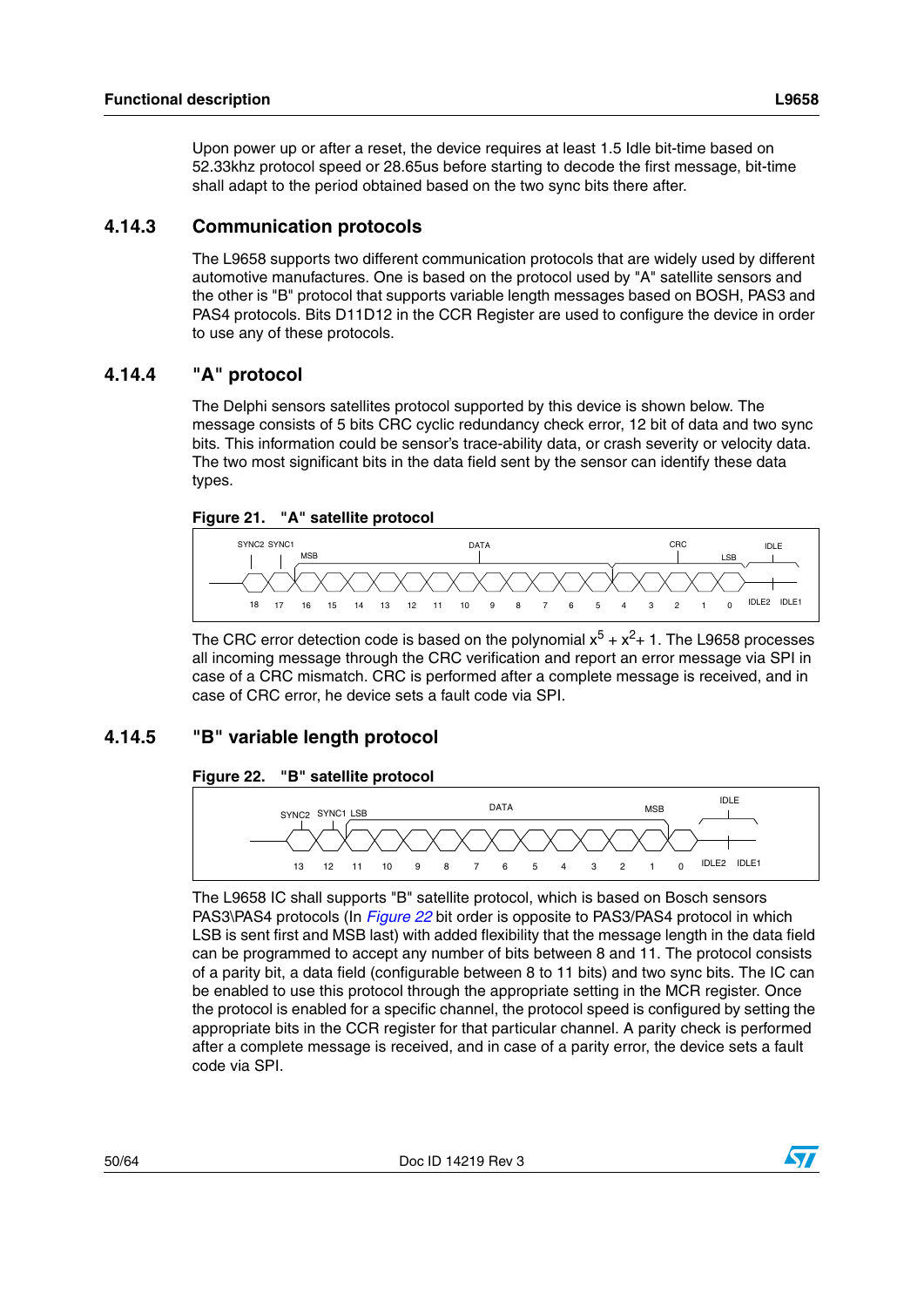### <span id="page-50-0"></span>**4.14.6 FIFO buffer**

The IC includes 4 internal FIFO buffers; one for each output channel, each one is 12 bits and two levels deep. When D1 in the MCR register is set to 0 (default condition), MSG pin is asserted and remain asserted as long as there is a message in any of the 4 internal FIFO buffers.

The FIFO provides error flag via SPI in case of buffer data loss. When writing to a full FIFO the old data is lost. For example if the FIFO content at the bottom of the stack is \$0AA, an incoming message of \$090 will occupy the upper level of the FIFO stack, at this stage the FIFO is full, but the Data lost flag is not set. When writing another message to the FIFO, for example \$066, the Data lost flag is set and the final FIFO content is \$066 (top of stack) and \$090(bottom of stack). When a FIFO read operation is performed via SPI, The FIFO content \$090 is carried over by MISO and Data lost flag is unset. The Data lost flag is also unset when the FIFO is flushed via SPI command.

### <span id="page-50-1"></span>**4.14.7 Satellite continuity check**

Each output has a short circuit protection by independent current limit. When a short circuit occurs the output becomes current limited, a fault timer latch the output off and a fault condition bit is reported via SPI.

That output returns to normal operation when it is re-enabled via SPI and the current limit condition was removed, this fault condition does not interfere with the operation of any of the other output channels

### <span id="page-50-2"></span>**4.14.8 (IFx/Vx) hall effect support mode**

Channels 3 and 4 of the L9658 can by used to provide an analog feed back current as a 1/100th ratio of the sense current in this mode internal FIFO and decoder are bypassed. This will allow the IF3/V3 and IF4/V4 pins to be connected to a resistor to ground and provide an analog voltage equivalent to the sense current to be read by an A/D port. These two pins have an internal clamp as protection.

This mode of operation is accessed by the setting of D4 and D5 in the MCR register. When D4 and D5 are set to 1, pins IF3/V3 and IF4V4 is configured as analog current output with 1/100th ratio of the sense current. This feature is available for Channels 3 and 4.

### <span id="page-50-3"></span>**4.14.9 (IFx/Vx) raw data out mode**

When D4 and D5 in the MCR register are set to 0 the IF3/V3 and IF4/V4 pins are configured as discrete output pins that provide logic level output voltage of the sensed current based on the internal current threshold set by the user through the CCR Register, which when used in conjunction with satellite sensors connected to channels 3 and 4 it can provide raw data out of the satellite message bypassing the internal decoder.

The output voltage has a reversed polarity to the satellite current such that when the current drawn by the satellite is below the current detection threshold, the IFx/Vx signal level transitions into a high state, on the other hand if the current drawn by the satellite exceed the current detection threshold, IFx/Vx signal transitions into a low state. Bits D6 and D7 in the MCR register is used to disable this output if it is not used.

![](_page_50_Picture_13.jpeg)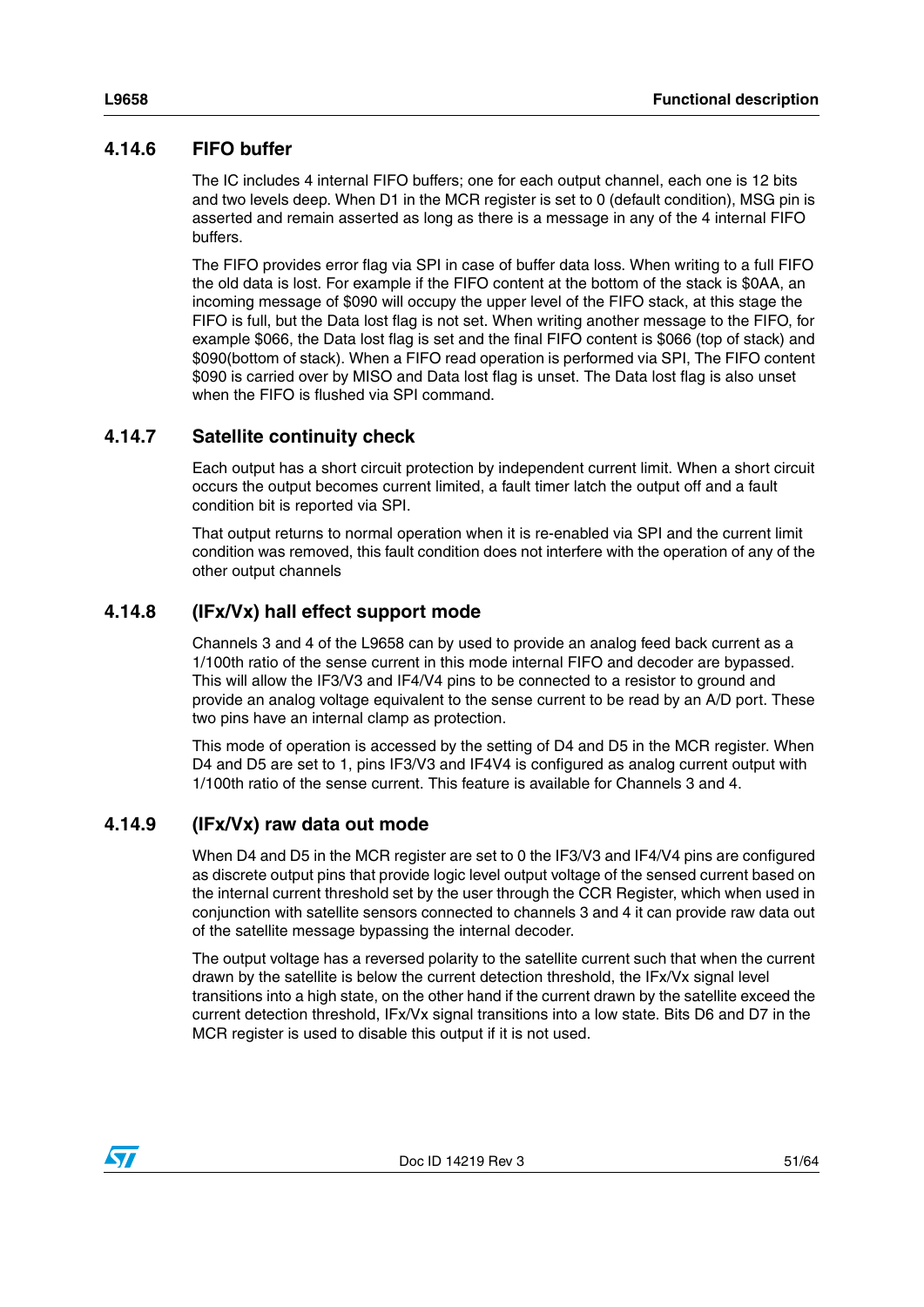# <span id="page-51-0"></span>**4.14.10 Message waiting**

The MSG pin is asserted when there is a message in any of the 4 internal FIFO buffers. This pin is TTL level and is configurable to be either active high or active low signal.

The Pin shall also be programmable via SPI to either remain active during CS\_S once is set or inactive during CS. IF the pin is configured to remain active during CS\_S and there is a message in any of the internal FIFO it remains active even if CS\_S is de-asserted. However if there are no messages in any of the internal 4 FIFOs the pin will be forced to inactive state.

# <span id="page-51-1"></span>**4.14.11 Satellite serial data input (MOSI)**

The MOSI input takes data from the master microprocessor while CS\_S is asserted. The MSB is the first bit of each word received on MOSI and the LSB is the last bit of each word received on MOSI. This pin has TTL level compatible input voltages allowing proper operation with microprocessors using a 3.3 to 5.0 volt supply. MOSI Bits layout is provided here below.

# <span id="page-51-2"></span>**4.14.12 Satellite MOSI bits definition**

#### <span id="page-51-3"></span>Tahle 32 **Table 32. Satellite MOSI bits layout**

| .  |    | <b>DUIDING MOOI DIG MYOUL</b> |    |     |    |   |   |                |   |   |   |        |        |  |  |
|----|----|-------------------------------|----|-----|----|---|---|----------------|---|---|---|--------|--------|--|--|
| 15 | 14 | 13                            | 12 | - 4 | 10 | 9 | 8 | $\overline{ }$ | 6 | 5 | 4 | ≏<br>J | $\sim$ |  |  |
| n  | o  | DATA (12:0)                   |    |     |    |   |   |                |   |   |   |        |        |  |  |

There are total of 5 internal registers that are used to configure all of the satellite channels. These registers are addressed by setting MOSI bit 14 according to this table and by sending the SPI commands sequentially in the correct order such that CH1 command is the first significant word and CH4 command is the Last word.

#### <span id="page-51-4"></span>Table 33 **MOSI satellite interface registers map**

| <b>Bit</b>      | <b>State</b> | <b>Description</b>                           |
|-----------------|--------------|----------------------------------------------|
| D <sub>15</sub> |              | <b>SPI Odd Parity</b>                        |
|                 | 0            | MCR Master Configuration Register (CH1 Only) |
|                 |              | CCR1 Channel Configuration Register for CH1  |
| D <sub>14</sub> |              | CCR2 Channel Configuration Register for CH2  |
|                 |              | CCR3 Channel Configuration Register for CH3  |
|                 |              | CCR4 Channel Configuration Register for CH4  |

The SPI command sequence is such that the first word communicates with channel 1, the second SPI word communicates with channel 2, the third SPI word is in communication with channel 3 and the 4th word with channel 4.

![](_page_51_Picture_15.jpeg)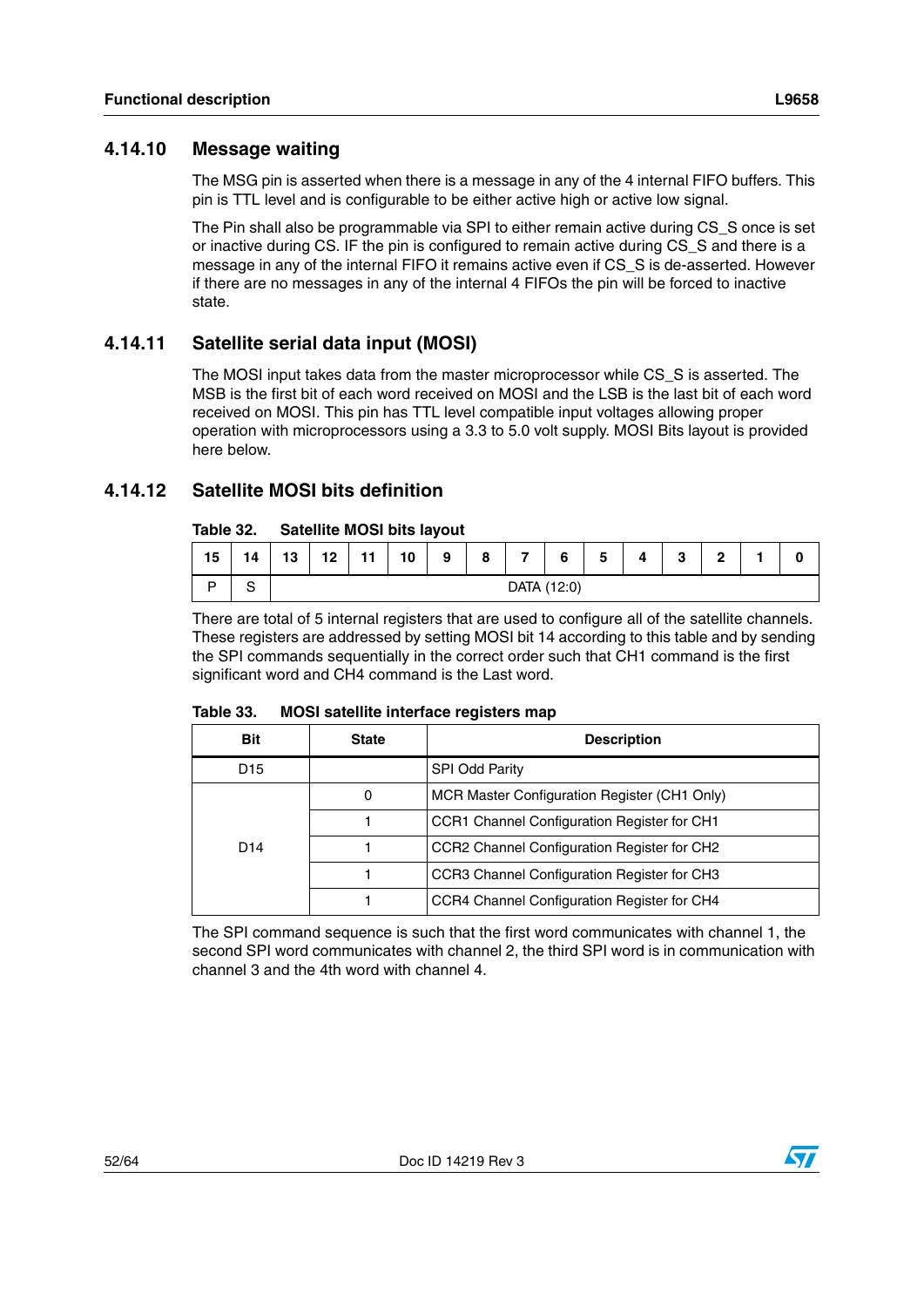# <span id="page-52-0"></span>**4.14.13 Satellite module configuration register (CH1 only)**

This register define global configuration to the satellite module, in able to be executed correctly it has to be written for CH1 as the first word after the rising edge of CS\_S. When an MCR command is written to any other channel than CH1, the IC ignores this command and reply with SPI message \$E000.

| <b>Bit</b>      | <b>State</b> | <b>Description</b>                                     |                          |
|-----------------|--------------|--------------------------------------------------------|--------------------------|
| D <sub>13</sub> | $\Omega$     | Not Used                                               |                          |
| D <sub>12</sub> | $\mathbf 0$  | "B" protocol setup for even parity                     | (default)                |
|                 | $\mathbf{1}$ | "B" protocol setup for odd parity                      |                          |
| D11             | 0            | CH4 "A" Protocol Mode                                  | (default)                |
|                 | $\mathbf{1}$ | CH4 "B" Protocol Mode                                  |                          |
| D <sub>10</sub> | 0            | CH3 "A" Protocol Mode                                  | (default)                |
|                 | $\mathbf{1}$ | CH3 "B" Protocol Mode                                  |                          |
| D <sub>9</sub>  | $\Omega$     | CH2 "A" Protocol Mode                                  | (default)                |
|                 | $\mathbf{1}$ | CH2 "B" Protocol Mode                                  |                          |
| D <sub>8</sub>  | 0            | CH1 "A" Protocol Mode                                  | (default)                |
|                 | $\mathbf{1}$ | CH1 "B" Protocol Mode                                  |                          |
| D7              | 0            | Disable IF4/V4 pin                                     |                          |
|                 | $\mathbf{1}$ | Enable IF4/V4 pin                                      |                          |
| D <sub>6</sub>  | $\mathbf 0$  | Disable IF3/V3 pin                                     |                          |
|                 | $\mathbf{1}$ | Enable IF3/V3 pin                                      | $\overline{\phantom{a}}$ |
| D <sub>5</sub>  | 0            | IF4/V4 operating in Satellite sensor Mode              | (default)                |
|                 | 1            | IF4/V4 operating in Hall effect sensor Mode            |                          |
| D <sub>4</sub>  | $\Omega$     | IF4/V3 operating in Satellite sensor Mode              | (default)                |
|                 | $\mathbf{1}$ | IF4/V3 operating in Hall effect sensor Mode            |                          |
| D <sub>3</sub>  | $\mathbf 0$  | Not USED                                               |                          |
| D <sub>2</sub>  | 0            | Not USED                                               | ٠                        |
| D <sub>1</sub>  | 0            | MSG Output remains active when CS_S asserted (default) |                          |
|                 | $\mathbf{1}$ | MSG Output inactive when CS_S asserted                 |                          |
| D <sub>0</sub>  | 0            | MSG Output Active High                                 | (default)                |
|                 | 1            | MSG Output Active Low                                  |                          |

<span id="page-52-1"></span>Table 34. **Master configuration register definition (CH1 Only)** 

### **Bits[1:0]**

These bits configure the polarity and the behavior of the MSG

### **Bits[7:4]**

These bits are used to enable CH3 and CH4 to operate in Hall effect sensor mode, disabled by default

![](_page_52_Picture_9.jpeg)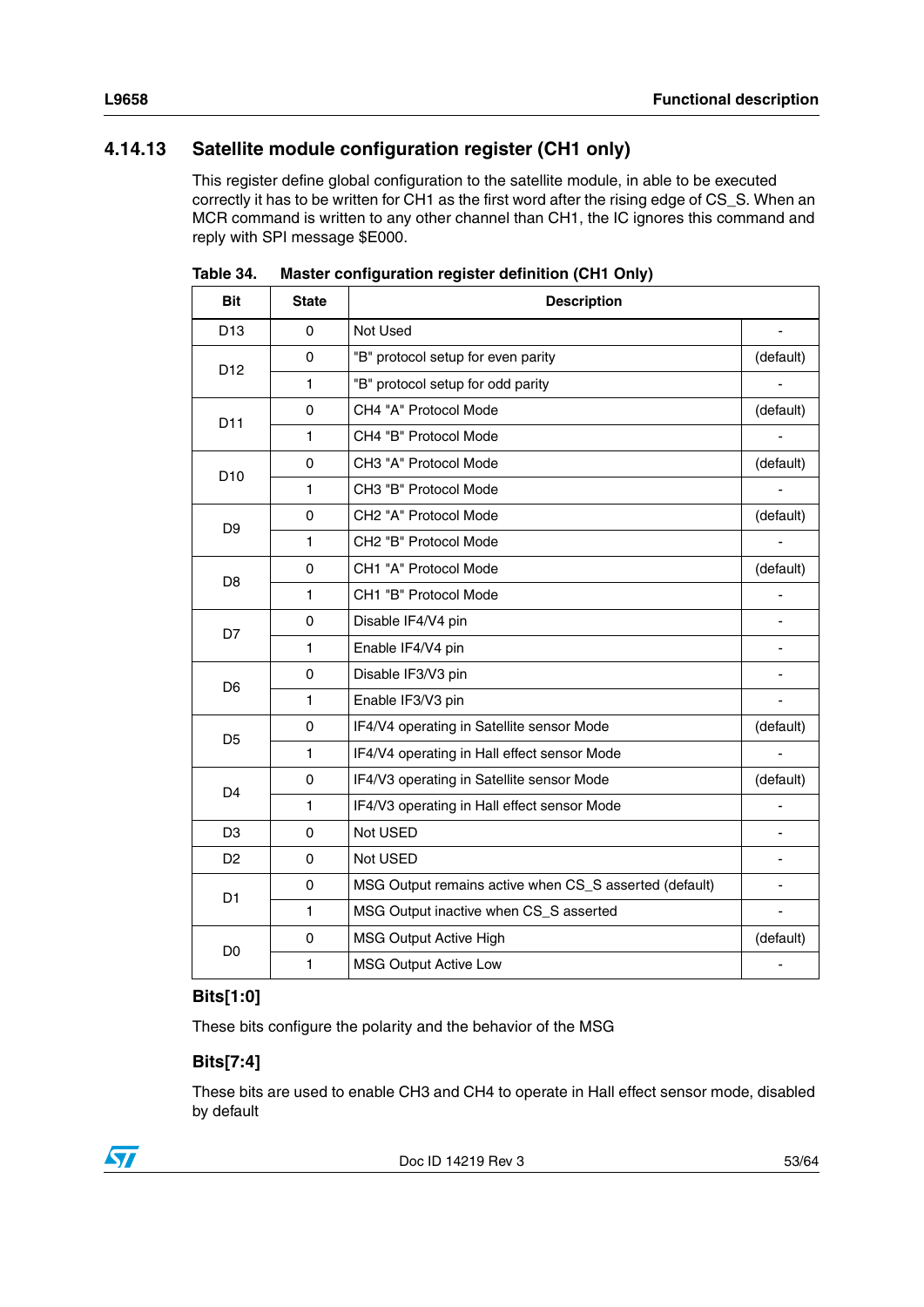### **Bits[11:8]**

These bits are used configure the output channels for either sensor protocols. In the "B" protocol mode a parity bit is used to verify communication between the satellite sensors and the IC.

The L9658 calculates the parity of the incoming massage based on either odd parity or even parity, which is determined by the setting of bit D12. In case of communication parity mismatch a communication parity error shall be reported via SPI.

If none of the channels is configured for the "B" protocol a write operation to this bit is ignored.

### **Bit [12]**

This Bit controls the parity calculation for incoming sensor messages to either even or odd parity; the selected setting apply to all channels operating in "B" protocol node.

The setting of this bit is ignored by the IC for the channels configured for "A" protocol. the MCR register have to written at least once in order for the device to be configured correctly, however it can be superseded with a CCR command.

# **4.14.14 Channel configuration registers (CCR1, CCR2, CCR3, CCR4)**

This register is used to configure individual channels for proper satellite communication as required by the application please refer to below table 33 for bits definition.

| <b>Bit</b>      | <b>State</b> | <b>Description</b>                                                                                                             |  |  |
|-----------------|--------------|--------------------------------------------------------------------------------------------------------------------------------|--|--|
| D <sub>13</sub> | $\Omega$     | Don't Flush FIFO (Default)                                                                                                     |  |  |
|                 | 1            | Flush FIFO                                                                                                                     |  |  |
| D <sub>12</sub> | 0            | Write to bits <d9-d0>, D12 and D13 only. All other CCR<br/>D12 bits shall keep previous setting.</d9-d0>                       |  |  |
|                 |              | Write to D4, D5, D10, D11, D12 and D13 only. All other<br>CCR bits shall keep previous setting.                                |  |  |
| D <sub>11</sub> |              |                                                                                                                                |  |  |
| D <sub>10</sub> |              | Mode Select (refer to Table 40)                                                                                                |  |  |
| D <sub>9</sub>  |              | Bit Time Selection (refer to Table 39)                                                                                         |  |  |
| D <sub>8</sub>  |              |                                                                                                                                |  |  |
| D7              | 0            | "B" Protocols configuration bits (refer to Table 38) Only applies when CHx                                                     |  |  |
| D <sub>6</sub>  |              | is configured to use "B" Only applies when CHx is configured to use "B"<br>protocol through MCR otherwise treated as DON'TCARE |  |  |
| D <sub>5</sub>  |              |                                                                                                                                |  |  |
| D4              |              | Satellite/Decoder Control (refer to Table 37)                                                                                  |  |  |
| D <sub>3</sub>  | $\Omega$     | Current Trip Point Hysteresis Disabled (default)                                                                               |  |  |
|                 | 1            | <b>Current Trip Point Hysteresis Enabled</b>                                                                                   |  |  |

<span id="page-53-0"></span>Table 35. **Channel configuration register definition** 

![](_page_53_Picture_14.jpeg)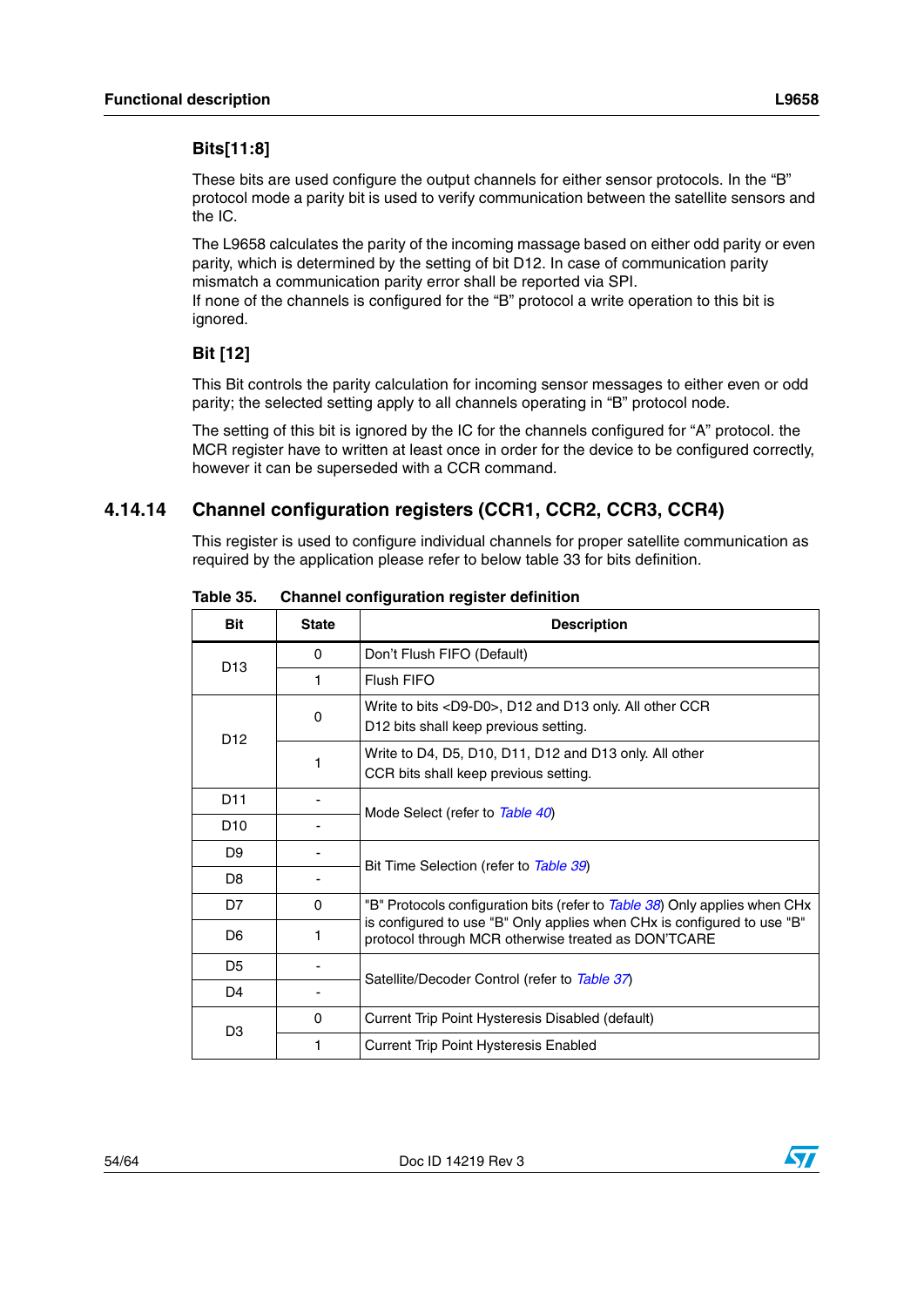| <b>Bit</b>     | <b>State</b>             | <b>Description</b>                               |  |  |  |  |
|----------------|--------------------------|--------------------------------------------------|--|--|--|--|
| D <sub>2</sub> | -                        |                                                  |  |  |  |  |
| D1             | $\overline{\phantom{a}}$ | Current Trip Point threshold (refer to Table 36) |  |  |  |  |
| D0             | $\blacksquare$           |                                                  |  |  |  |  |

**Table 35. Channel configuration register definition**

### **Bits[2:0]**

These bits program the threshold for the current demodulation affecting each individual channel. The current ranges supported are given in*[Table 36](#page-54-0)*.

| - 3<br>- --pp - -<br>- -- -<br>- 32 |        |                    |                               |  |  |  |  |  |  |
|-------------------------------------|--------|--------------------|-------------------------------|--|--|--|--|--|--|
| Bit D <sub>2</sub>                  | Bit D1 | Bit D <sub>0</sub> | <b>Current Threshold (mA)</b> |  |  |  |  |  |  |
| $\mathbf 0$                         | 0      | 0                  | 16.50(default)                |  |  |  |  |  |  |
| 0                                   | 0      |                    | 19.00                         |  |  |  |  |  |  |
| 0                                   |        | 0                  | 22.50                         |  |  |  |  |  |  |
| 0                                   |        |                    | 26.50                         |  |  |  |  |  |  |
|                                     | 0      | 0                  | 32.00                         |  |  |  |  |  |  |
|                                     | ი      |                    | 39.00                         |  |  |  |  |  |  |
|                                     |        | 0                  | 48.50                         |  |  |  |  |  |  |
|                                     |        |                    | 60.00                         |  |  |  |  |  |  |

<span id="page-54-0"></span>Table 36. **Current ranges supported are given in following table** 

All incoming satellite signals are processed through deglitch filter before reaching the decoder. D3 enables a hysteresis around the current threshold for added noise immunity.

# **Bits[5:4]**

These bits are used to enable the satellite channels and the internal decoders to be commanded on or off according to following table. Suggested sequence to avoid spurious error code inside FIFO is to switch on the channel first, and enable decoder only once satellite is powered.

<span id="page-54-1"></span>Table 37. **Table 37. Satellite/decoder control**

| <b>Bit D5</b> | Bit D <sub>4</sub> | <b>Definition</b> |                |  |
|---------------|--------------------|-------------------|----------------|--|
|               |                    | <b>Satellite</b>  | <b>Decoder</b> |  |
|               |                    | OFF (default)     | OFF (default)  |  |
|               |                    | ON                | <b>OFF</b>     |  |
|               |                    | ON                | <b>ON</b>      |  |
|               |                    | <b>OFF</b>        | <b>OFF</b>     |  |

### **Bits[7:6]**

These bits are used to configure the number of bits in the "B" protocol data field. For these bits to execute on any given channel, the channel has to be configured for "B" protocol through bits <11:8> in the MCR register.

![](_page_54_Picture_14.jpeg)

![](_page_54_Picture_17.jpeg)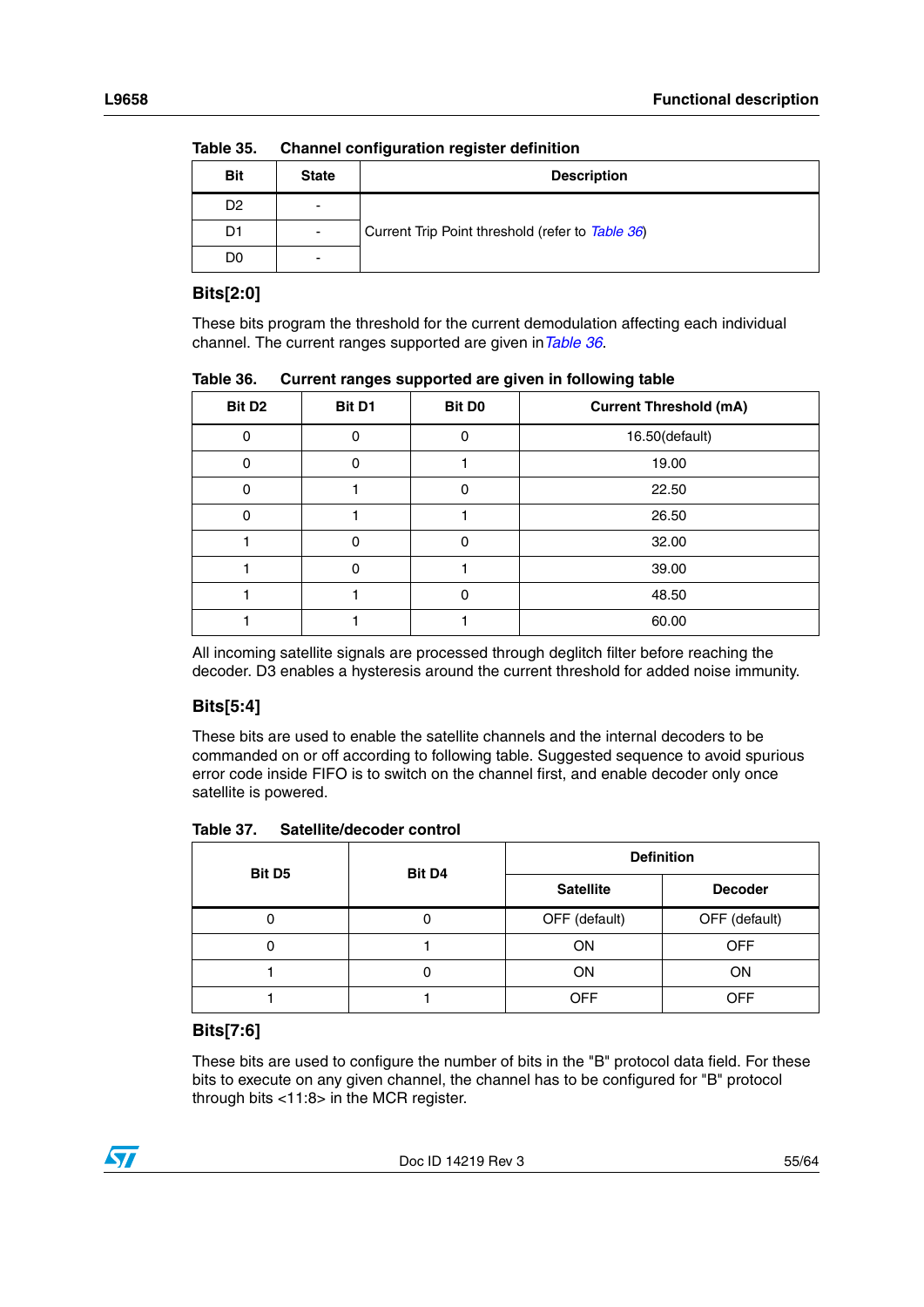57

| <b>Bit D7</b> | Bit D6 | <b>Protocol Data Field</b> |
|---------------|--------|----------------------------|
|               | U      | 8bits(default)             |
|               |        | 9bits                      |
|               |        | 10bits                     |
|               |        | 11bits                     |

<span id="page-55-0"></span>Table 38. **Table 38. "B" protocol configuration**

### **Bits[9:8]**

These bits shall configure speed selection for any of the satellite channels and they apply to both "A" and the "B" Manchester protocol. Upon power up or reset the protocol configuration shall initialize to the default speed as in shown in below table.

<span id="page-55-1"></span>Table 39. **Bit time selection** 

| <b>Bit D9</b> | <b>Bit D8</b> | <b>Guaranteed Frequency operating range (Hz)</b> |
|---------------|---------------|--------------------------------------------------|
|               |               | 13.3k to 52.33k (default)                        |
|               |               | 26.32k to 110.74k                                |
|               |               | 43.50k to 164.20k                                |
|               |               | 62.66k to 250k                                   |

### **Bits[11:10]**

These bits will be used to determine the requested information from each of the satellite channels internal registers. At power up or incase of POR condition these bits are initialized to 00 by the IC and MISO bits <12:0> shall default to the content of the MCR register.

<span id="page-55-2"></span>

| Table 40. | Mode select |
|-----------|-------------|
|-----------|-------------|

| <b>Bit D11</b>          | Bit D <sub>10</sub> | <b>Definition</b>                                                                                                |
|-------------------------|---------------------|------------------------------------------------------------------------------------------------------------------|
| 00/01/10                |                     | Report This on Next MISO<br>Bit $13 = SPI$ odd parity<br>Bits<15:14≥11 (Configuration Reports Mode)              |
| $\mathbf 0$<br>$\Omega$ |                     | If the previous command is a write to the MCR<br>Register (default)<br>Report <12:0> Table 35 (MCR) only for CH1 |
|                         |                     | If previous command is a write to the CCRx<br>Register<br>Report <12:0> Table 36 (CCR)                           |
| $\Omega$                | 1                   | Report <12:0>Table 35 (MCR) (CH1 Only)                                                                           |
|                         | 0                   | Report <12:0>Table 36 (CCR)                                                                                      |
| 11                      |                     | Report This on Next MISO<br>Bit $13 = SPI$ odd parity<br>Bits<15:14 $\ge$ (Satellite Status 00,01 or 10)         |
|                         |                     | Report FIFO data                                                                                                 |

![](_page_55_Picture_13.jpeg)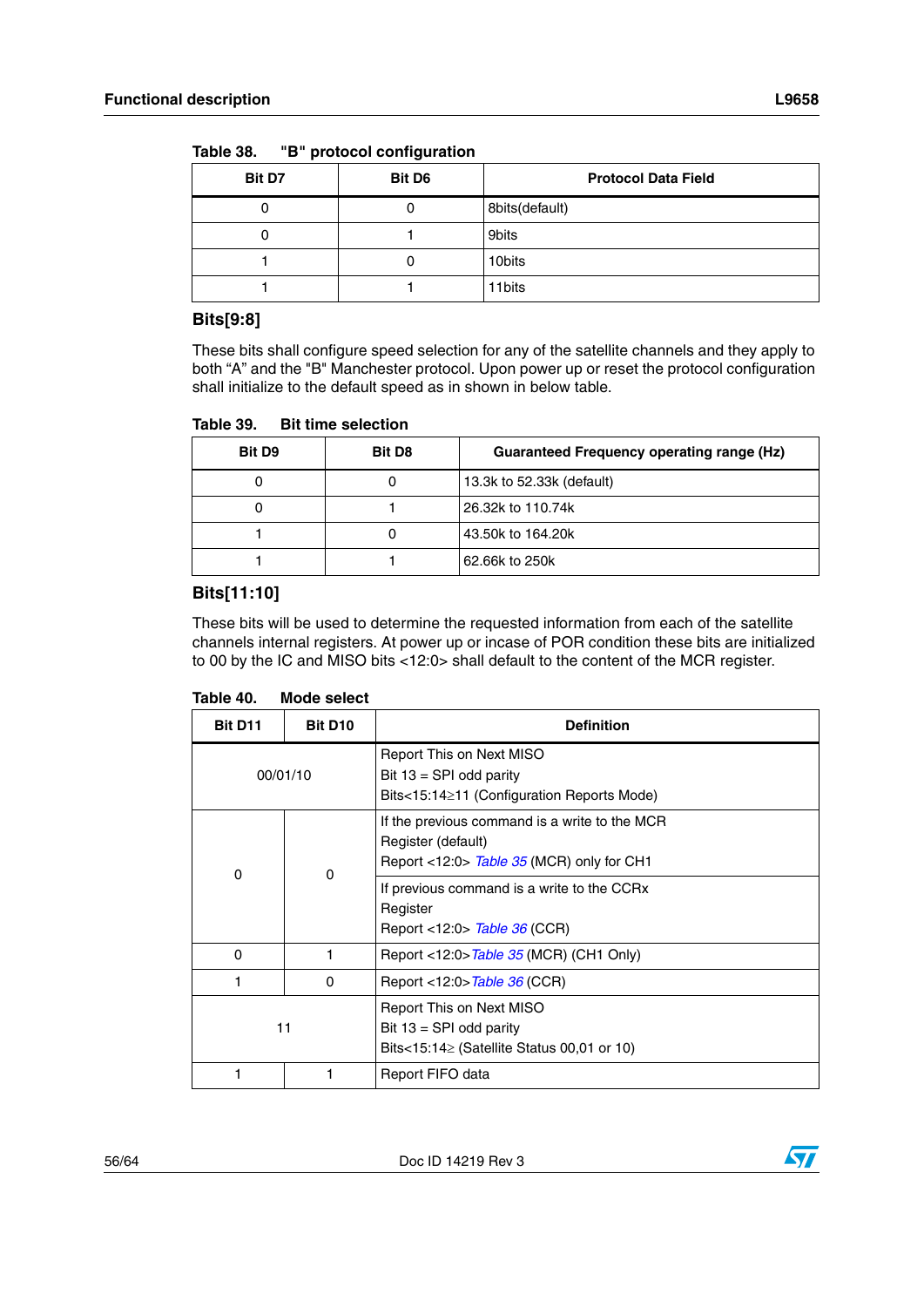In the auto reply mode where D11 D10 are set to 00,the IC will test every incoming MOSI command, If the command is a write command to a CCRx register then during the following CS\_S the device reports back the content of the respective CCRx channel register. If the incoming command is a write to the MCR register for CH1 then in the following CS\_S the device reports back the content of the MCR register.

If the MOSI command is a write to the CCRx register with bits <11:10> are set to 11 the IC reports the content of the FIFO. MISO bits layout when reporting FIFO data is provided, The MISO layout when reporting configuration report is provided in previous figure.

When reporting a configuration report for either the MCR or the CCR register MOSI bits<15:14> are set to 11 to indicate a configuration report. Otherwise they will report the status of the satellite channel.

In some cases the user may request a configuration report for either the MCR or CCRx registers without first performing the write operation mentioned above. In this condition if bits <11:10> are set to 01 by the user, device reports the content of the MCR register on the subsequent chip select. If bits  $\langle 11:10 \rangle$  are set to 10 the IC reports the content of the CCR register.

In case of an SPI command to CH2, CH3 or CH4 with bits D11D10 are set to 00 while D14 is set to 0, or if D11D10 are set to 01 with D14 is set to either 0 or 1, the affected channel reports \$E000.

| D <sub>11</sub> | D <sub>10</sub> | CH <sub>1</sub>                  | CH <sub>2</sub>                    | CH <sub>3</sub>                    | CH <sub>4</sub>                    |
|-----------------|-----------------|----------------------------------|------------------------------------|------------------------------------|------------------------------------|
| $\Omega$        | 0               | Reply with CCR1<br>if $D14$ is 1 | Reply with CCR2<br>if $D14$ is 1   | Reply with CCR3<br>if $D14$ is $1$ | Reply with CCR4<br>if D14 is 1     |
|                 |                 | Reply with MCR<br>if $D14$ is 0  | Reply with \$E000<br>if $D14$ is 0 | Reply with \$E000<br>if $D14$ is 0 | Reply with \$E000<br>if $D14$ is 0 |
| 0               |                 | Reply with MCR                   | Reply with \$E000                  | Reply with \$E000                  | Reply with \$E000                  |
| 1               | 0               | Reply with CCR1                  | Reply with CCR2                    | Reply with CCR3                    | Reply with CCR4                    |
|                 |                 | <b>Report FIFO</b>               | <b>Report FIFO</b>                 | <b>Report FIFO</b>                 | <b>Report FIFO</b>                 |

<span id="page-56-0"></span>Table 41 **SPI mode selects reply for satellite channels** 

### **Bit[12]**

This Bit is used to Control the write operation for the CCR Register. When it is set to 0 the user can modify bits <D9-D0>, D12 and D13 only, all other CCR bits keep previous setting. When it is set to 1 the user can only modify the following bits D4, D5, D10, D11, D12 and D13, all other CCR bits keep previous setting

### **Bit[13]**

This Bit is used to Flush FIFO content, when set to 1 the IC flushes the available two FIFO locations for the specified channel, all FIFO connect is lost in this case.

#### <span id="page-56-1"></span>Table 42 **Satellite MISO bits definition**

| 15             | 14 | 13 | 12 | $-1$<br>. . | 10 | 9 | $\Omega$<br>o | - | 6 | Е<br>ວ | 4 | $\sqrt{2}$<br>v | $\mathbf{r}$<br>= |  | 0 |
|----------------|----|----|----|-------------|----|---|---------------|---|---|--------|---|-----------------|-------------------|--|---|
| M <sub>1</sub> | M0 | D  | DL | FIFO Data   |    |   |               |   |   |        |   |                 |                   |  |   |

![](_page_56_Picture_15.jpeg)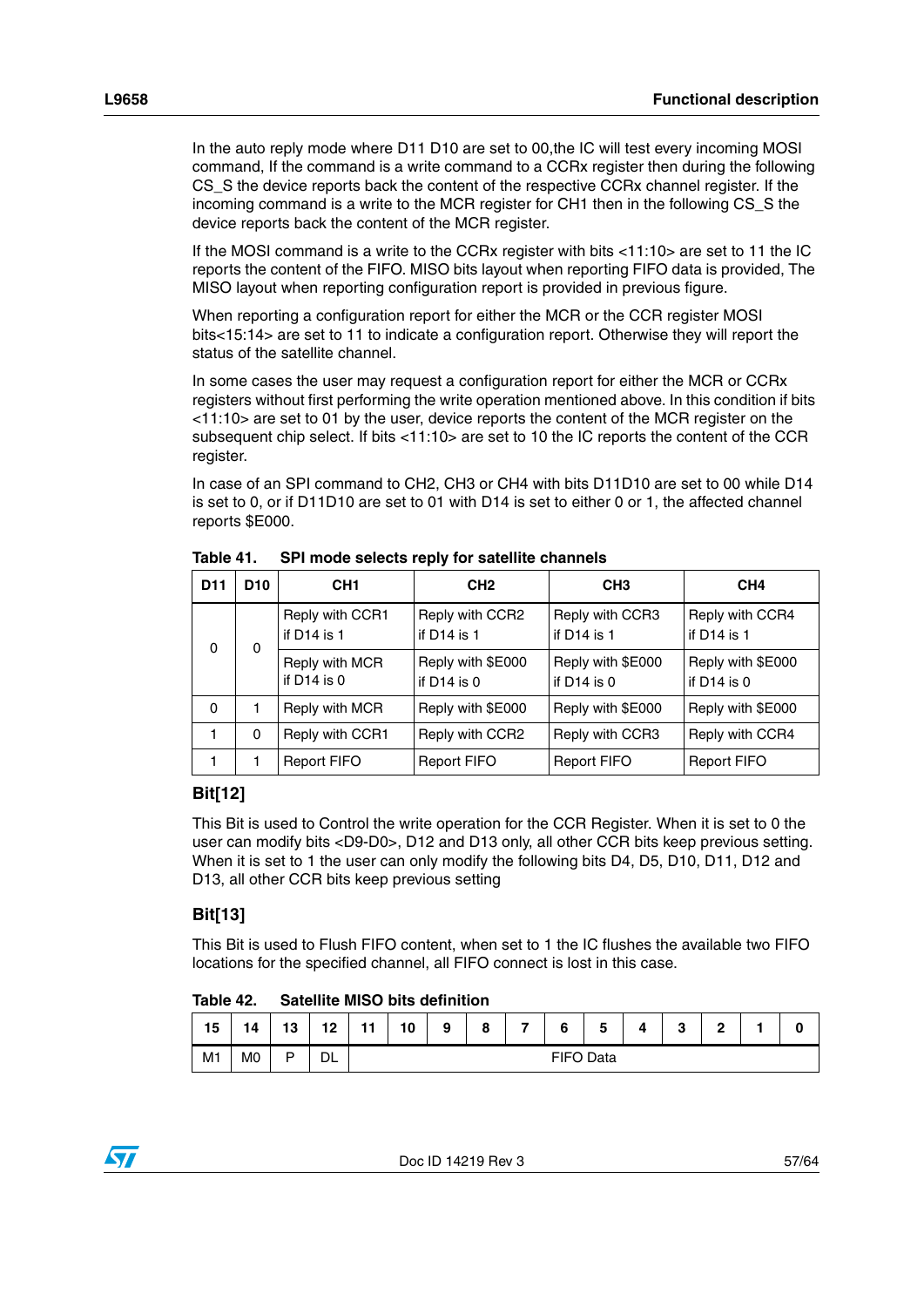| $I$ anic 40. |    | <b>SET MISO DRS REPORT MILLER LEDOI GITY I</b> IT O GARA |  |                             |    |   |   |   |   |   |  |   |  |  |  |
|--------------|----|----------------------------------------------------------|--|-----------------------------|----|---|---|---|---|---|--|---|--|--|--|
| 15           | 14 | 13                                                       |  |                             | 10 | 9 | 8 | ⇁ | 6 | 5 |  | c |  |  |  |
| M1           | M0 |                                                          |  | <b>Configuration Report</b> |    |   |   |   |   |   |  |   |  |  |  |

<span id="page-57-1"></span>Table 43 **Table 43. SPI MISO bits layout when reporting FIFO data**

### <span id="page-57-0"></span>**4.14.15 SPI MISO Bits layout for configuration report**

Status bits <15:14> indicate the status ofL9658 output channels, status bits are updated at the falling edge of CS\_S and defined by bits <15:14>. Fault codes are pushed into the and then removed form FIFO on rising edge of CS\_S and reported through MISO.

Global and channels faults are encoded in the hexadecimal range between \$001 to \$01F. "Global faults" covers all satellite channels. "Channel Fault" covers only a particular channel.

Channel Fault codes are pushed into the FIFO once each time they occur while global faults are pushed into the FIFO once even if the fault is still present. Bit 13 is set by the IC to satisfy an odd parity for each of the transmitted word, therefore it will be set to 1 if the total number of 1's for bits is even and to 0 if the total number of 1's for bits is odd.

|            | Table 44.       | MISO Manchester message data definition |                                 |  |  |
|------------|-----------------|-----------------------------------------|---------------------------------|--|--|
| <b>Bit</b> |                 | <b>State</b>                            | <b>Description</b>              |  |  |
|            | D <sub>15</sub> | -                                       | Status Bits (refer to Table 45) |  |  |
|            | D <sub>14</sub> |                                         |                                 |  |  |
|            | D <sub>13</sub> |                                         | <b>Odd Parity</b>               |  |  |
|            | D <sub>12</sub> | 0                                       | No FIFO Data has been lost      |  |  |
|            |                 |                                         | FIFO Data has been lost         |  |  |

<span id="page-57-2"></span> $-$  . . . . . **Table 44. MISO Manchester message data definition**

D11:0 | **FIFO Contents** 

#### <span id="page-57-3"></span>Table 45. **Status bits definition**

| Bit D <sub>15</sub> | Bit D <sub>14</sub> | <b>Definition</b>                       |
|---------------------|---------------------|-----------------------------------------|
|                     |                     | Current Channel is Off                  |
| U                   |                     | Channel ON, Message processing Disabled |
|                     |                     | Channel ON, Message processing Enabled  |
|                     |                     | Configuration report                    |

<span id="page-57-4"></span>

| Table 46. | Satellites fault codes definition supporting "A" protocol |
|-----------|-----------------------------------------------------------|
|-----------|-----------------------------------------------------------|

| Bit D11:0 value | <b>Fault definition</b>      | <b>Function</b>                                                       |  |
|-----------------|------------------------------|-----------------------------------------------------------------------|--|
| \$0             | No Faults (FIFO empty value) |                                                                       |  |
| \$1             | Unassigned                   |                                                                       |  |
| \$2             | <b>Bad MOSI Bit Count</b>    | <b>Global Fault Codes Definition</b><br>(Reported back for CH1 only & |  |
| $$3 - $F$       | Unassigned                   | latched only once)                                                    |  |

![](_page_57_Picture_15.jpeg)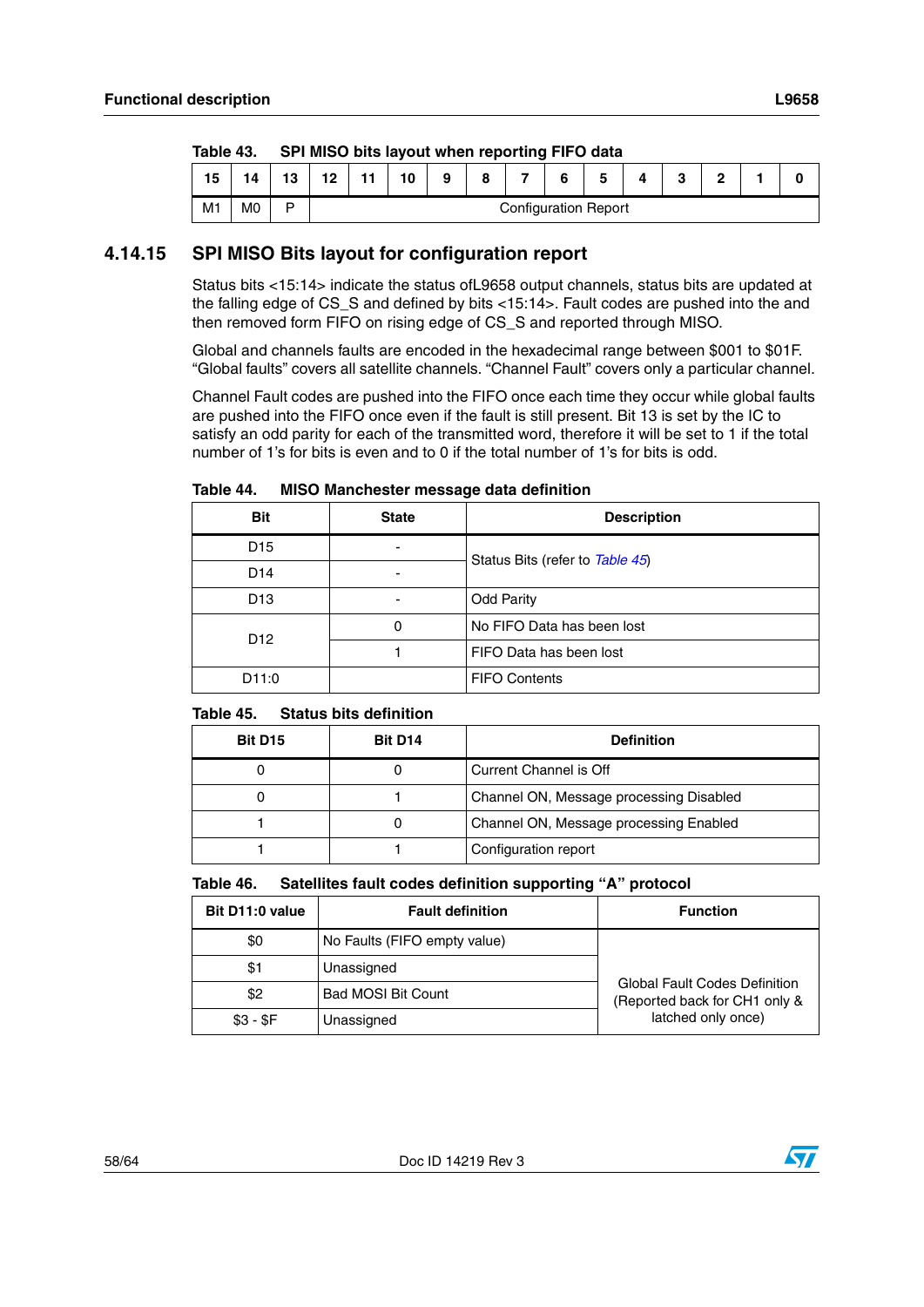| Bit D11:0 value | <b>Fault definition</b>                                         | <b>Function</b>     |
|-----------------|-----------------------------------------------------------------|---------------------|
| \$10            | High side current limit exceeded                                |                     |
| \$11            | Unassigned                                                      |                     |
| \$12            | SPI Odd Parity Communication error                              |                     |
| $$13 - $17$     | Unassigned                                                      |                     |
| \$18            | Reserved message received                                       |                     |
| \$19            | Manchester Bit Time Error OR<br>Too Few Bits                    | Channel fault codes |
| \$1A            | Too many bits (No Idle Condition after 19 <sup>th</sup><br>bit) |                     |
| \$1B            | Reserved                                                        |                     |
| \$1C            | CRC error                                                       |                     |
| $$1D - $1F$     | Unassigned                                                      |                     |
| \$020 - \$FFF   | Manchester sensor's data range                                  | Manchester data     |

**Table 46. Satellites fault codes definition supporting "A" protocol**

Buffer data values from \$0 to \$1F are reserved and not transmitted by the "A" Manchester data sensor. All "A" satellite sensors use values between \$020 and \$FFF, therefore values falls within this range will be interpreted by system software as satellite only data. If a satellite data is found to be in the range between \$00 to \$01F the IC asserts the reserved message error flag or fault code. In case there is no fault condition present, the device returns \$000.

Data is lost when a data word is written to a full buffer. To alarm the user for this condition the DL (buffer data lost) flag shall be set.

![](_page_58_Picture_6.jpeg)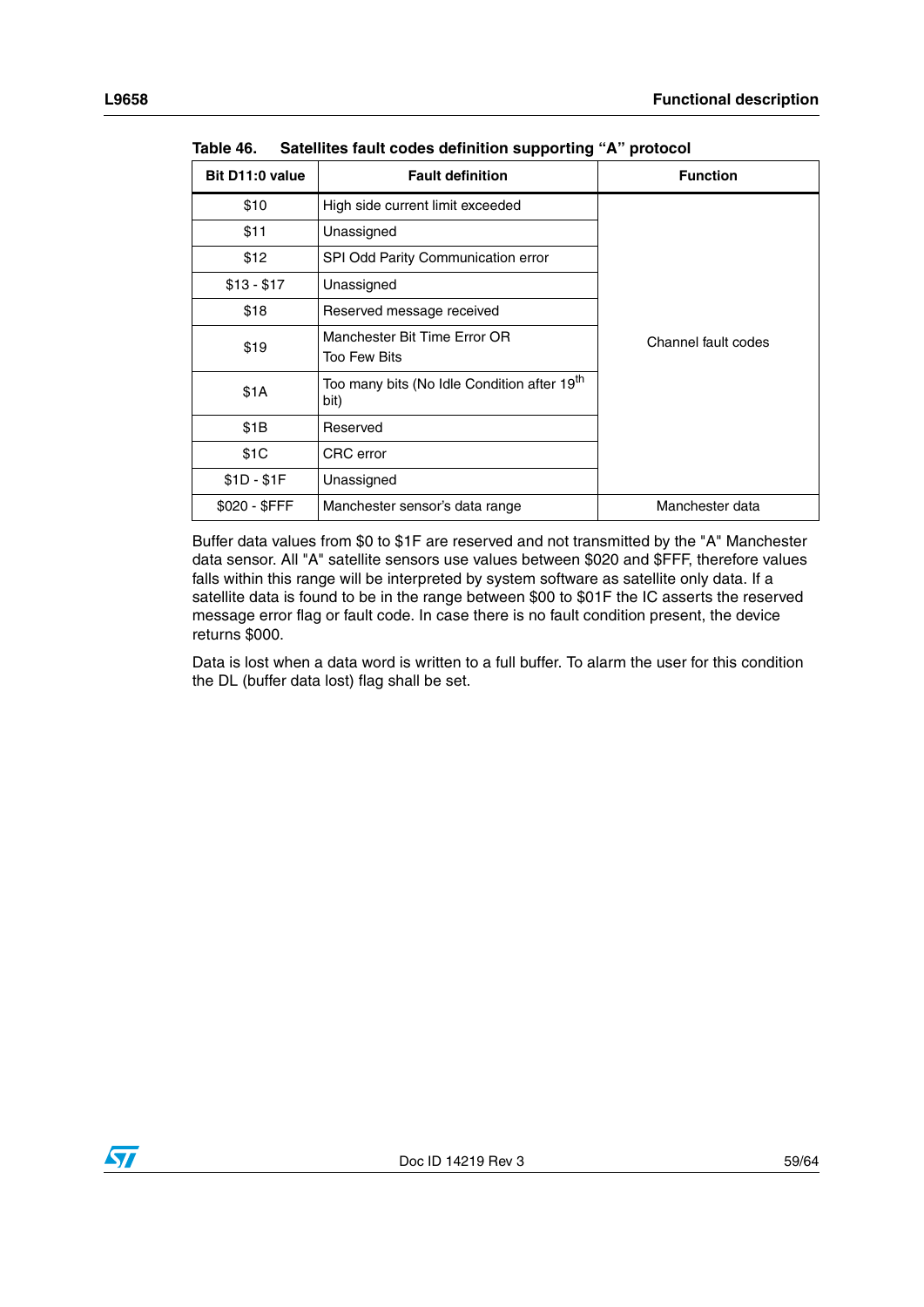| Bit D11:0 value | <b>Fault Definition</b>                                                                                                                                              | <b>Function</b>                                     |
|-----------------|----------------------------------------------------------------------------------------------------------------------------------------------------------------------|-----------------------------------------------------|
| \$0             | No Faults (FIFO empty value)                                                                                                                                         |                                                     |
| \$1             | Unassigned                                                                                                                                                           | Global fault codes definition                       |
| \$2             | <b>Bad MOSI Bit Count</b>                                                                                                                                            | (Reported back for CH1 only &<br>latched only once) |
| $$3 - $F$       | Unassigned                                                                                                                                                           |                                                     |
| \$10            | High Side Current Limit Exceeded                                                                                                                                     |                                                     |
| \$11            | Unassigned                                                                                                                                                           |                                                     |
| \$12            | SPI Odd Parity Communication error                                                                                                                                   |                                                     |
| $$13 - $17$     | Unassigned                                                                                                                                                           |                                                     |
| \$18            | Unassigned<br>Channel fault codes                                                                                                                                    |                                                     |
| \$19            | Manchester Bit Time Error OR<br>Too Few Bits                                                                                                                         |                                                     |
| \$1A            | Too Many Bits                                                                                                                                                        |                                                     |
| \$1B            | Reserved                                                                                                                                                             |                                                     |
| \$1C            | Satellite Communication Parity error                                                                                                                                 |                                                     |
| \$800 - \$FFF   | Manchester sensor's data range D11 shall be<br>set to 1 by the IC when receiving sensor data.<br>When reporting faults D11 shall be set<br>internally by the IC to 0 | Manchester data                                     |

<span id="page-59-0"></span>Table 47. **Table 47. Satellites fault codes definition supporting "B" protocol**

As mentioned earlier the L9658 supports a "B" Manchester data protocol, the data field for this protocol can be configured to any number of bits between 8 to 11 bits. Incoming data from the sensor using a "B" protocol shall be right justified by the IC. For example if the incoming message has only 8bits in the data filed. The device will transmit this message on MISO such that it occupies bits <7:0> bits 8,9 and 10 are set to 000.

Unlike DELPHI protocol, LSB will be the first bit on MISO.

Too Many Bits and Too Few Bits faults can be calculated based on the number of bits in the data field. So if we consider the 8 bit "B" protocol example discussed above a message with 9 bits in the data field should set the too many bits fault flag, on the other hand a message with 7 bits in the data field should set the too few bits fault flag.

When the L9658 is configured to use a the Manchester "B" protocol, the device set SPI MOSI D11 to 0 when reporting fault data and to 1 when reporting satellite data. This operation should allow both sensors "A" based or Generic based to use the same fault codes.

<span id="page-59-1"></span>

| Table 48. | Hall effect fault codes definition (CH3 and CH4) only |  |
|-----------|-------------------------------------------------------|--|
|-----------|-------------------------------------------------------|--|

| Bit D11:0 value | <b>Fault definition</b>                                | <b>Function</b> |
|-----------------|--------------------------------------------------------|-----------------|
| \$0             | No Faults (FIFO empty value)                           | No Faults       |
| $$1 - SF$       | Unassigned                                             |                 |
| \$010           | High Side Current Limit Exceeded<br><b>Fault Codes</b> |                 |
| \$12            | SPI Odd Parity Communication error                     |                 |

![](_page_59_Picture_12.jpeg)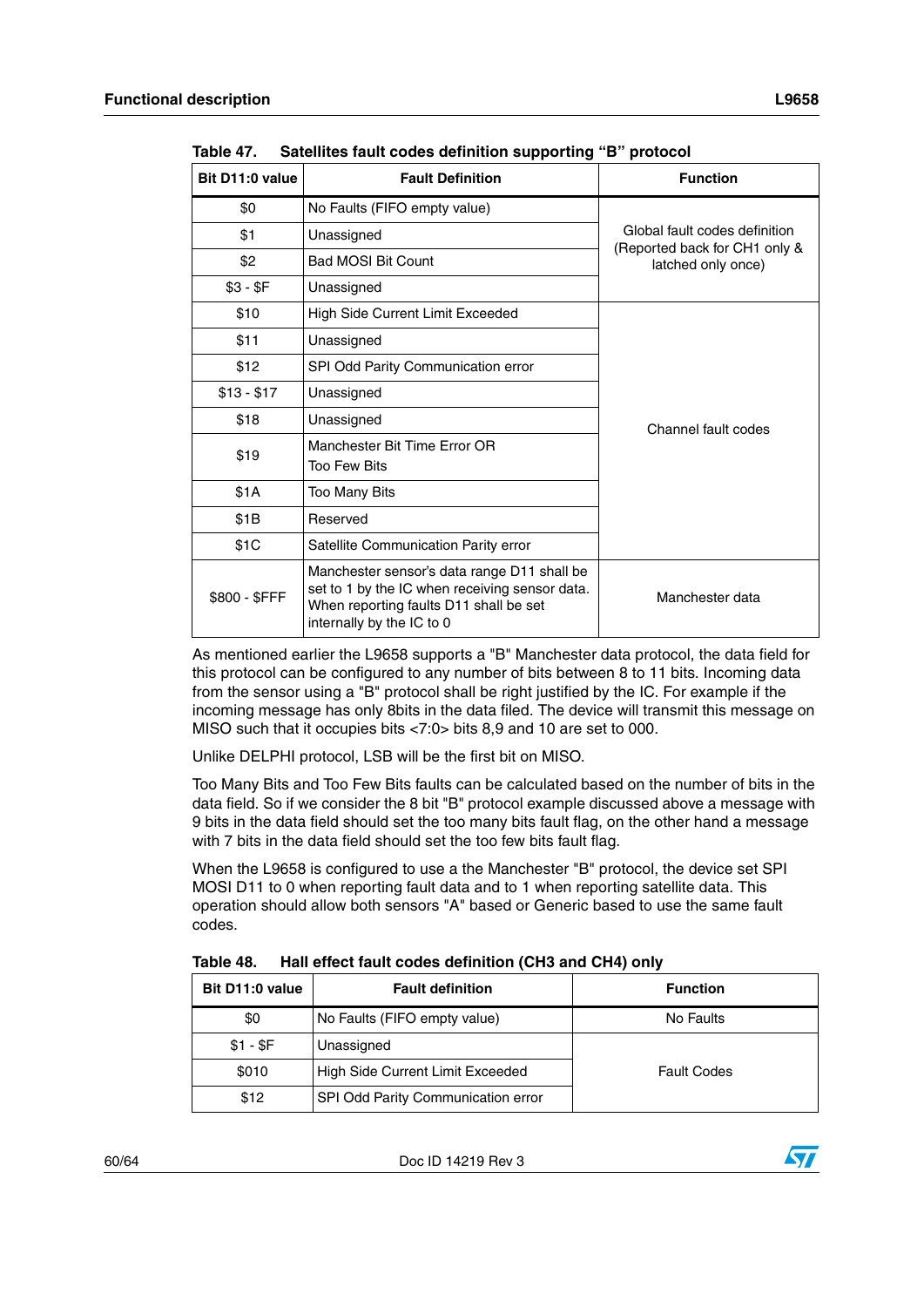When either CH3 or CH4 is configured to interface with hall-effect sensor, MISO data reported VIA SPI for that specific channel will be as outlined in proper table. Global faults are not reported for channels configured in Hall effect sensor mode since they are only reported for CH1 while Hall effect sensor configuration is only possible for CH3 and CH4.

Upon power on or after a reset or POR conditions the MISO data will be initialized as follows; CH1 returns MCR configuration in report mode with parity bit is set accordingly. CH2, CH3, and CH4 return \$E000

![](_page_60_Picture_4.jpeg)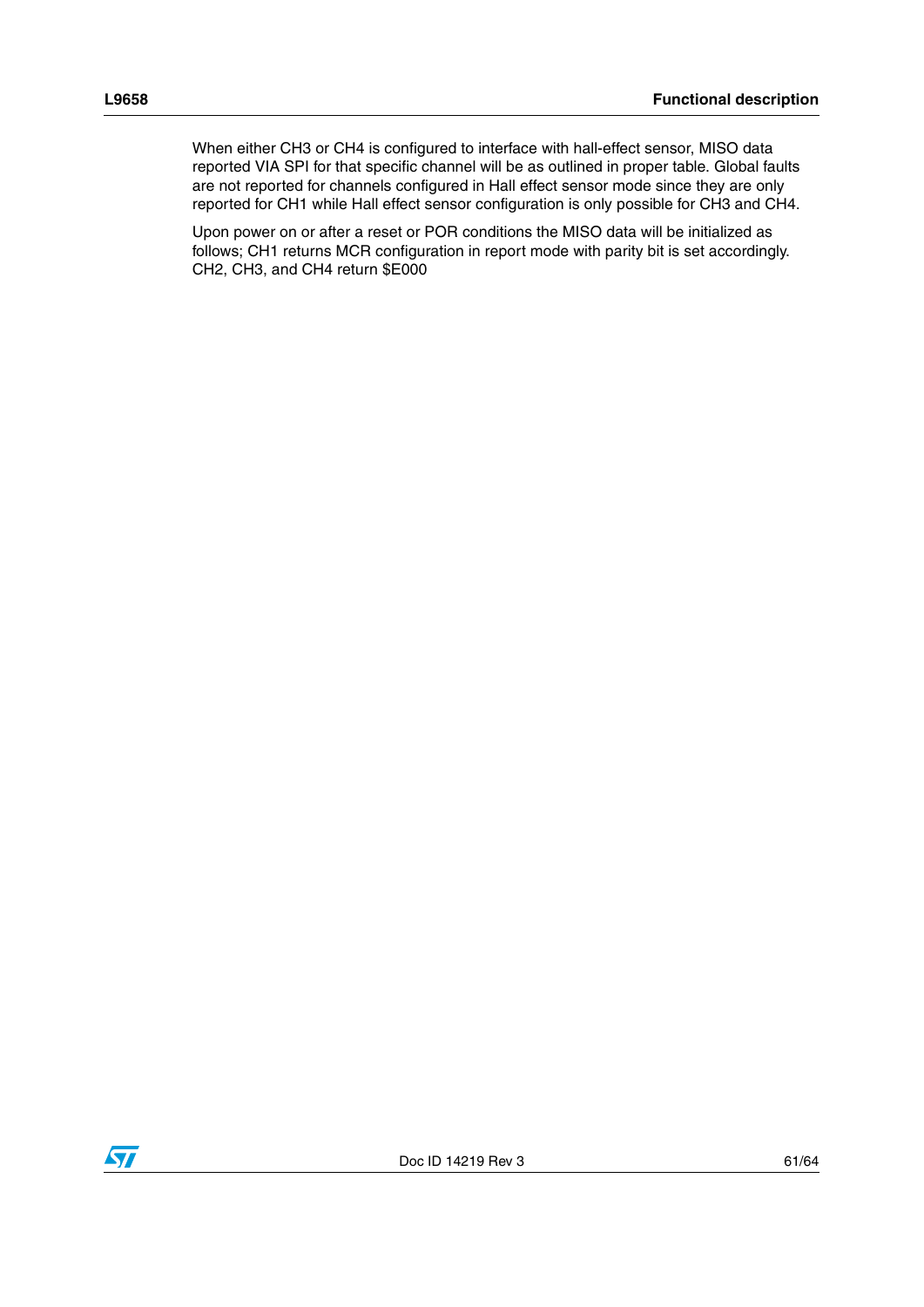$\bm{\varPi}$ 

# <span id="page-61-0"></span>**5 Package information**

In order to meet environmental requirements, ST offers these devices in different grades of ECOPACK® packages, depending on their level of environmental compliance. ECOPACK® specifications, grade definitions and product status are available at: www.st.com.

ECOPACK® is an ST trademark.

![](_page_61_Figure_5.jpeg)

<span id="page-61-1"></span>**Figure 23. LQFP64 mechanical data and package dimensions**

![](_page_61_Picture_7.jpeg)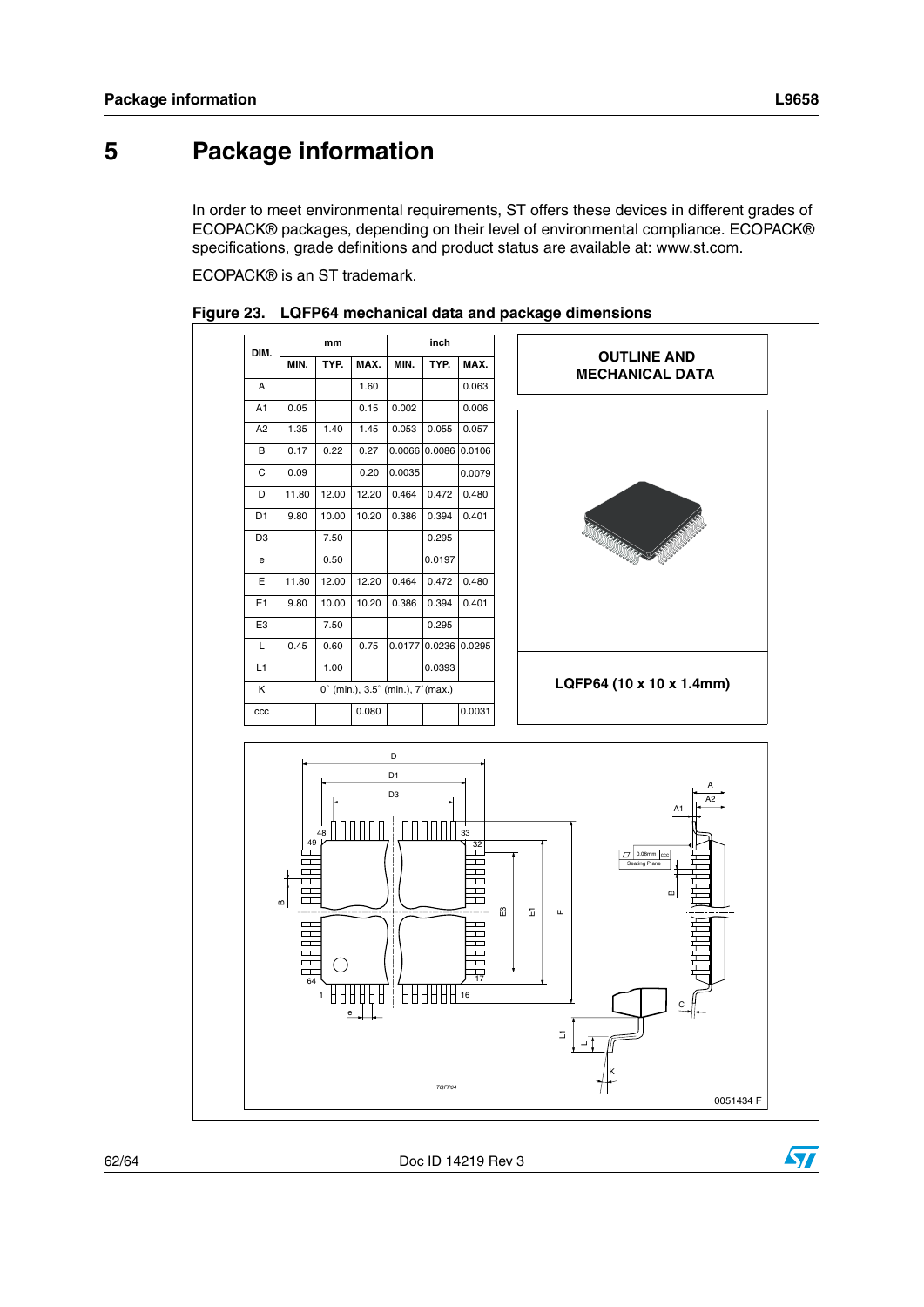# <span id="page-62-0"></span>**6 Revision history**

#### <span id="page-62-1"></span>Table 49. **Document revision history**

| Date        | <b>Revision</b> | <b>Changes</b>                                                                                                                               |
|-------------|-----------------|----------------------------------------------------------------------------------------------------------------------------------------------|
| 28-Nov-2007 |                 | Initial release.                                                                                                                             |
| 10-Dec-2010 | 2               | Document status promoted from preliminary data to datasheet.<br>Add Section 4.11.5: Example of short between loops diagnostic on<br>page 38. |
| 20-Sep-2013 | 3               | Updated disclaimer                                                                                                                           |

![](_page_62_Picture_4.jpeg)